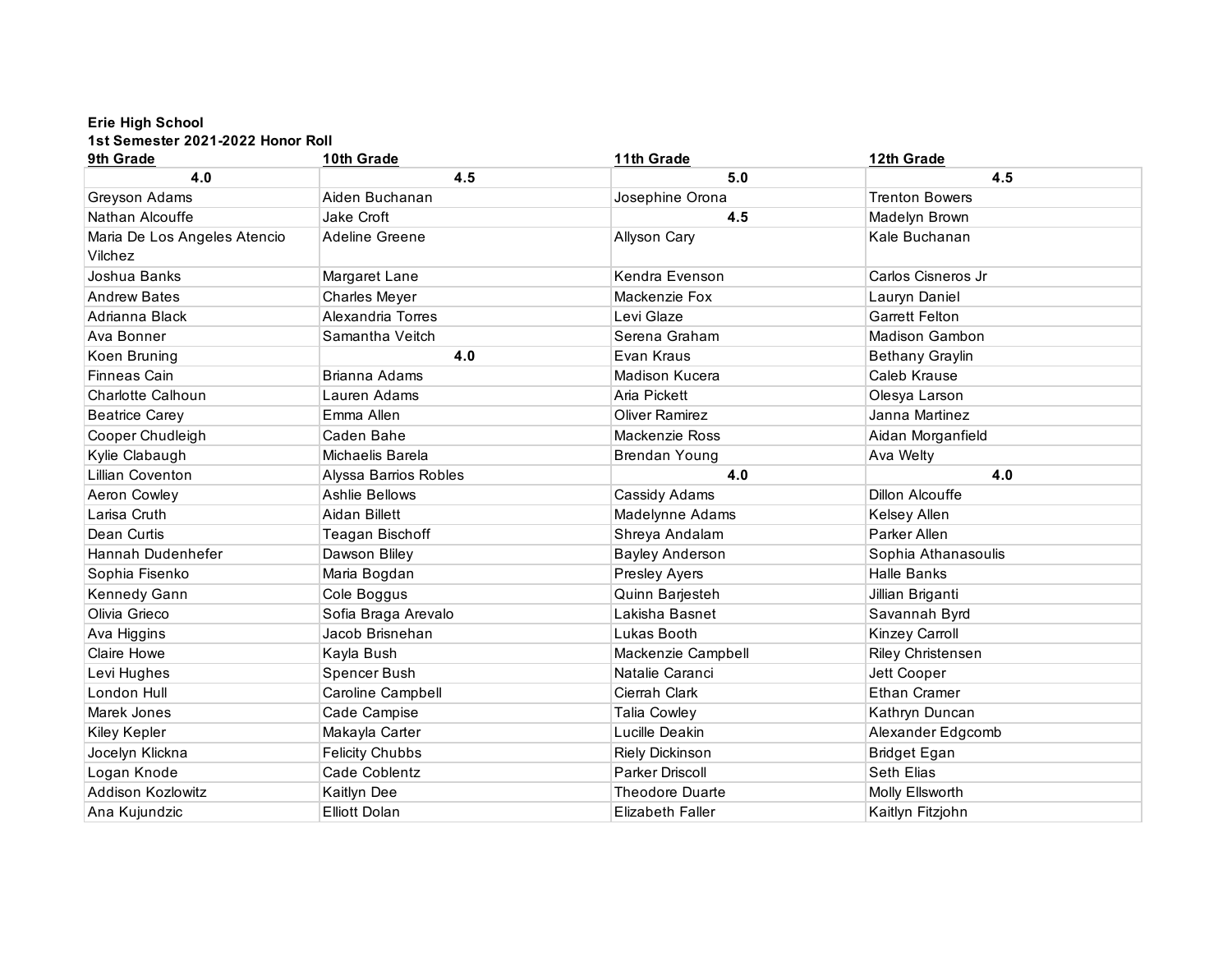| Hunter Lampson         | <b>Chase Dorris</b>    | Sydney Fehrmann             | Emma Fling             |
|------------------------|------------------------|-----------------------------|------------------------|
| <b>Tanner Latimer</b>  | Benjamin Egan          | Abram Fluckiger             | Rebecca Florke         |
| <b>Ethan Lease</b>     | Ethan Erekson          | McLaine Flynn               | <b>Hailey Fraser</b>   |
| Roslyn Leone           | <b>Tea Evans</b>       | <b>Emily Frech</b>          | Gabriel Friedl         |
| <b>Cooper Lettis</b>   | Avery Felton           | Nykelle Funk                | Luke Fritsche          |
| Mekaya Lewis           | <b>Bridget Foutz</b>   | Olivia Gutierrez            | Cassidy Gardner        |
| Mackenzie Littmann     | <b>Isabel Friedl</b>   | Darryk Hall                 | Katelyn Gardner        |
| Keenan Manchester      | Lyla Garcia            | Karsten Hansson             | Ryan Garvert           |
| <b>Bailie Markham</b>  | Ava Garland            | Caleb Harner                | <b>Bridget Germany</b> |
| Alexandria Martin      | Avery Gilbert          | Sophie Hennecart            | Paige Gilbert          |
| <b>Chloe Martin</b>    | Hannah Glaze           | Cory Hoit                   | Elyssa Gleeson         |
| Caleb McCollum         | Zoe Goldman            | <b>Carson Holmes</b>        | Raleigh Gosney         |
| Benjamin Miller        | James Gould            | Maya Hughes                 | Jake Gutru             |
| Katherine Moak         | Mizuki Green           | Abigail Huonder             | Caelan Herk            |
| <b>Atlas Momier</b>    | <b>Wesley Green</b>    | Marley Ingalls              | Dario Hinojosa         |
| Eva Moore              | Mackenzie Greenlee     | Mia Johnston-Martinez       | <b>Harrison Hoback</b> |
| Jenu Ngialah           | Brayden Haan           | Noah Jordan                 | <b>Brooke Hobbs</b>    |
| Josephine Nguyen       | Logan Hale             | Katherine Kaiser            | Mia Hoeft              |
| Jenna Noble            | Lily Harms             | Nina Knieps                 | Sarah Hurd             |
| <b>Claire Norris</b>   | <b>Madeline Hartel</b> | Hayley Kopel                | Reilly Jackson         |
| <b>Riley Nunn</b>      | Heidi Herbert          | Avery Larson                | Avery Johnson          |
| Isabella Palacios      | <b>Brock Hillary</b>   | Caden Lettis                | Gavin Johnson          |
| Josie Palmiscno        | Jaylee Hirsch          | Anna Lillie                 | Jozlyn Jorgenson       |
| Nicholas Pawlowski     | Claire Huber           | Logan Maddox                | Noah Kent              |
| Cloe Pereira           | <b>Matix Hull</b>      | Heidi Maggert               | Ava King               |
| <b>Brooke Petersen</b> | Chloe Ice              | Zoie McDowell               | Johnnie Kippes         |
| <b>Braydon Powell</b>  | Maylee Jeppsen         | Anna Mier                   | Lauren Ladd            |
| Lucy Quinn             | Ella Jimenez           | <b>Wade Minke</b>           | Macey Larson           |
| Natalie Rapp           | Sarah Johns            | Anthony Molnar              | Macy Larson            |
| Nolan Rickauer         | Heidi Johnson          | Cyrus Neghabat              | Anna Lunstad           |
| Declan Ross            | Stephen Jones          | Alexander Pawlowski         | Macy MacTavish         |
| <b>Nikole Ross</b>     | Carter Joyce           | Trey Penman                 | Dalton Mann            |
| Claire Rowberry        | Camden Jundt           | <b>Isaias Perez Linares</b> | Lillian Martin         |
| Lacey Russell          | Regina Kauffman        | Mackenna Pierson            | Caeley Merry           |
| Owen Sites             | Ashley Keazer          | Jocelyn Poirier             | <b>Lily Meskers</b>    |
| Cassandra Sotelo       | Kaeleigh Killian       | Ava Reedy                   | Joseph Mogler          |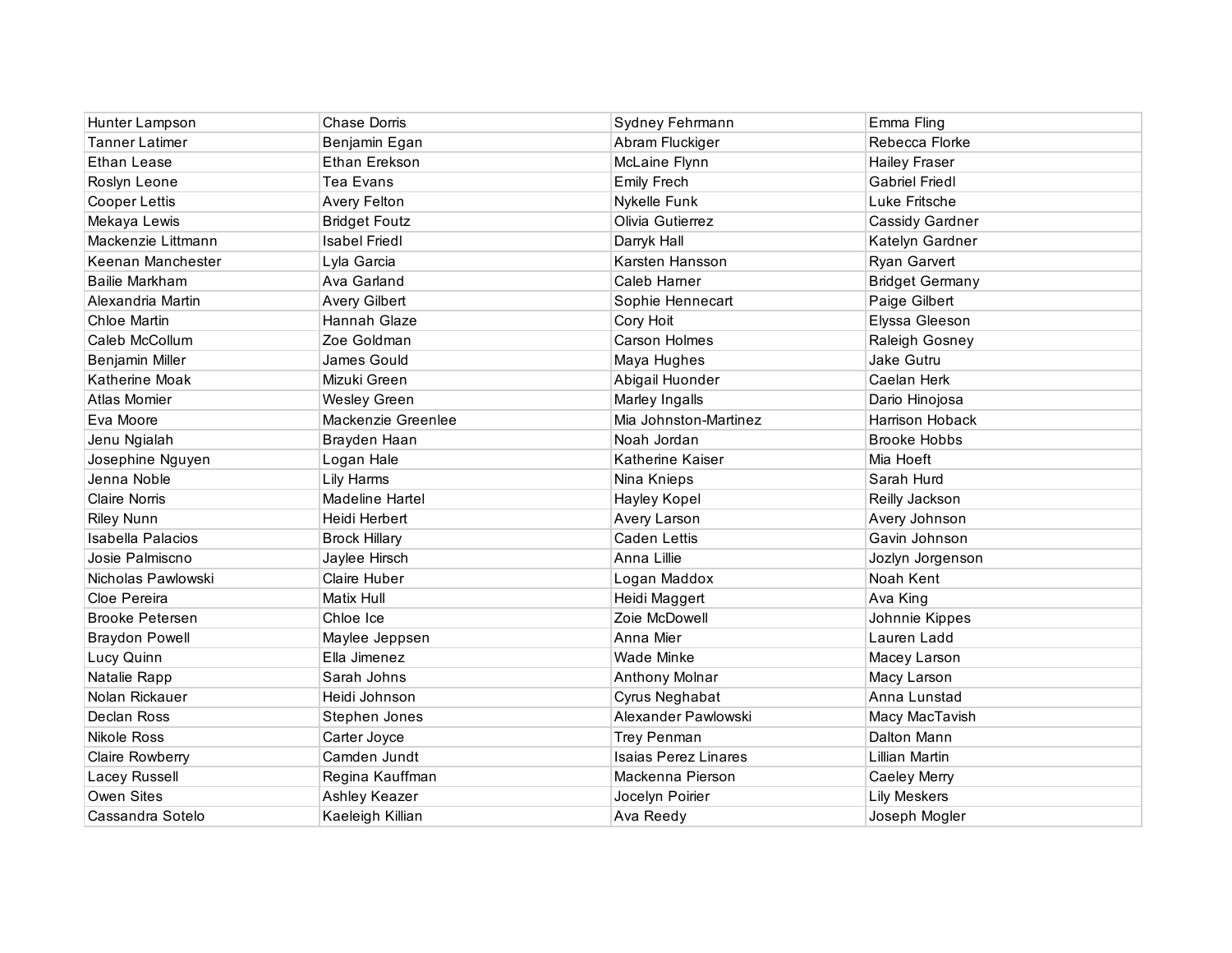| Avery Spinner         | Kayla Kirchoffner        | Lauren Relihan           | Emilee Mortensen        |
|-----------------------|--------------------------|--------------------------|-------------------------|
| Camden Swan           | Laina Kitlowski          | Santiago Reveiz Lopez    | Alexandria Morton       |
| Karsten Taylor        | Jada Kloppe              | Liam Rice                | Hnubcis Moua            |
| Patricia Uwalaka      | Erik Konicke             | Adelie Robert            | Cimeng Ngialah          |
| Lena Van              | <b>Allison Kraft</b>     | Flynn Ross               | Parker Patzer           |
| Isobel Van Woudenberg | Talia Kumar              | Isabella Rowzee          | Kiera Perkins           |
| Sydney Waldron        | Renee Laczkowski         | Carson Russell           | Sierra Picanzo          |
| Michael Weber         | Stella Landis            | Clara Schoeneshoefer     | Alexa Postel            |
| Reese Weststeyn       | Avery Liska              | Sallie Shahinian         | Kaylee Rewerts          |
| Jackson White         | Eliana Littmann          | Armeen Shirzadian        | Zachary Ruschak         |
| Raina White           | <b>Bethany Lonsinger</b> | <b>William Simmons</b>   | Sadee Sanders           |
| Benjamin Williams     | Grant Lund               | Ava Simms                | Alexis Schindler        |
| Kamryn Winter         | Natalynn Lundeen         | Isabella Sparks          | Lindsey Sebesta         |
| Adam Wixom            | Donovan Mann             | Nicole Spray             | Emillia Shirzadian      |
| Madelyn Young         | Marco Martinez           | <b>Brayden Stalcup</b>   | Colin Shoning           |
| Isabella Zak          | <b>Maritza Martinez</b>  | <b>Fischer Straub</b>    | Kaden Sisk              |
| 3.5                   | Colton Massarotti        | <b>Justis Strickland</b> | William Smith           |
| Alex Abbott-Dobbs     | <b>Ashley McAndrews</b>  | Tiana Tempero            | James Sorrell           |
| Emil Ahmadov          | Ethan Mohr               | Morgan teVelde           | <b>Madelyn Speights</b> |
| Leah Anema            | Zachary Moll             | Eva Wagner               | Sophia Stecina          |
| <b>Hadley Ashton</b>  | Campbell Moore           | Valeria Wall-Navarrete   | <b>Matthew Streeter</b> |
| Jonah Aulakh          | Connor Morganfield       | Aubrey Wallace           | Caleb Theisen           |
| Christopher Barcewski | Ywjfeej Moua             | <b>Hailey Walter</b>     | <b>Carter Thiessen</b>  |
| Taitym Beamer         | <b>Frances Mueller</b>   | Mia Welty                | <b>Madison Thomas</b>   |
| Madeline Bell         | Devyn Nabarrete          | Hudson Willard           | Leandra Thorpe          |
| Melanie Bell          | Megan Nelson             | Susanna Winkler          | Piper Tocco             |
| Michelle Bienemann    | <b>Mark Newkirk</b>      | Owen Wixom               | Anika Van Woudenberg    |
| <b>Blair Bocci</b>    | Charlie O'Brien          | Grady Wolchek            | Savannah Vennard        |
| Everett Bohman        | <b>Lilly Oliker</b>      | Miranda Wood             | Kaison Voegeli          |
| Joshua Briganti       | Noah Ortiz               | Natalie Woodland         | <b>Blake Wagner</b>     |
| Emma Bryan            | Hannah Osmann            | Andrei Yermakov          | Davyn Walker            |
| Owen Byrne            | Gage Oyler               | 3.5                      | Heidi Warlock           |
| Sullivan Carey        | Pablo Pereira            | <b>Brooke Abitz</b>      | Robyn Weigand           |
| Liam Cavalieri        | Maryn Perschon           | Jadyn Aragon-Peterson    | Sophia Winter           |
| Audrey Chapman        | Elena Portilla           | Emma Barnes              | Austin Wood             |
| Shashwat Chawla       | Ian Portilla             | Katherine Bell           | Veronica Zak            |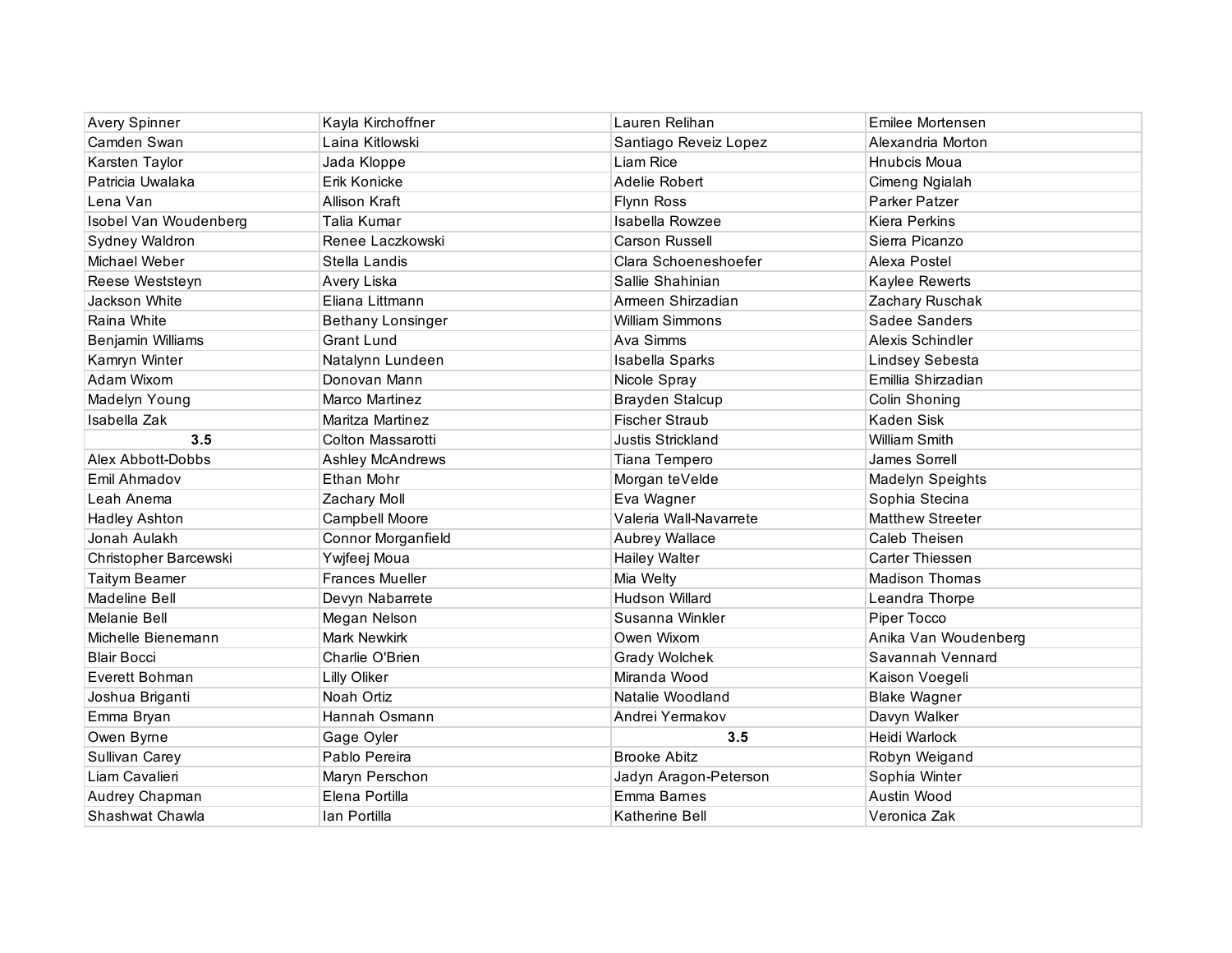| Giana Coady            | William Pringle       | Vivian Berens           | 3.5                   |
|------------------------|-----------------------|-------------------------|-----------------------|
| Kyler Colbert          | Ryan Rademacher       | Gabriel Bishop          | Aidan Achtziger       |
| <b>Brooklynn Cope</b>  | Nathan Raimo          | Emma Bland              | <b>Jack Ahrens</b>    |
| <b>Kelsie Cox</b>      | Lukas Ramos           | <b>Elena Bowers</b>     | Michael Attiyeh       |
| John Cunningham        | Ameenah Razi          | <b>River Breault</b>    | Nitzia Banegas Acosta |
| Lyric DeLozier         | Lauren Reichel        | Kristin Bullard         | <b>Kennedy Barr</b>   |
| <b>Tyler Detro</b>     | Dillon Richardson     | Arianna Caffarelli      | Caroline Behnke       |
| Parker Do              | Abigail Ruschak       | Colin Carlson           | Cecelia Bernard       |
| Kelcie Dudenhefer      | Sierra Ryan           | Emma Carnival           | Spencer Blalock       |
| Emil Esparza           | Sean-Patrick Schmitz  | Caroline Chudleigh      | Brandon Breschini     |
| Kennedie Esparza       | Eleanora Scholten     | Kaira Clarke            | Colton Brown          |
| Kayla Evans            | Alyssa Seebaum        | David Cline-Norton      | Katherine Bryan       |
| Jeremiah Flaum         | Salina Shrestha       | Nevaeh Cole             | Eben Burnell          |
| Maeve Flentie          | Gabriella Sierra      | Caitlin Colohan         | Anabell Cobb          |
| Ashton Fligg           | Estefania Sifontes    | Sydney Cope             | JJ Cone               |
| Hayden Fox             | Ava Stoffer           | Jack Craft              | Shea Copeland         |
| Haven Freeman          | <b>Ashley Stowell</b> | <b>Francess Crawley</b> | <b>Trey Corbitt</b>   |
| Emma Friedl            | Kennedy Straub        | Fiona Davia             | Madelin Cover         |
| <b>Claire Friese</b>   | Cade Sweeney          | Jordyn Detro            | Tenzin Dezhen         |
| <b>Gradey Fruhling</b> | Evan Tapia            | Ethan Dillinger         | Colin Elmore          |
| Mason Gallardo-Steg    | Kira Taskey           | Anna Dunn               | Alexander Fernandez   |
| <b>Rylee Gardner</b>   | Joshua Tracy          | Jinmei Duoji            | SeanThomas Francisco  |
| Callen Gebhardt        | <b>Steven Tsering</b> | <b>Bradley Ellis</b>    | Mya Gonzales          |
| Kelan Geiger           | Ella Valania          | <b>Karson Evens</b>     | Anne Gotfredson       |
| <b>Kennedy Gorske</b>  | Keagan Veitch         | Elise Ewing             | Samantha Haggstrom    |
| Kian Goshorn           | <b>Taryn Veitch</b>   | Sophia Fenster          | Hannah Harper         |
| Emma Graham            | Kendall Wachowiak     | Lucas Fuhrmann          | Kadence Harper        |
| Ethan Graham           | Emily Walsworth       | Julian Garcia           | <b>Ainsley Harris</b> |
| <b>Braxton Gunter</b>  | Kiara Welch           | <b>William Gellatly</b> | <b>Tyler Haskins</b>  |
| Carson Hageman         | Anna Whetstone        | Logan Gilmore           | Joshua Hattel         |
| Ellie Hampton          | Abigail Whiteley      | Arabella Gold           | Camryn Hawkins        |
| Owen Hassett           | Chloe Winter          | Madison Goodrich        | Sidney Hays           |
| <b>Brayden Hauke</b>   | Keegan Wolver         | Lexi Goshorn            | Emma Hess             |
| Elizabeth Havran       | Reese Wood            | Andreas Grimsland       | Kelly Hobbs           |
| Kendall Hoffner        | Ryan Young            | Marius Grimsland        | Brooke Irwin          |
| Charles Jackson        | 3.5                   | <b>Conner Groth</b>     | Emily Jennings        |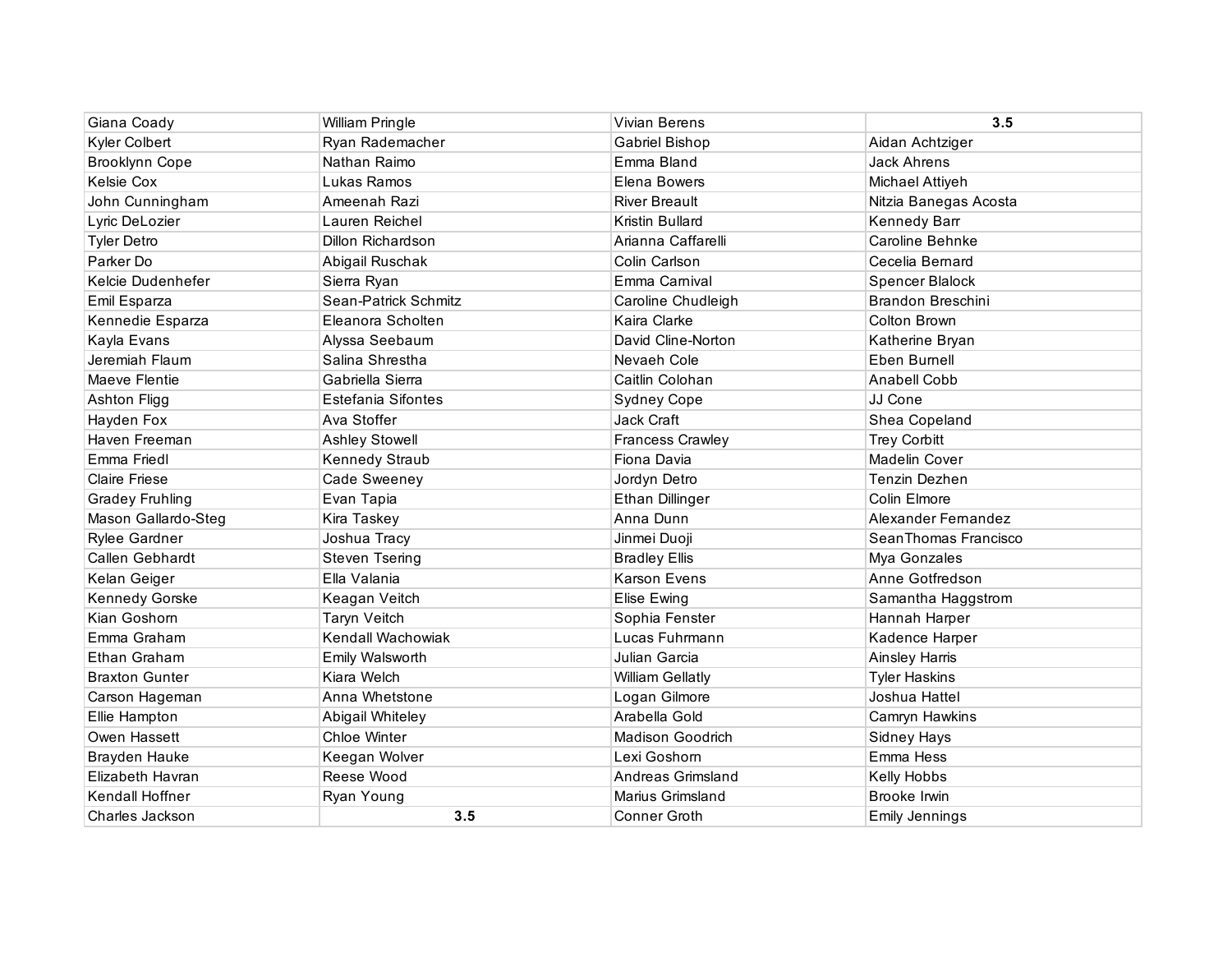| Miranda Jackson         | Chloe Aaron              | Stephen Hampton        | Megan Johnson            |
|-------------------------|--------------------------|------------------------|--------------------------|
| Damien Jamiel           | <b>Isabel Adorno</b>     | <b>Branden Hauke</b>   | Yubraj K C               |
| Mackenzie Jensen        | Reagan Agnew             | Seamus Healy           | Liam Kearney             |
| Ryan Johnson            | Ladon Angelo             | Sydney Henderson       | Logan Kirchner           |
| Sophia Johnson          | Dylan Baer               | Connor Hill            | Ava Klassa               |
| Aaron Keith             | Carson Bakke-Humble      | Jett Hinze             | Jaylen Klickna           |
| Elijah Keller           | Maya Ball                | Gavin Hogan            | Konnar Kohler            |
| <b>Eleanor Keniston</b> | Phoenix Baroni           | Trey Jacob             | Ruby Kovach              |
| Jonathan Kent           | Cam Barry                | Michael Jensen         | Jaden Law                |
| Manas Khatri            | Maria Bass               | Ethan Kinzley          | Liam Leonard             |
| Sophia Knieps           | <b>Ellie Bealer</b>      | Griffin Klosterman     | Emma Lindsay             |
| <b>Braden Knight</b>    | Ella Beck                | <b>Hunter Kraus</b>    | Ashlee Lovett            |
| Elise Kohls             | Laszlo Bessko            | lan Labadie            | Aidan Lyle               |
| Joshua Krause           | <b>Tyler Blanchard</b>   | Darren Lee             | Miley Mahan              |
| Saige Krueger           | Dax Bradshaw             | Kaydia Leyshon         | Gavin Malek              |
| Olivia Lang             | Darian Bustamante        | <b>Riley Lindsay</b>   | <b>Carter Manchester</b> |
| Devin Lee               | Marisol Calderon-Camacho | Olivia Loveland        | Dennis Manut             |
| Hannah Levy             | <b>Molly Carroll</b>     | Hannah Martinez        | Ryan Martin              |
| Sydney Maddaloni        | Max Christensen          | <b>Cheyenne Mayers</b> | Ryan McConnell           |
| <b>Avery Malek</b>      | Jack Clardy              | Marissa McCaughtry     | Dillon McDonald          |
| <b>Patrick Martin</b>   | Liam Connors             | Hailey McClannahan     | Hallie McDonald          |
| Nikyla Maynes           | Ashlyn Courson           | Isabelle Milani        | Connor McGehan           |
| Kathryn McDonald        | Jackson Cowgill          | Maryn Murphy           | Alana McKay Epp          |
| Simon Menassa           | Jasmine Cuccaro          | Skyler Negron          | Kiana Meier              |
| Derek Mien-Chhay        | <b>Avery Delaney</b>     | <b>Emilee Newton</b>   | Gabriel Mendoza          |
| Makenna Miller          | Hudsin DenHartog         | Sydney O'Connor        | Eric Merchant            |
| Elizabeth Mowery        | Emma Deppen              | Jayce Ohnstad          | Cayley Meyer             |
| <b>Austin Muir</b>      | Kayla Doughty            | <b>Robert Pantier</b>  | Zachary Milford          |
| Quinlan Nave            | Maia Drennen             | Aidan Pariano          | Audrey Moeding           |
| Eliza Navulur           | <b>Taylor Edwards</b>    | Annison Pound          | Cole Morgan              |
| <b>Ellys Nelson</b>     | Xander Fagan             | Leah Price             | Hannah Mosher            |
| <b>Grant Nemeth</b>     | Luca Farrar              | Rowan Ramsey           | <b>Isabella Mullins</b>  |
| <b>Tyler Opsahl</b>     | Joseph Fott              | Jacob Riley            | Grace Nguyen             |
| Kimberly Over           | Carson Fraij             | <b>Tyler Riley</b>     | Gauge Nichols            |
| Luke Palmer             | Samantha Gambon          | Laila Rodriguez        | Arianna Nielsen          |
| Sage Patterson          | Chase Geiler             | <b>Emily Roylance</b>  | Margaret Olson           |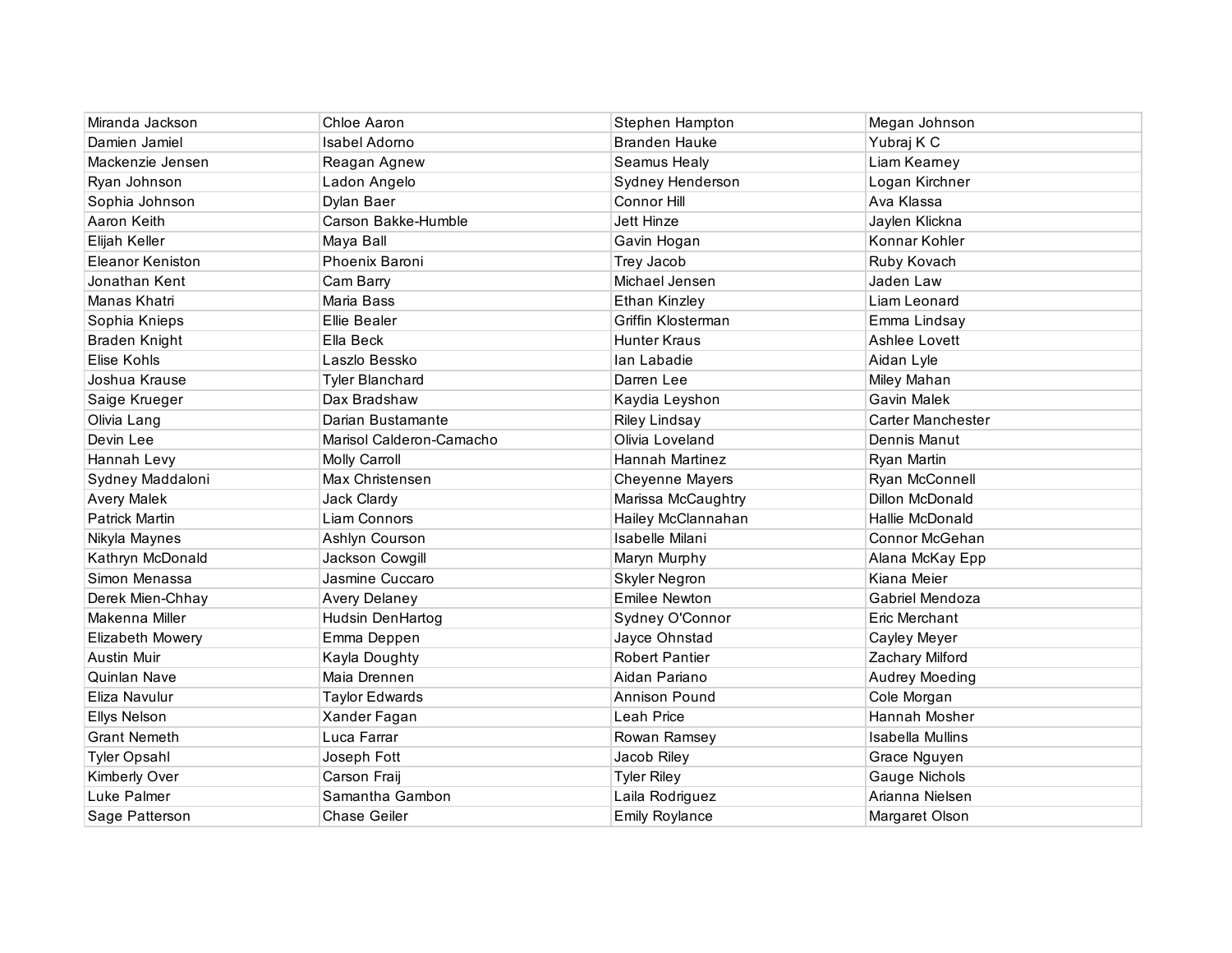| <b>Easton Patzer</b>  | Joseph Green              | Saylor Russ           | <b>Emmaline Osborne</b>   |
|-----------------------|---------------------------|-----------------------|---------------------------|
| Taryn Petruncola      | Grace Guven               | Maddox Scarpella Coet | Jackson Pace              |
| Mary Pham             | Alexandra Hudson          | Emmelyne Schaefer     | Avery Pekny               |
| <b>Cole Powell</b>    | Ryan Hunter               | Erin Schantz          | Isabella Reichel          |
| <b>Aubrie Powers</b>  | Gianna Isenburg           | Danay Schara          | Jonas Rickauer            |
| Breanna Razo          | Tahlia James              | Madelyn Scott         | <b>Tomas Rodero</b>       |
| <b>Adeline Rice</b>   | Jack Jordan               | <b>Colin Selters</b>  | <b>Grace Rowberry</b>     |
| Cooper Riley          | Emily Klassa              | Ameris Shores         | <b>Tayten Ruiz</b>        |
| Norma Ritty           | <b>Tyler Knox</b>         | <b>Brody Smith</b>    | <b>Trinity Schiel</b>     |
| Sydney Robertson      | Shea Koehler              | Anastasia Sorrell     | Remington Schupper        |
| Damian Rocha          | Lucas Lee                 | Cameron Stackhouse    | Erina Shrestha            |
| Preston Rogers        | Colby Lindsay             | Corryn Stafford       | <b>Liam Sites</b>         |
| Kirsten Ross          | Paige Lowther             | <b>Riley Thasiah</b>  | Jaylena Soll              |
| Morgyn Rowcliffe      | Alexander Maki            | <b>Chase Thoutt</b>   | <b>Matthew Sousa</b>      |
| Anna Schumaker        | Katherine Mannon          | Noah Trutner          | Joseph Sperduti           |
| Eva Schumaker         | Luke Marshall             | <b>Taylor Uhing</b>   | Samuel Stem               |
| Caden Selle           | <b>Tristin Martinelli</b> | John-Paul Uwalaka     | Olivia Stephens           |
| Mahima Shrestha       | Lela Martinez             | Amelia Webb           | <b>Madison Sturms</b>     |
| Bergen Simms          | Keigan McElhinney         | Zachary Wieczorek     | Samantha Teegardin        |
| <b>Brooklyn Smith</b> | Ryleigh Middleton         | <b>Tiffany Yang</b>   | Angelisse Torres Caballer |
| Emma Smith            | Maya Montes De Oca        | Logan Zoellner        | Levi Toy                  |
| Emry Smith            | Emma Morehead             | 3.0                   | Ngawang Tsering           |
| Logan Standley        | Carter Navulur            | Alaina Abkes          | Drianna Walker            |
| Caleb Stanley         | Molly Nelson              | Calum Adams           | Lucy Weber                |
| <b>Wyatt Steele</b>   | Oliver Nguyen             | <b>Walker Adams</b>   | Jessica Witten            |
| Gloria Stem           | Jayla Orlando             | Caitlin Anderson      | 3.0                       |
| Henry Stem            | Kaitlyn Park              | Alexander Aragon      | Aidan Beirne              |
| Caleb Stevenson       | Peyton Portsche           | Faye Archuleta        | Kelan Beirne              |
| Jorryn Strah          | Lucas Rexroth             | Danika Bahensky       | Maxim Bethurem            |
| Luke Stricker         | Logan Riesenberger        | Aidan Baldzicki       | Chloe Boscia              |
| Sabina Stroia         | Briannah Rodriguez        | Alana Beck            | Aiden Bradeen             |
| <b>Heidi Theune</b>   | Dylan Rogers              | Ryanne Becker         | Reese Bradford            |
| <b>Tanner Traupe</b>  | Colton Rowan              | Landon Bogg           | Michael Brazeau           |
| <b>Brooke Turner</b>  | William Schmitz           | <b>Bailey Boothe</b>  | Kristina Calderon         |
| <b>Bailey Ubel</b>    | Luke Schommer             | Macy Boselli          | Avery Carter-Nathan       |
| Jacqueline Valentine  | Cody Simonson             | Avery Buckskin        | Justin Cartwright         |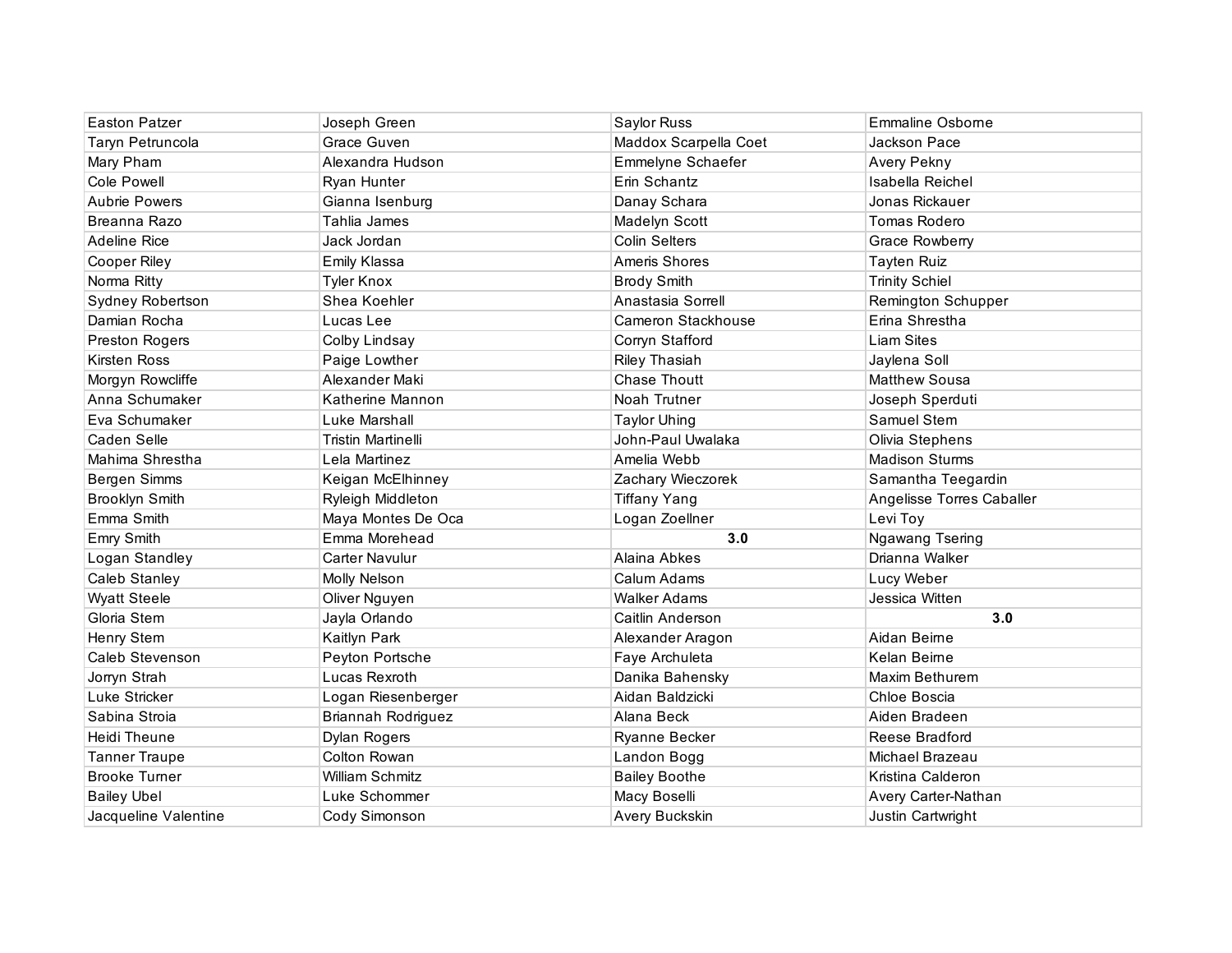| Varek Van Aelstyn      | Owen Slater             | Elysandra Burch            | <b>Phoenix Chavez</b>    |
|------------------------|-------------------------|----------------------------|--------------------------|
| Jacob Wieczorek        | Ryleigh Smith           | Darian Burnett             | Noah Coet                |
| Raechel Wiegand        | Peyton Spencer          | <b>Ethanael Burroughs</b>  | Camille Comerford-Wilson |
| Julia Wilkins          | Gavin Stanesa           | Grayden Carey              | Austin Cope              |
| <b>Jack Williams</b>   | Ravi Strong             | Alexander Collard          | Caroline Courson         |
| <b>Taylor Wilson</b>   | Josephine Tempel        | Kaitlyn Corwin             | Dominic D'Ottavio        |
| <b>Tyler Wood</b>      | Mason Thorpe            | Benjamin Dammann           | Selah Dadderio           |
| Nathan Yang            | Allison Toothaker       | Ramon De Martin Y Salazar  | Alyssa Dale              |
| Erin Young             | Giulia Toscano          | Dylan Donahue              | Kaelyn Decker            |
| Adyson Yowell          | Lucy Toy                | Aidan Dorsey               | Gabriela Drew            |
| Ryan Zander            | Abigail Umbenhouer      | Justin Ely                 | Quang Duong              |
| Ava Zimmerman          | Sophie Van Aelstyn      | Heidi Ermentraut           | Ella Durstock            |
| Jeremy Zoch            | Carl Vanden Berg        | Predestine Gambou Massamba | Keaton Dynneson          |
| Alexa Zvitt            | Daniela Vannini         | Alissa Garcia              | Noah Edwards             |
| Ava Zvitt              | Brooklynn Vigil         | <b>Griffin Gearhart</b>    | Averie Esparza           |
| 3.0                    | Shelby VonLintel        | Daichi Green               | <b>Andrew Evans</b>      |
| <b>Finley Absher</b>   | Claire Wallrich         | Danny Hawkins              | Parker Evans             |
| Nicholas Alexander     | Nathan White            | Ronan Healy                | Kyle Faulkner            |
| Cecilia Almanza        | Paulina Wilson          | Grace Hoppis               | Alexi Fehrmann           |
| Aden Arnold            | Noella Wong             | Ava Howe                   | Pilar Figueroa           |
| <b>Tate Barton</b>     | Riley Woodard           | Jared Ingmire              | Mikayla Garcia           |
| Joel Batrez            | 3.0                     | Emma Jackson               | Daniel Garzon-Hurtado    |
| Paris Blue             | Katherine Alvarado      | Ian Johnston-Martinez      | Madeline Green           |
| <b>Benton Bradford</b> | Grace Anderson          | Owen Karas                 | Ashlynn Haines           |
| Kaleb Brandon          | Evan Barton             | Noah Kemp                  | Hannah Hartman           |
| <b>Tyler Bumell</b>    | John Besnette           | Owen Keniston              | <b>Hudson Heassler</b>   |
| Elias Cardenas         | Gretchen Bethurem       | Trey Khanna                | Luke Helmig Markgraf     |
| Vanesa Casasola Mendez | <b>Campbell Buenzow</b> | Joshua Klein               | Cristian Holdren         |
| Shana Cheng            | Thipalada Cadwell       | <b>Byron Law</b>           | Jack Howard              |
| Jack Christianson      | Marin Cantwell          | Jaiselyn Maddox-Hernandez  | Evan Hutson              |
| Amelia Cochran         | Giovanni Capra          | Emersyn Marshall           | Mary Jardine             |
| David Cordon Casasola  | Sydney Caraway          | Jordan Martinez            | Justin Jobe              |
| Joshua Crase           | Dominic Cardenas        | <b>Tiegan Martinez</b>     | Trista Jordan            |
| Nicholas Drew          | Allison Chappell        | Mahalie McAnulla           | Andrew Khoury            |
| Karli Evans            | <b>Tatem Coapland</b>   | Kieley Mcclannahan         | Bethany Koehler          |
| Maxwell Faber          | Jayleen Contreras       | <b>Jackson McIntire</b>    | <b>Travis Lantz</b>      |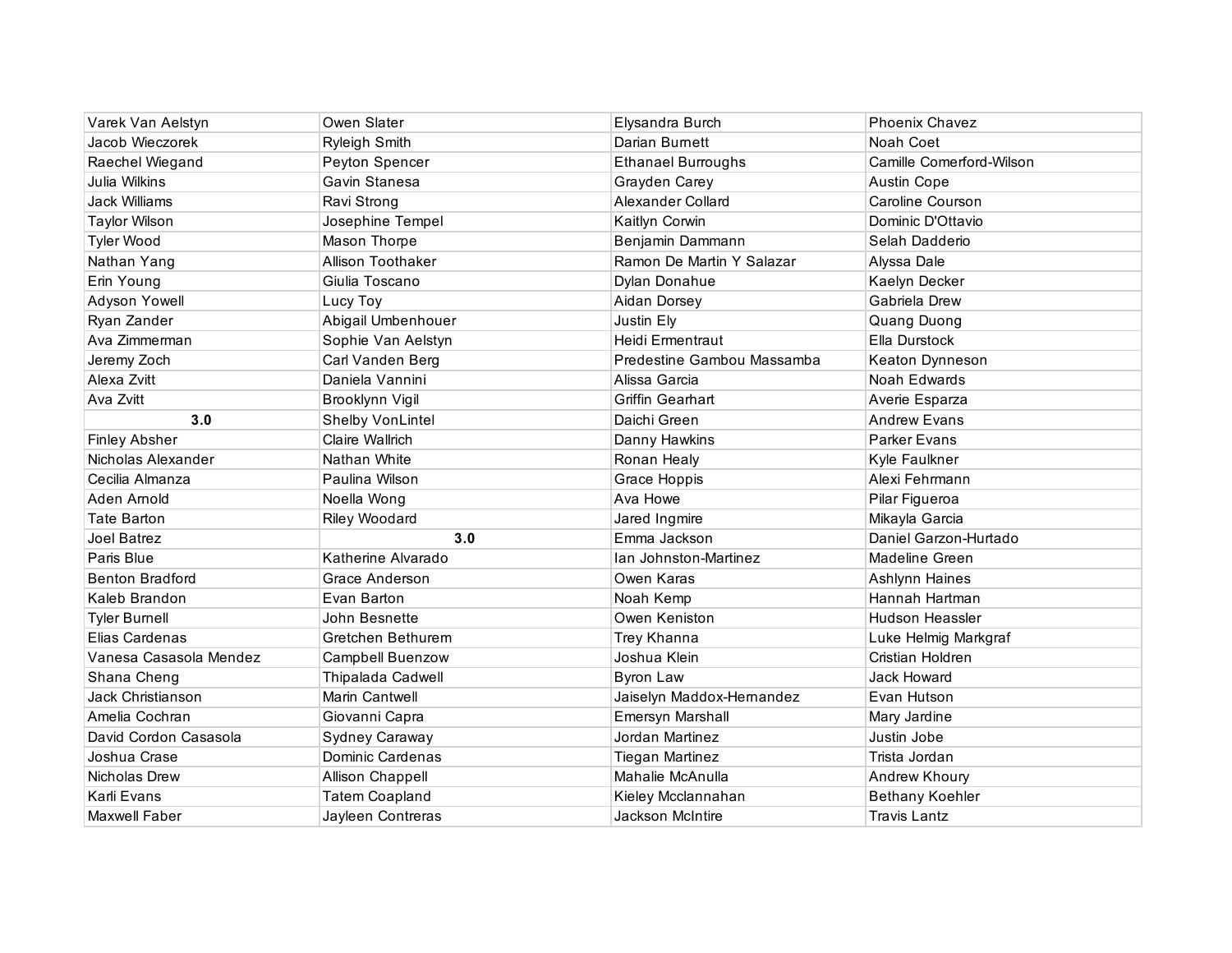| Alexandra Fadden         | Tea Cox                  | Geoffrey Moore            | Isabella Layer            |
|--------------------------|--------------------------|---------------------------|---------------------------|
| <b>Addison Fernandez</b> | <b>Tyler Crannell</b>    | George Moua               | Benjamin Leach            |
| Dylan Firebaugh          | Julia DeGracia           | Joseph Mussett            | Dylan Leffel              |
| <b>Isaiah Frank</b>      | Kylie Dowe               | Lilli Newhouse            | Gabriela Lischt           |
| Benjamin Freedman        | <b>Spencer Duffy</b>     | Jennifer Nguyen           | Jasaila Lundeen           |
| Evelyn Gerhard           | <b>Emily Duncan</b>      | <b>Tyler Noble</b>        | <b>Bennett Mandeville</b> |
| Milan Gibson             | Joshua Fischer           | Sophia Norder             | Landen Marthaler          |
| America Griffin          | Julian Fuqua             | Logan Quinn               | Devani Martinez           |
| Spencer Haakmeester      | <b>Britton Gallagher</b> | Evan Rearick              | Jenna Martinez            |
| <b>Taylor Hale</b>       | Jaydelynn Garcia         | Jacob Sanchez             | Jaedon McCarty            |
| Kaden Hall               | Nevaeh Garcia            | <b>Kendall Sarantinos</b> | <b>Isabelle Merchant</b>  |
| Joe Hamilton             | <b>Cole Garvert</b>      | Corey Savickas            | Luke Middlekauff          |
| Porter Hamilton          | Jenna Gutru              | Maximillian Schrad        | Cayra Misola              |
| <b>Taylor Hattel</b>     | <b>Riley Hall</b>        | <b>Taylor Scott</b>       | <b>Carter Moak</b>        |
| Noah Hendrixson          | Aubrey Harlan            | Caiden Smith              | <b>Emily Murphy</b>       |
| Cian Herk                | Harrison Harms           | Ella Stephens             | <b>Andrew Nazarenus</b>   |
| Owen Hogan               | <b>Bianca Hinds</b>      | Ava Styve                 | Tan Nguyen                |
| Logan Hosmer             | <b>Tyler Hoffman</b>     | <b>Emily Tapia</b>        | Hannah Pariano            |
| Josiah Hussey            | Samantha Horton          | Nia Terrell               | John Pastore              |
| Anthony Johnson          | Hayden Jackson           | <b>Garrett Thatcher</b>   | Westley Pettersson        |
| Charlotte Johnson        | Jewelea Jorgenson        | <b>Colton Turner</b>      | Erica Pickering           |
| Connor Joyce             | <b>Taylor Karst</b>      | Jaelyn Van Hemelryck      | Ethan Prinkki             |
| Brooklynn Kaczar         | Parker Keller            | <b>Caden Walters</b>      | <b>Trenton Rowan</b>      |
| <b>Brady Kaser</b>       | Nicholas Kelm            | Joseph Watts              | Payton Sagisi             |
| Benjamin Kayton          | Robert Khoudary          | Stella Weitzel            | Aiden Scholten            |
| Michael Knox Kramer      | Jackson King             | John Wright               | <b>Summit Silvers</b>     |
| <b>Wyatt Leffel</b>      | Hannah Kitella           |                           | Faith Snyder              |
| Merrick Lendel           | Kaleb Knapp              |                           | Jake Stanek               |
| Justin Lillie            | <b>Dillon Koeck</b>      |                           | <b>Brody Steele</b>       |
| Hayden Lindgren          | Collin Kozyra            |                           | Adam Stutznegger          |
| Mariah Losasso           | Adam Krause              |                           | <b>Matthew Summers</b>    |
| Gavin Lusk               | Trae Lanning             |                           | Daelyn Thasiah            |
| Nicholas Maggio          | Mia Lentz                |                           | Jacob Torrey              |
| Jordan Maldonado         | <b>Allison Lewis</b>     |                           | Aidan Turner              |
| Evelyn Martinez          | Ataya Long               |                           | Kendyl Tyson              |
| <b>Isaiah Martinez</b>   | Diana Lujan Martinez     |                           | Ryan Velarde              |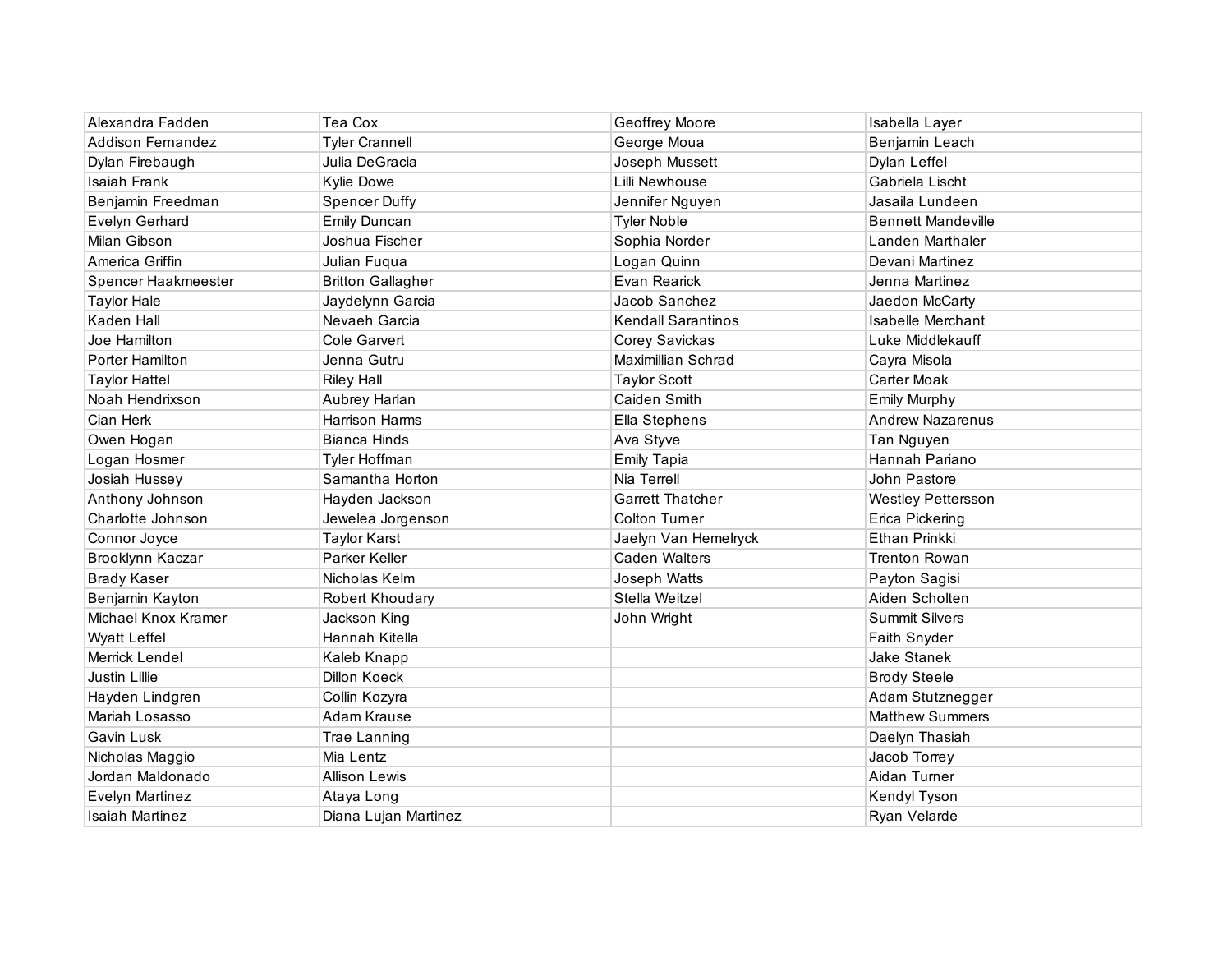| Ava McGehan            | <b>Tor Lunstad</b>   | Kourtnee Weaver |
|------------------------|----------------------|-----------------|
| <b>Preston Miller</b>  | Aiden Manuel         | Sydney Wolff    |
| Seth Nelson            | Evan McKercher       |                 |
| Donovan O'Brien        | Keagan McKinsey      |                 |
| <b>Elizabeth Owens</b> | <b>Carson McNeal</b> |                 |
| Owen Pace              | Seth Mendenhall      |                 |
| Noah Pekny             | <b>Bismel Mohebi</b> |                 |
| <b>Gregory Perrott</b> | Addison Moore        |                 |
| Keelan Pinsonneault    | Kelsey O'Dowd        |                 |
| Kylie Ragsdale         | Adeline Osborne      |                 |
| Izabella Ramirez       | Maxwell Owens        |                 |
| Cash Rhodes            | <b>Carson Pember</b> |                 |
| Allison Rosebrough     | <b>Haley Peters</b>  |                 |
| Colton Schara          | Eli Petty            |                 |
| Sora Sebastian         | <b>Bryce Poppen</b>  |                 |
| <b>Ethan Shelton</b>   | Jannelle Posa        |                 |
| Ryan Sloan             | Eric Prinkki         |                 |
| Zoeanna Snyder         | Logan Ramey          |                 |
| Izzy Spears            | Griffin Regan        |                 |
| Carson Stoothoff       | Alexandria Ridenour  |                 |
| <b>Tyler Teufel</b>    | <b>Grace Sackett</b> |                 |
| <b>Behn Thomas</b>     | Jacqueline Sahaj     |                 |
| Jaxson Thoutt          | Zachary Sawyer       |                 |
| Nathan Torrey          | Olyvia Schlett       |                 |
| Callie Trutner         | Dominique Sema       |                 |
| Noah Tucker            | Liam Shillington     |                 |
| <b>Tristan Ventker</b> | Shelby Tanner        |                 |
| Khyler Voegeli         | Kathryn Tempel       |                 |
| Mason Waldau           | Preston Terranova    |                 |
| Analiese Walsh         | Megan Theisen        |                 |
| Hunter Waneka          | Siena Trifiletti     |                 |
| Ronin Ward             | Ava Turner           |                 |
| Hayley White           | Kaiya Turner         |                 |
| Xja Yang               | Malcolm Tyra         |                 |
| Catelyn Zander         | Gael Valenzuela      |                 |
|                        | Janeth Vazquez Ortiz |                 |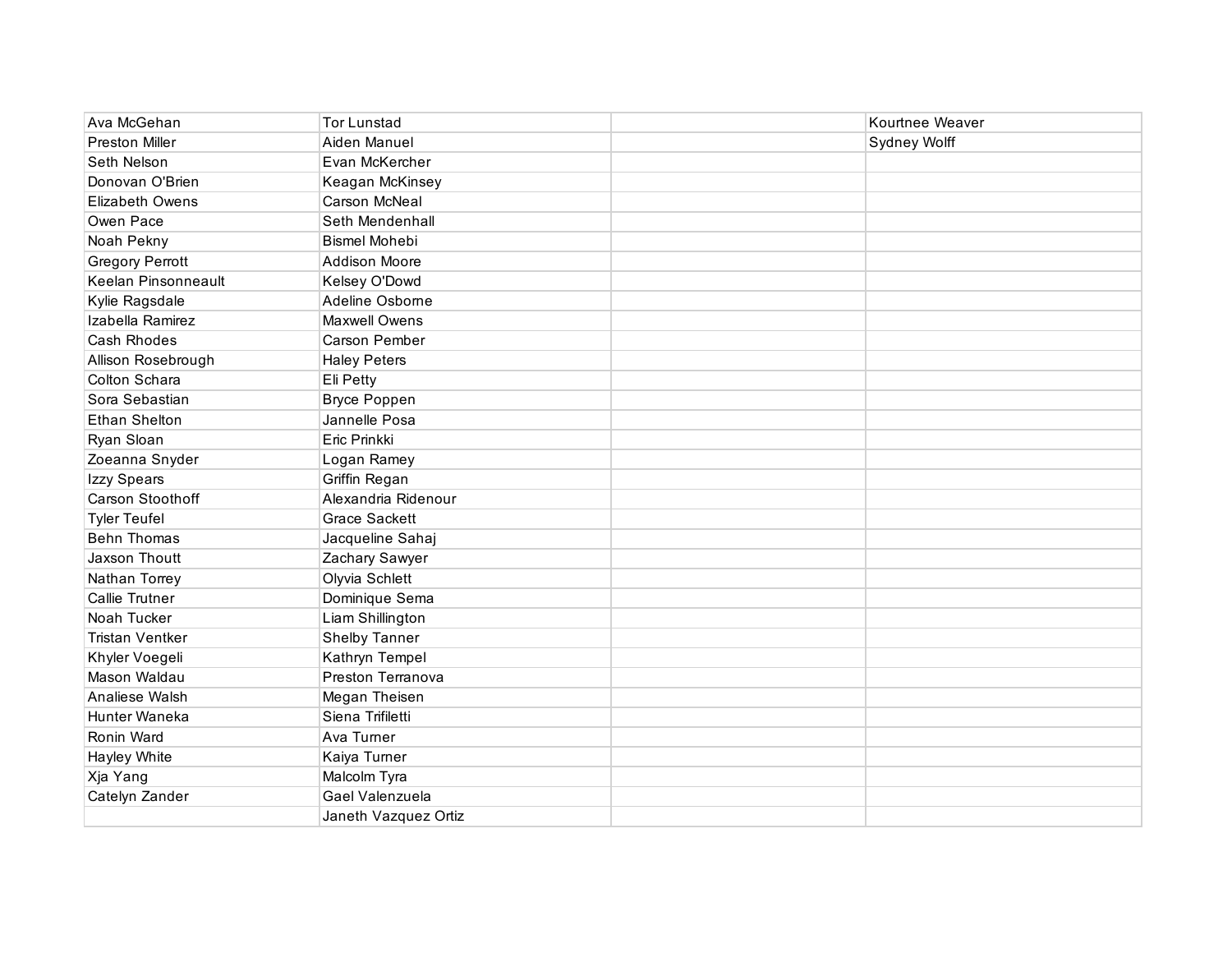| Sofia Warner    |  |
|-----------------|--|
| Myla Wilkes     |  |
| Alexei Wilson   |  |
| Bella Winegar   |  |
| Jamison Zurcher |  |

#### **Frederick High School 1st Semester 2021-2022 Honor Roll 9th Grade**

| 4.0                        | 4.0                           | 4.5                         | 4.5                     |
|----------------------------|-------------------------------|-----------------------------|-------------------------|
| Gabrielle Abughazaleh      | Nicholas Aasmundstad-Williams | Soren Ammerman              | Morgan Krause           |
| Asa Adamcheski             | Michael Allred                | Lauren Brown                | Ashley Livingston       |
| Lane Albrecht              | Zoe Araki                     | Gwendolyn Hanks             | Nina Palmer             |
| Alejandra Almaraz-Gonzales | Zachary Bailey                | Gabriela Hinojos Madrid     | Jonathan Pankoff        |
| Colton Anna                | Shae Becker                   | <b>Haley Howell</b>         | <b>Bethany Parker</b>   |
| Miles Anna                 | Leea Beeker                   | Lukas Reck                  | Jordan Rhodes           |
| Mia Bennett                | Isabelle Bernal               | Joyia Roberts               | Elizabeth Schmidt       |
| Ava Berrend                | <b>Kemarly Davy</b>           | Cruz Zamudio                | 4.0                     |
| <b>Erica Bliss</b>         | Kylie Dionysius               | 4.0                         | Parker Ayres            |
| Cooper Boyce               | LinZhi Downs                  | Cullen Aasmundstad-Williams | Joshua Bailey           |
| Ryan Brown                 | Maya Edelen                   | Mats Ammerman               | <b>Taggart Boyce</b>    |
| Cooper Camblin             | <b>Riley Faulkner</b>         | Hallie Berringer            | Haileigh Brown          |
| Alex Clapp                 | Alixandria Gutsche            | <b>Alison Bliss</b>         | Jenna Camblin           |
| Emma Dailey                | Lily Haas                     | <b>Riley Cabot</b>          | Maria Cardenas Ledezma  |
| <b>Burke Eismann</b>       | Lorna Heil                    | Annalicia Chavez            | Devon Cartwright        |
| <b>Dillion Felder</b>      | Grace Hiegel                  | Rylan Cram                  | Elli Clapp              |
| Kaya Fountain              | Trinity Higgins Zorrilla      | Giada DeJulio               | Owen Clementson         |
| Kate Greiner               | Destiny Hundley               | Hannah Donaldson            | <b>Garrett Colvin</b>   |
| Lorena Hinojos Madrid      | Ruby Jimenez                  | Samuel Fisher               | Emily Congdon           |
| Cody Holmes                | Destini Johnson               | Margaret Graves             | Jacoby Conway           |
| Elizabeth Ingmire          | Wyatt Jones                   | Hunter Kenney               | Ali Davis               |
| Malia Jeffers              | Nathan Martinez               | Megan Majeres               | Zane Doehring           |
| Izabelle Jones             | Juan Mendez - Ramirez         | Mia Mares                   | Kimberly Edelen         |
| <b>Ethan Knebel</b>        | Zoe Millard                   | Aubrey Marsolek             | <b>Annabelle Finch</b>  |
| Dominic LeFevre            | Makayla Miller                | Keven Martinez Bueno        | <b>Trent Fitzgerald</b> |
| Curtis Lin                 | Jordan Olson                  | Carlie Nagy                 | Levi Friss              |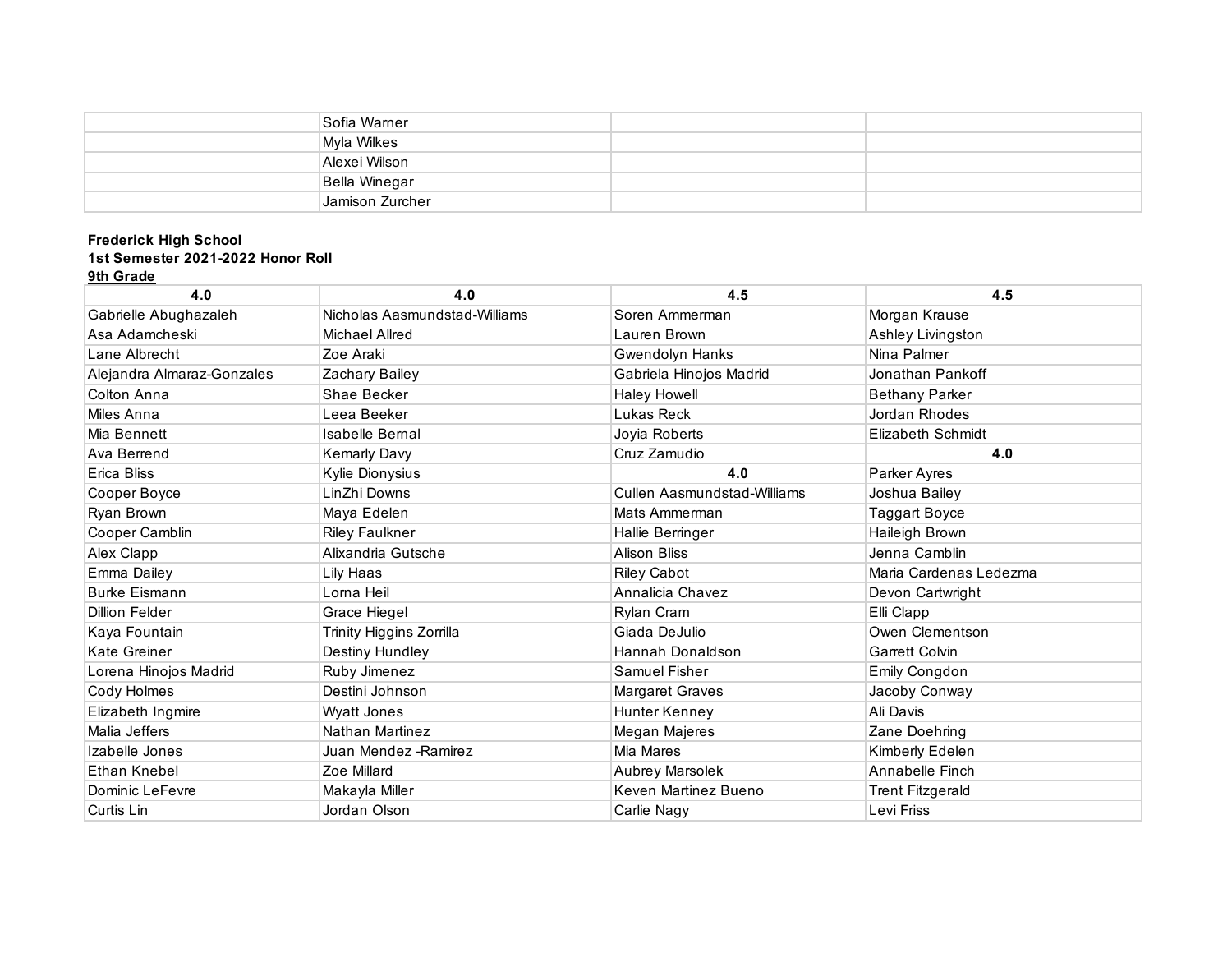| Allie Mahan              | Peyton Pack             | <b>Ethan Noyes</b>        | <b>Will Greiner</b>       |
|--------------------------|-------------------------|---------------------------|---------------------------|
| Madison Mahan            | Kaya Paluda             | Madison Price-Kohlert     | Quinnen Gutierrez         |
| Sage Mares               | <b>Addison Pike</b>     | Kassandra Quinlan         | Macyn Hagen               |
| Josiah Martinez          | Jim Prado               | Joelle Richard            | Satchel Hart              |
| <b>Aiden Matthews</b>    | Kayler Reed             | Crystal Rojas Carbajal    | Joyce Herr                |
| Hailey Mazzotta          | Darren Reynolds         | Lucy Rothe                | <b>Isabella Hewitt</b>    |
| Rolando Mijares Miranda  | Seth Ritchey            | Katelin Sindelar          | Scout Hnizdo              |
| Tyler Mogensen           | Hannah Romero           | Savanna Staff             | Shalee Horn               |
| McKenna Mott             | Benjamin Salmeron       | Kimberly Tarin Terrazas   | Dylan Kinney              |
| <b>Brandon Nagle</b>     | Rachael Schmidt         | Collin Thompson           | Cecilia Knapp             |
| Ethan Olson              | Payton Shelley          | Ashlyn Torres             | Kinley Lindhardt          |
| Ruben Ortiz              | Peyton Siders           | Joseph Villani            | Melody Lor                |
| Keira Pepper             | Josie Stanton           | Abigail Weston            | Diego Loranca             |
| Bryan Perdomo Deleon     | Evin Sturn              | Owen Willis               | Mackenzie Maruca          |
| Alexis-Nicole Posa       | Yalin Tan               | 3.5                       | Logan Mathews             |
| Emma Prestwich           | <b>Braden Thomas</b>    | Eleanor Anaya             | Quinn McNeill             |
| Angelique Reyes          | Emma Von Bank           | Kaydence Anderson         | Jullye Melendez Pacheco   |
| Danica Rinard            | Gracie Wilts            | <b>Ryley Anderson</b>     | Sophia Meza               |
| <b>Conor Rothe</b>       | 3.5                     | <b>Brynnlea Barrett</b>   | Tia Mocelin               |
| Braydin Rudman           | Gracen Bolin            | Alexis Bendfelt           | Hailey Ojeda              |
| Joshua Saeman            | Saige Brown             | Kevin Berto-Pantoja       | <b>Tirzah Paice</b>       |
| Hannah Schuelke          | lan Buffington          | Abigail Borgen            | <b>Kennedy Perez</b>      |
| <b>Emory Stanton</b>     | Makenzie Carpenter-Sais | Sunflower Calhoun         | Corvyn Register           |
| Kaydence States          | Ryah Cote               | Azucena Carbajal-Tapia    | Ivan Rosales              |
| Cindy Terrazas           | Faith Coyne             | Samuel Case               | <b>Trevor Siders</b>      |
| Daniel Thompson          | <b>Hailey Davis</b>     | Zoe Clawson               | Yennifer Solorzano Valles |
| Payton Torres            | <b>Kate Davis</b>       | Hayden Delier             | Damian Sullivan           |
| Terry Trayler            | Arianna DeHijar         | Diana Escarcega Rodriguez | Samantha Svendsen         |
| Wesley Walker            | Alpha Fernandez         | Ty Foster                 | Christian Van Winkle      |
| Hannah Watson            | Ashlyn Finch            | Marcus Garcia             | Noah Watts                |
| Danny Watts              | Christian Garcia Bueno  | Xitlali Giron Guereca     | Brooklyn Weingardt        |
| Jackson Watts            | <b>Anthony Geist</b>    | Natalie Gleason           | 3.5                       |
| <b>Brinley Weingardt</b> | Madelyn Green           | Liam Longstreth           | Sarah Allred              |
| Isabella Wilson          | Francisco Gutierrez     | Olivia Longstreth         | Tanya Alvarado Nunez      |
| Zoe Wittler              | Ryan Halleck            | Mystique Lor              | Evelyn Arroyo             |
| Rvlan Zadel              | Lily Hansen             | Rylee Lorimer             | Zoe Bailey                |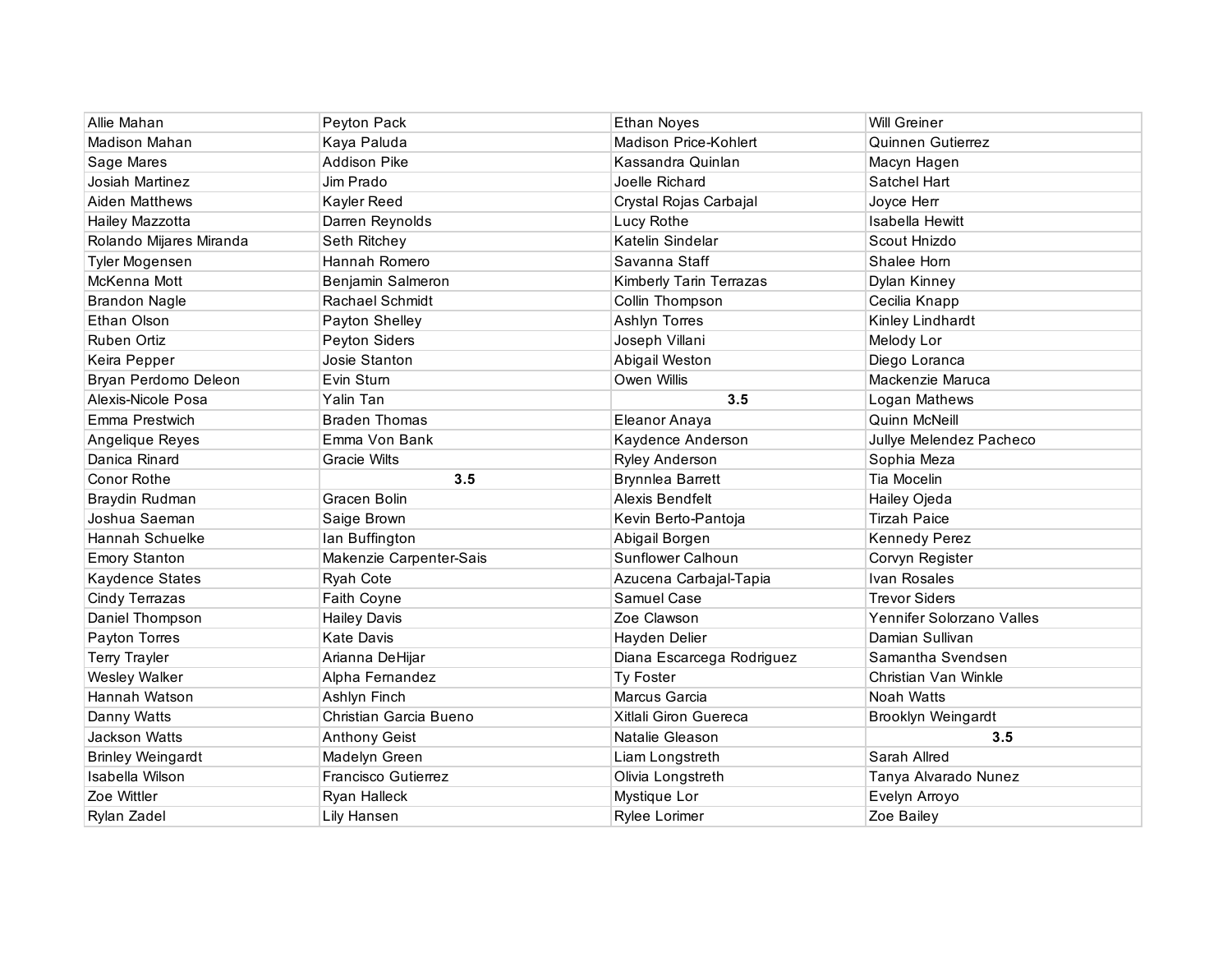| 3.5                          | Katelyn Hartley                   | Paxtyn Mangus            | <b>Thomas Beeker</b>  |
|------------------------------|-----------------------------------|--------------------------|-----------------------|
| Jovan Aldana                 | William Hershey                   | Cameron Mann             | <b>Talon Boen</b>     |
| Jack Bartlett                | Sean Hott                         | Ella McDaniel            | <b>Tanner Bolin</b>   |
| Averie Betsch                | Grace Houghton                    | Daniel Morton            | Camry Brown           |
| John Bowman                  | <b>Isabel Howell</b>              | Katrina Nething          | Quincy Buffington     |
| Olyvia Carney                | Annalise Hubenett                 | Kiara Nieves Braulio     | Alexander Carrillo    |
| Nikolas Carrillo             | Joseph Hurtado                    | Jaden Onstott            | Alejandra Chavarria   |
| Oswin Conway                 | Juan Jacquez                      | <b>Tyler Pendergrass</b> | <b>Bryce Conover</b>  |
| John Cooper                  | Mahayla Johnson                   | Annika Plack             | Ashton Corriveau      |
| Luca DeJulio                 | <b>Brooklyn Kneale</b>            | Abygail Read             | Abigail Crum          |
| Canon Duckworth              | <b>Jaxx Kottal</b>                | <b>Kennedy Rhodes</b>    | Madalynn Emrich       |
| Warren Fischer               | <b>Baylee Lang</b>                | Lauren Rosine            | Michael Espindola     |
| Shaun Furr                   | Jillian Lawler                    | Alana Ryley              | <b>Mason Faulkner</b> |
| Vincent Gittlein             | <b>Chelsea Lawrence Gallimore</b> | Mikah Sarmiento Vazquez  | Casey Fitzgerald      |
| Tavan Haggerty               | Kassidy Lear                      | Jayce Scudder            | Presley Foster        |
| Michael Hernandez            | Julian Maldonado                  | Jackson Sibold           | Joel Fryer            |
| Paige Herren                 | <b>Kelsey Mathews</b>             | Alexis Sierra            | <b>Lindsay Gebs</b>   |
| Andrew Hershey               | Chloe Meza                        | Harkaranveer Singh       | Breanna Graybill      |
| <b>Gunnar Holmes</b>         | Angela Michel                     | <b>Elizabeth Smith</b>   | Jaden Gregg           |
| <b>Lucas Howell</b>          | Iyonna Moore                      | Emma Tone                | Maddalyn Hart         |
| Shelby Larsen                | Eden Morris                       | Aidan Troxel             | Jordyn Henry          |
| Jacob Loera                  | Madelyn Nix                       | Carlie Trujillo-Strange  | Mikenna Hoffman       |
| Diana Lopez-Quezada          | <b>Emily Noyes</b>                | Irina Tufe               | Emily Hoffmann        |
| Caden Martin                 | Francisco Ortega                  | Kalob van der Hoeven     | lan Ishmael           |
| Evie Mayfield                | Luke Ostler                       | Grace Vigil              | Amber Jasmin          |
| Jasmine Melendez-Garcia      | Oscar Padia                       | Kylee Whittenburg        | Taylor John           |
| Juliana Melson               | Noah Pearson                      | Aurora Williams          | Emma Knote            |
| Fernanda Munoz Mares         | Emma Phillips                     | Micah Wittler            | Abigail Larsen        |
| Francisco Nicasio            | Caleb Pickett                     | Alexis Woodruff          | McKayla Lemon         |
| Brody Ogborn                 | Nathaniel Rickman                 | Jose Ybanez              | Ian Lucas Lizarraga   |
| Derek Rangel                 | Mareta Sagapolutele               | 3.0                      | Kyla Mares            |
| Olivia Ray                   | Thane Saloga                      | Matias Aldana            | <b>Jake Morris</b>    |
| Anastaisha Rivera Villarreal | Sierra Sanchez                    | Robert Allen             | <b>Brendan Nowak</b>  |
| Logan Rosine                 | Sydney Savage                     | Kooper Anderson          | Kaitlyn Parko         |
| Deanna Ross                  | <b>Hailey Simmons</b>             | Cassandra Barron-Mendoza | <b>Autum Quinonez</b> |
| Mia Salas                    | Jocie Simmons                     | Kyle Booker              | Kyle Richards         |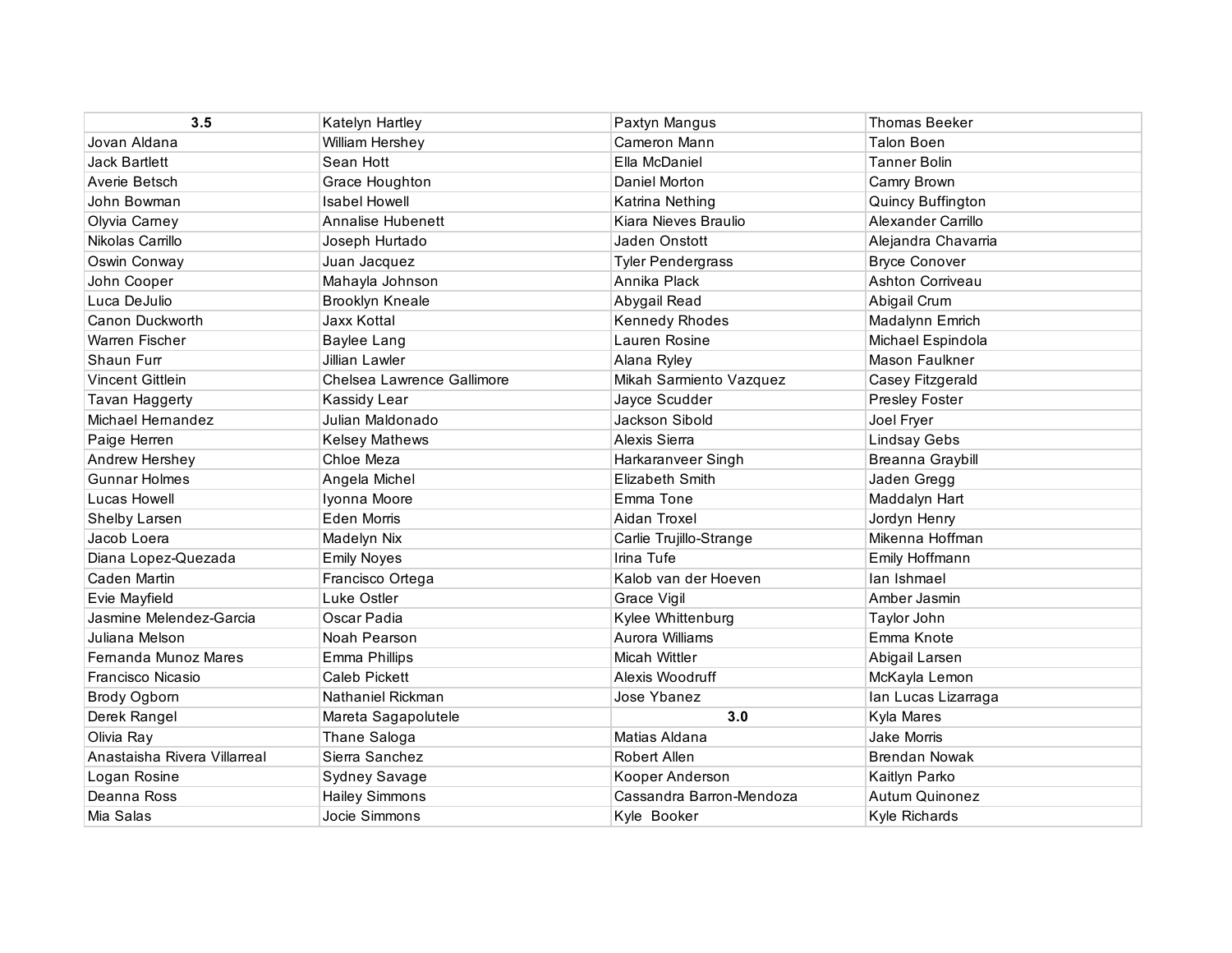| <b>Bryson Satterly</b>   | Kyle Spence                | <b>Bridger Burnham</b>    | <b>Justina Scurlock</b>     |
|--------------------------|----------------------------|---------------------------|-----------------------------|
| Yuvraj Singh             | <b>Edward Stair</b>        | Eva Cadena                | Jayden Smith                |
| Johnathan Soto Borrego   | Catherine Starr            | <b>Brooklynn Carlson</b>  | Rylie Smith                 |
| <b>Bradyn Stark</b>      | <b>Tiffany Taylor</b>      | Victoria Cervantes Flores | Alexander Sturn             |
| Tiana Tarrio             | Jayson Tyler               | Cayden Cobb               | Chase Svela                 |
| William Tun              | Brianna Wolf               | Sean Davidson             | William Waggle              |
| Aloysia Van Rosendale    | 3.0                        | Sophia Davis              | <b>Brody Woolverton</b>     |
| Kaliya Van Rosendale     | Cheyenne Allen             | Angelina Deleon           | Hannah Zink                 |
| <b>Teagen Veile</b>      | Alexis Alvarez             | Evangelina Enriquez       | 3.0                         |
| <b>Hunter Vickers</b>    | Marissa Andes              | Jade Fender               | Melchor Barron Ramirez      |
| <b>Emily Warnecke</b>    | Damian Banuelos            | Samantha Fenz             | Maria Bello Escobar         |
| Jadyn Wehner             | <b>Bryn Beale</b>          | Meghan Fitzgerald         | <b>Isaac Bernal</b>         |
| Caleb Zink               | Robert Bedsaul             | Delaney Frank             | <b>Ethan Betsch</b>         |
| 3.0                      | Diego Bello                | Itza Garcia Sierra        | Jonah Borgen                |
| Jose Alvarez             | Benjamin Braham            | Ximena Giron Guereca      | Amelia Brown                |
| Michel Arriaga           | Adrian Cardoza Ramirez     | <b>Angel Gutierrez</b>    | Margaret Bruhn              |
| Daniela Avila-Sotelo     | Natalie Carley             | Joren Hansen              | <b>Madison Cabot</b>        |
| Giselle Bautista Fonseca | Joselyn Carrillo-Holguin   | <b>Brandt Hartman</b>     | <b>Edgar Cabrera Torres</b> |
| Marissa Blea             | Stephanie Congdon          | Annette Hernandez Montoya | Brayden Cardoso             |
| Michaela Boisen          | Summer Davidson            | Sonny Holmwood            | Pablo Dominguez             |
| <b>Wyatt Butler</b>      | Matthew De Lira            | Ella Hoople               | Melayna Elkins              |
| Marissa Carbajal         | Wesslee Dembny-Vigil-Smith | Jace Horner               | Luke Enns                   |
| Yadhira Carrazco         | Maria Diaz Herrera         | Westen Jones              | Cherokee Even               |
| Iris Chavez              | Maizy Emrich               | Luke Justice              | Jazmin Garcia-Baeza         |
| <b>Tristen Dean</b>      | Aaron Floodeen             | <b>Riley Kilmartin</b>    | Jadyn Glasgow               |
| Danica Dennis            | Kiyanna Flores             | <b>Otis Kindvall</b>      | Kynlyn Glassford            |
| Neveah Elkins            | <b>Riley Frahm</b>         | Estevan Koslowski         | Abagail Goetze              |
| Diego Estrada Chavarria  | Karina Garcia              | Shane Lambert             | Ashlyn Green                |
| Gustavo Fajardo          | Jacob Grigg                | Jacob Lovins              | <b>Walker Helsley</b>       |
| Madyson Forshay          | Alexiah Guevara            | Gabriela Lyles            | Samantha Jett               |
| Amelia Foster            | Cynthia Herr               | <b>Isaac Mabbitt</b>      | Cassiel Jimenez-Chihuan     |
| <b>Carter Gale</b>       | Malisa Herr                | Efrain Madrid             | Brayden Johnson             |
| Jasmine Garcia-Garcia    | Jericho Herrera            | Izaih Mason               | Dominic Johnson             |
| Logan Gebs               | Maritza Holguin Alvizo     | Austin Melson             | Trent Johnson               |
| Avery Gray               | Natalie Ibarra             | Yaileen Meraz-Soto        | Ashleigh Lamb               |
| Presleigh Hamacher       | Alicianna Jaime            | Jacob Miller              | Naia Maldonado              |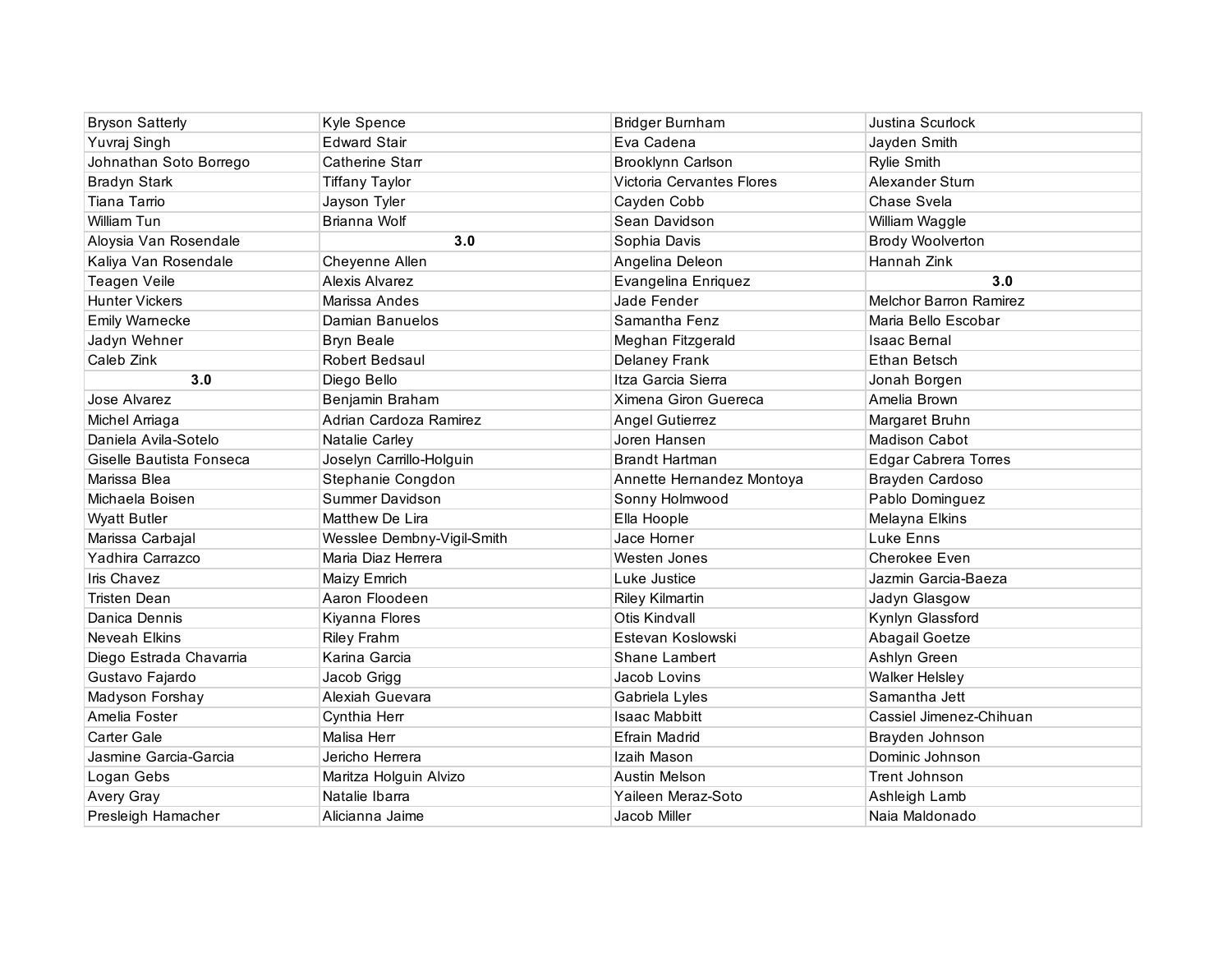| <b>Addison Hand</b>      | Gabriella Jima               | Kaitlyn Nething        | Justin Marrufo Quintana    |
|--------------------------|------------------------------|------------------------|----------------------------|
| James Harding            | Addison Koeppen              | Yuki Okunishi          | Levi Mays                  |
| Margaret Harnig          | Breanna Langefeld            | <b>Bentley Polland</b> | Kaitlyn Meyer              |
| <b>Trevor Housholder</b> | Elaina Leitner               | Lafaisaotele Purcell   | Degan Moore                |
| Dailyn Huerta            | Diego Macias                 | <b>Tager Reed</b>      | Manuel Orozco              |
| Gavin Ishmael            | Jonathan Madera              | <b>Bianca Rives</b>    | Kiley Ostler               |
| Christian Jaramillo      | <b>Austin Mays</b>           | Caeden Roese           | Kaci Pritchard             |
| Ava Jorgensen            | Maximilliano Meza            | <b>Tanner Rosati</b>   | Nevaeh Rifle               |
| Drake Jorgensen          | Amy Monreal Hernandez        | Kael Rundquist         | Ramon Ruiz                 |
| Vaughan Karlinsey        | Eden Murphey                 | Kylie Rusco            | Carmen Ruiz Bejarano       |
| <b>Tanner Kaufman</b>    | Memphis Myrick               | Alyvia Selby           | Diego Salas                |
| <b>Matthew Keller</b>    | Rylee Nelson-Koob            | Ani Shull              | Jadelyn Sargent            |
| <b>Gannon Kincaid</b>    | Ashlynn Olivas               | Lena Siscoe            | Jerald Shull               |
| Aidan Klish              | Destiny Olivas               | Danielle Smith         | Kailah Smith               |
| Nikolai Krayna           | Victoria Palmer              | Destini Smith          | <b>Thomas Smith</b>        |
| Santana Leon             | Maddox Peinado               | Parson Sweeney         | <b>Colton Stehle</b>       |
| Dylan Lewis              | Michael Poydock              | Anahi Terrazas Orona   | <b>Brooklynn Tagliente</b> |
| Lyric Lor                | Sarahi Quintana-Alarcon      | <b>Justin Valois</b>   |                            |
| Joseph Marnell           | Isaiah Ramirez Balleza       | Benjamin Wigington     |                            |
| Elijah Marshall          | Christopher Ray              | Paige Wilcox           |                            |
| Alana Martinez           | Makayla Reed                 | Kaydence Young         |                            |
| Zoe Matzen               | Caydance Rhea                | Devon Zadel            |                            |
| Alberto Medrano          | Daniel Rico                  | Isabella Zeiler        |                            |
| <b>Trinity Moua</b>      | Yadira Rodriguez             | Gabriel Zierlein       |                            |
| Emma Murphey             | Estefania Sandoval Villezcas |                        |                            |
| Devri Pacheco            | Stephan Savage               |                        |                            |
| <b>Trenton Pemberton</b> | <b>Bryan Schmitz</b>         |                        |                            |
| Maxwell Pittman          | Jazmin Sevold                |                        |                            |
| Diego Rangel             | <b>Matthew Sias</b>          |                        |                            |
| Nathan Rapp              | Ashlyn Smith                 |                        |                            |
| Zada Robertson           | Colten Smith                 |                        |                            |
| Elise Rohrer             | Harmony Smith                |                        |                            |
| <b>Jalen Rosales</b>     | Kaitlyn Smith                |                        |                            |
| <b>Ryan Scales</b>       | Jason Jr Strojinc            |                        |                            |
| Austin Schaefer          | James Sullivan               |                        |                            |
| <b>Wyatt Schust</b>      | <b>Troy Vasquez</b>          |                        |                            |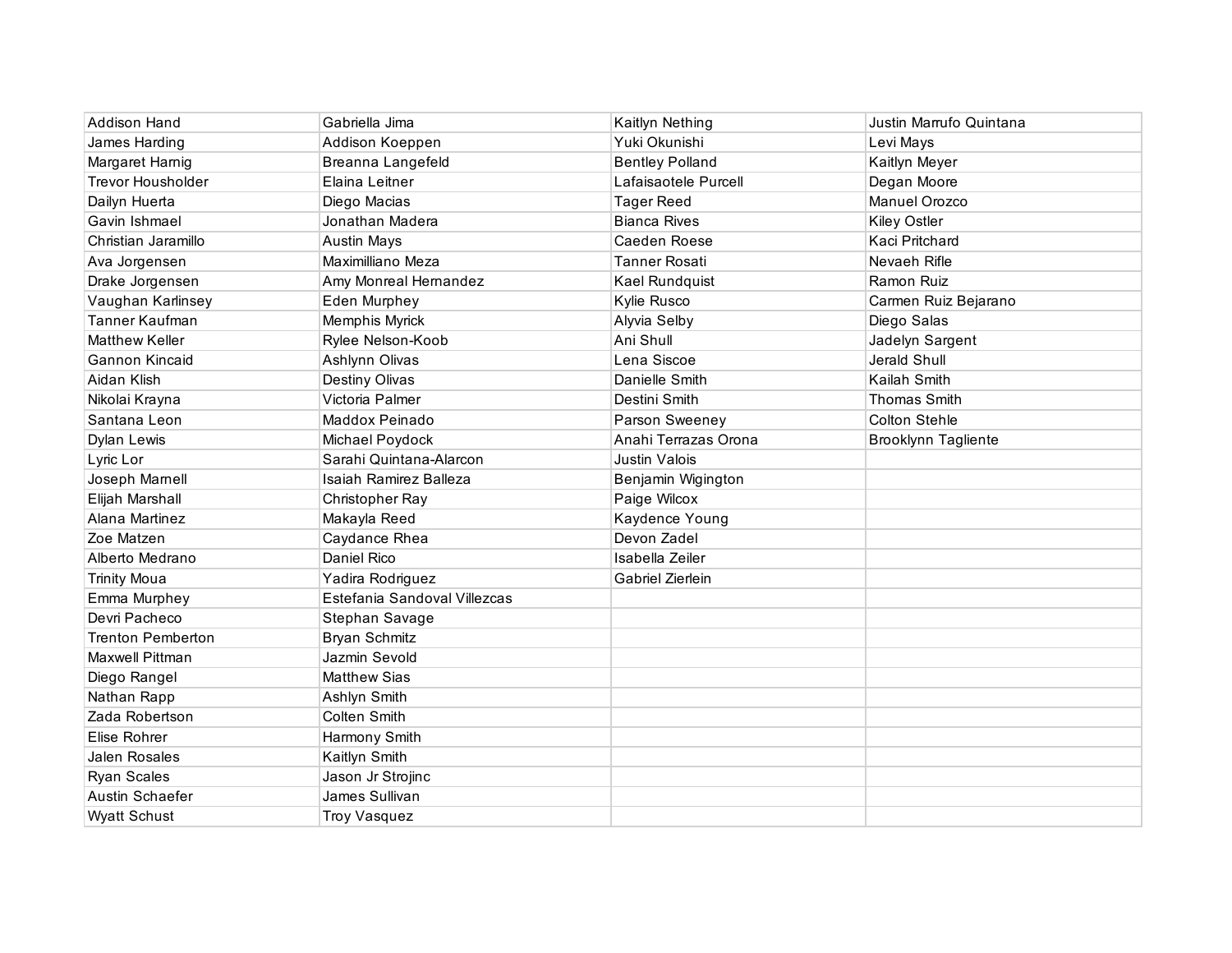| Derrick Shipley        | Angel Venegas-Lara      |  |
|------------------------|-------------------------|--|
| Aubrey Storm           | Christopher Ward        |  |
| Chance Toon            | <b>Cadence Williams</b> |  |
| Serrian Turley         |                         |  |
| Zoe Unland             |                         |  |
| Ximena Valdez Banuelos |                         |  |
| Lena Vang              |                         |  |
| Alexander Westbrooke   |                         |  |
| Mya Wilcox             |                         |  |
| Montgomery Williams    |                         |  |
| <b>Todd Yaunches</b>   |                         |  |

### **LaunchED 9-12**

| 9th Grade              | 10th Grade                 | 11th Grade              | 12th Grade                  |
|------------------------|----------------------------|-------------------------|-----------------------------|
| 4.0                    | 4.0                        | 3.5                     | 4.0                         |
| Evelyn Brown           | Annaliese Anderson         | Mackenzie Austin        | Autumn Musselman            |
| Ethan Cade             | Jada Bachicha              | Natalie Baca            | Dilan Najera                |
| <b>Wynston Easley</b>  | Derreck Manchego           | Adrianna Corp           | 3.5                         |
| Devin Farahani         | Soledad Zavala             | Taylor Harrington       | Kylie Alexander             |
| Asher Johnson          | 3.5                        | Malia Henriques         | Jewel Bean                  |
| <b>Blake Lowry</b>     | Talan Bauman               | Maxwell Kohl            | Michael Calahan             |
| Haley Shaw             | Julia DeGracia             | Maria Lara Michel       | Esperanza Carrillo          |
| William Shively        | Lilith Engstrom            | Gracie Morford          | Jaqueline Hemandez Arellano |
| 3.5                    | Patricia Granados          | Brianna Olson           | Jocelyn Zavala              |
| <b>River Dudden</b>    | Ariana Greene              | Emma Rivard             | 3.0                         |
| Mason Heifner          | 3.0                        | Melania Vitale          | Mackenzie Burroughs         |
| Pricila Vaca           | Jazmin Espericueta Hurtado | 3.0                     | Dean Hughes                 |
| 3.0                    | Gary Gravseth              | Betzayra Andrade        | Trenton O'Dell              |
| Jackson Allison        | Alexzander Kelsay          | Ayleen Chavarria        |                             |
| Keegan Cundiff         | Nevaeh Leighty             | Geraldine Chavez Santos |                             |
| Arianna Garcia         | Natan Loera-Triana         | Mariana Fijolek         |                             |
| Lucy Neimark           | Joseph Marranzino          | Amelia Green            |                             |
| <b>Brooke Petersen</b> | Angel Ontiveros            | Zachary Karlinsey       |                             |
| Carl Richter           | <b>Charles Sands</b>       | Mariah Lopez            |                             |
|                        | Isabel Vega                | Justin Pisano           |                             |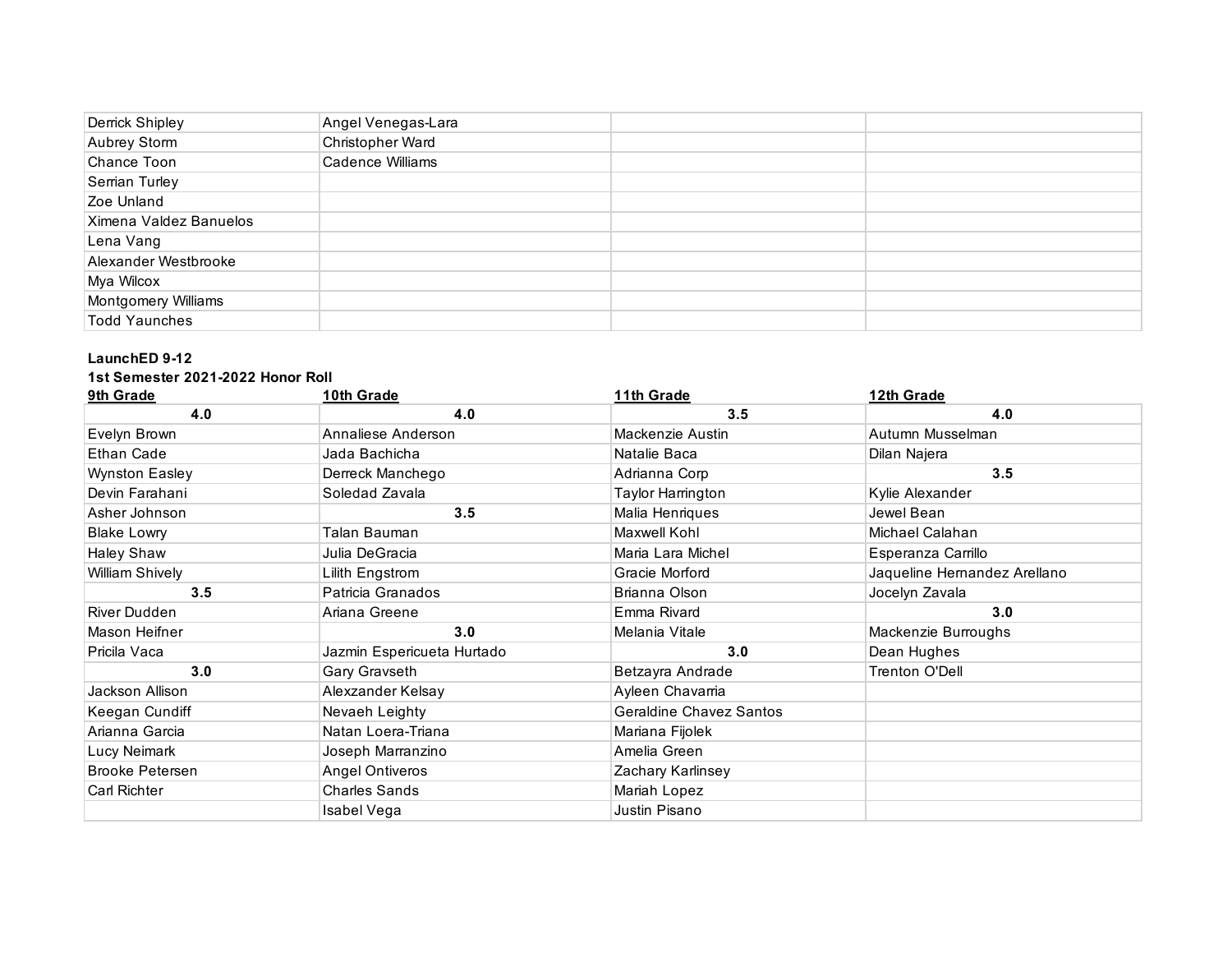| <b>Bryson Potts</b> |  |
|---------------------|--|
| Juan Ramirez        |  |
| Zoe Scadden         |  |

## **Longmont High School**

| 9th Grade                | 10th Grade               | 11th Grade            | 12th Grade                    |
|--------------------------|--------------------------|-----------------------|-------------------------------|
| 4.0                      | 4.5                      | 5.0                   | 4.5                           |
| Jacoby Barber            | Giovanni Basile          | James Wilson          | Caleb All                     |
| Noah Bassoff             | Katelyn Buderus          | <b>Braden Wormke</b>  | Eli Andersen                  |
| Olivia Benjaminson       | Sophia Giargiari         | 4.5                   | Kayla Barton                  |
| Sasha Bruckner           | Benjamin Howard          | <b>Allison Brause</b> | Charlie Bastunskiy            |
| Mary Jane Cronin         | Alexis Mathers           | Dev Elzinga           | <b>Allison Buderus</b>        |
| Lisette Daniel           | Harlow Moran             | Liadan Graham         | Samuel Fallon                 |
| <b>Andrew Delker</b>     | Shyanne Pohl             | Malia Hendricks       | <b>Emily Foraker</b>          |
| Vincenzo DeLodovico      | Erik Swanson             | Briona Loughran       | <b>Bruno Gallegos Sanchez</b> |
| Anna DeNicholas          | Dacen Wach               | <b>Andrew Miller</b>  | Cooper Hixson                 |
| Alexander Dickhans       | 4.0                      | Selina Nguyen         | Joseph Hoffmaster             |
| Xander Duggins           | Rania Al-Hamoodah        | Maya Nunez            | Eva Holwick                   |
| <b>Austin Elliott</b>    | Anais Alvarado Rubio     | Lauren Pavot          | Grayson Hubbell               |
| Jenna Errington          | Ella Andersen            | Jack Rieger           | Abel Jimenez                  |
| Hailey Fahrenbruch       | Jordan Bindseil          | Ashlyn Rowan          | Kezra Kroeger                 |
| Madeline Foraker         | Torii Bray               | Lila Sanseverino      | Sajan Malla                   |
| Lily Gephart             | <b>Bailey Burianek</b>   | Izaac Stone           | <b>Connor McCormick</b>       |
| <b>Isabella Gieck</b>    | Emma Bushlack            | Maggie Watson         | Lily Moffitt                  |
| <b>Gabriel Gilbert</b>   | Madelyn Cannon           | Greta Wedel           | Andreas O'Malley              |
| <b>Madison Gilchrist</b> | Uma Champe               | Ethan Wheaton         | Elijah Quinby                 |
| Genevieve Goebel         | Willa Conlin             | 4.0                   | Joseph Reback                 |
| Julian Hansell           | Colten Corner            | Maura Ashton          | Lauren Roberts                |
| <b>Madison Hatfield</b>  | Benjamin Dawson          | Noah Atherton         | Lilah Ruiz                    |
| Oliver Heppner           | Charlie Dike-Wilhelm     | Kenneth Barton        | <b>Ruby Scott</b>             |
| Salvador Hernandez Ortiz | Araceli Dominguez Moreno | Ava Bennell           | <b>Ashley Tams</b>            |
| Noah Holt                | Alex Ervin               | Nathan Bonin          | Caden Wach                    |
| Madelyn Jirik            | Daisy Eurich             | Ryan Bruckner         | <b>Nathaniel Wheaton</b>      |
| Owen Jones               | Alexis Fehlberg          | <b>Preston Cross</b>  | 4.0                           |
| Ryan Joseph              | Willoree Ford            | Owen DiCarlo          | Addyson Barela                |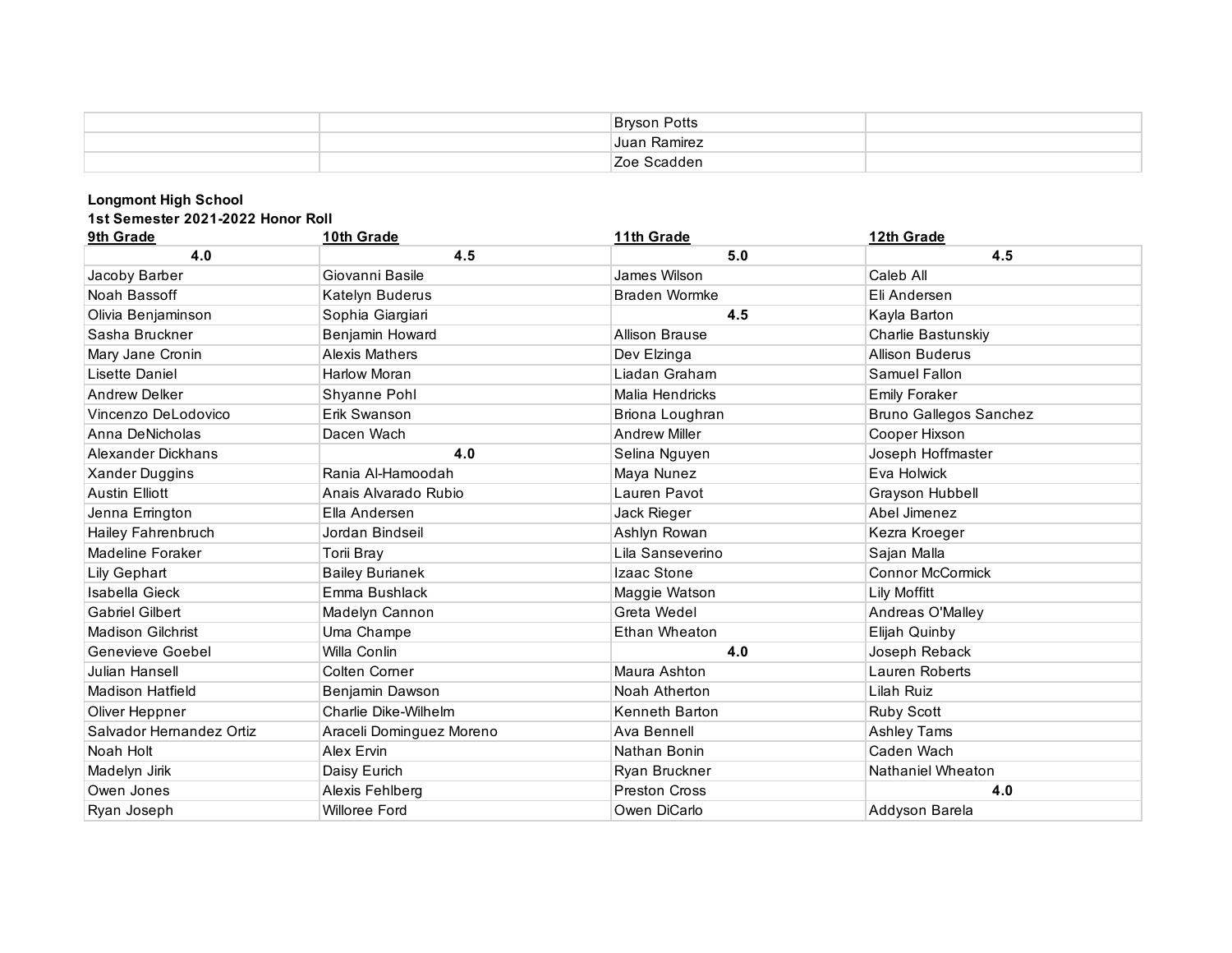| Rose Keel                    | Celia Frankenheimer   | Sophia Eyl                  | Louisa Beckett          |
|------------------------------|-----------------------|-----------------------------|-------------------------|
| Luke Kline                   | Cole Gaddis           | Katherine Fallon            | Theo Bergman            |
| Colton Kominski              | Fiona Glynn           | Abigail Ferguson            | Darwyn Carey            |
| Kaylin Kroeger               | Amia Greenwood        | Sophia Foraker              | <b>Lindsey Cole</b>     |
| Clara Linder                 | Grayce Gutierrez      | <b>Bodhi Governson</b>      | Eden Cramer             |
| Reuben Linnemann             | <b>Grace Hawkins</b>  | Seth Hagedorn               | Drake DuMont            |
| <b>Holton Lowrie</b>         | Luke Hernandez        | Kimberly Hernandez-Delacruz | Aimee Errington         |
| <b>Teagan Malcom</b>         | Cora Hicks            | Maya Irvin                  | Ezra Fehlberg           |
| Ella McGregor                | Leslie Hill           | Ella Jackson                | Teagan Fregosi          |
| Nathan McKell                | Emma Hunyadi          | Sophie Jennings             | Emma Grassmick          |
| Maxwell McKinney             | Yuno Ide              | Amber Johnson               | Sara Hakanson           |
| <b>Miles Miller</b>          | Avery Jackson         | Ellie Klish                 | Aidan Hansell           |
| Danica Moen                  | Jordan Johnson        | Andrew Kujawa               | Jaron Johnson           |
| Kaitlyn Murphey              | Jack Jones            | Avry Lee                    | Mia Kaliszewski         |
| Lia Oldroyd                  | Rowan Keller          | Brooklyn Lee                | <b>Andrew Kattar</b>    |
| Callahan Orvis               | Milo Kinyon           | Saskia Leisy                | Zaynah Khan             |
| <b>Ryan Piek</b>             | Nora Kirves           | Rain Lohr                   | <b>Bailey Klusack</b>   |
| Collin Pool                  | Abbey Ledesma         | Kennis Moore                | Talya Klusack           |
| <b>Tiara Ramirez</b>         | Ximena Lopez Vera     | Katerina O'Malley           | Osvaldo Kolby           |
| Ignacio Ready                | Dylan Luther          | Leah Pellett                | Lena Lai                |
| Kayli Reynoso                | Kaleb Martinez        | Layna Platt                 | Tiana Larsen            |
| <b>Yellow Butterfly Rios</b> | Ethan McClure         | Annabelle Poole             | Hugo Macias             |
| <b>Blake Rogers</b>          | <b>Taylor Mearing</b> | Abigail Ruffing             | Sarah Mearing           |
| Michelle Rudland Colmenares  | Addyson Moll          | <b>Isabella Russell</b>     | Mason Mischnick         |
| Zander Salva                 | Piper Morison         | <b>Timothy Shykula</b>      | <b>Herbert Mitchell</b> |
| Genesis Samaniego            | <b>Brody Mundt</b>    | Camile Siekman              | Jackson Moll            |
| Samantha Scheer              | Cadence Murray        | Mesa Strenge                | Tessa Money             |
| Noa Scher                    | Maia Nadeau           | <b>Brynne Sullivan</b>      | Dani Moore              |
| Lukas Selleck                | Sonita Neak           | Griffin Taylor              | Martin Munoz Delgado    |
| Theodore Shykula             | Miranda Nowell        | Abigail Tobias              | Corrick Murray          |
| Sadie Stasko                 | Rosie Nowlin          | Lisa Turton                 | Alondra Nieto-Najera    |
| Ella Stearman                | Aaliyah Ochoa         | Alondra Uvina Perez         | Keegan Patterson        |
| Marina Strenge               | Sophia Ormsby         | Giselle Vargas De Santiago  | Wendy Perez Chavez      |
| Cameron Stroh                | Lara Orner            | <b>Garrison Walter</b>      | Rachel Pomeroy          |
| Sydney Szerdy                | Alexa Ortiz Alvarez   | Ellie Wilson                | Micah Pryor             |
| Lola Trojanovich             | Ella Pears            | Lily Young Stallings        | <b>Tristan Rangel</b>   |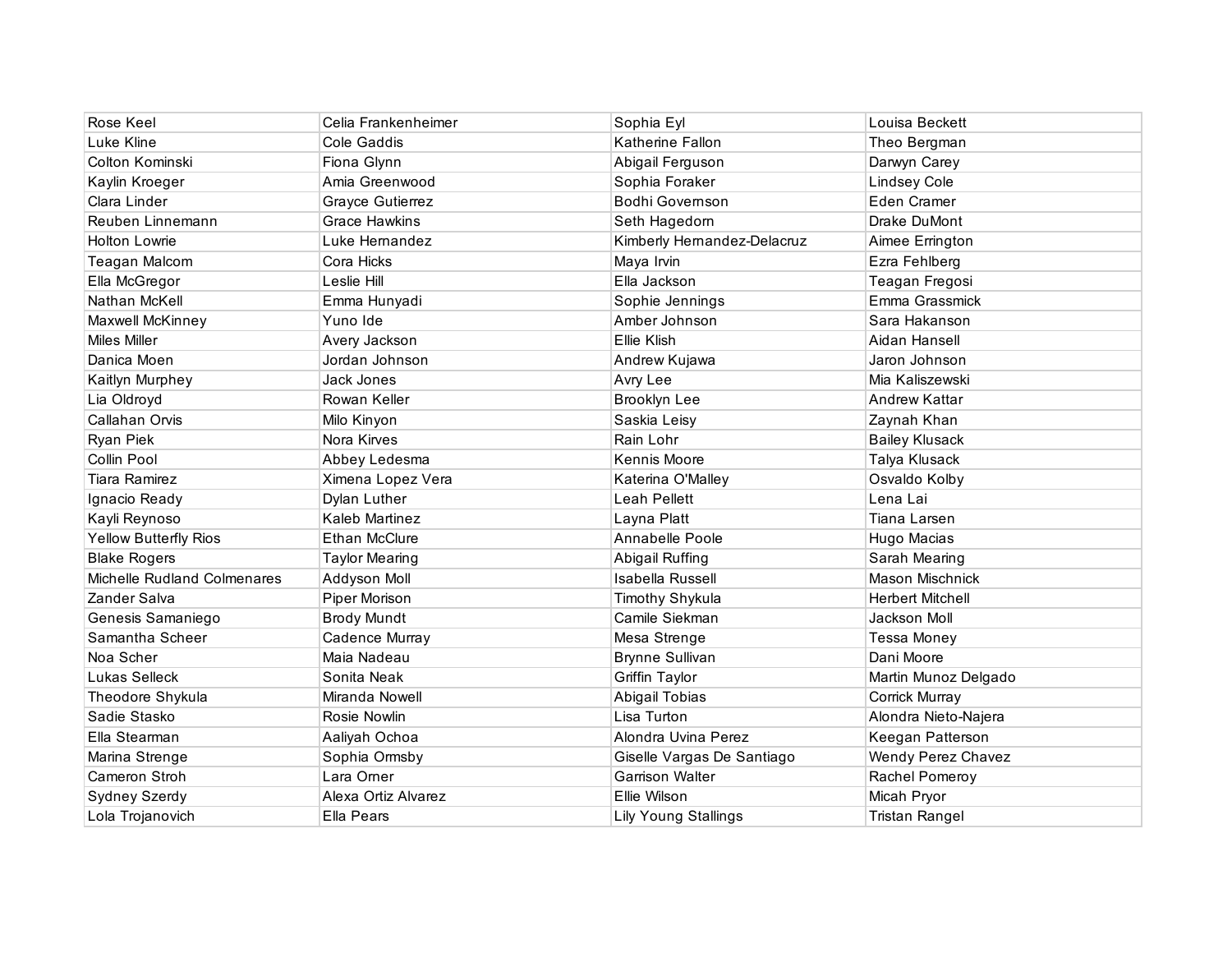| Nicholas Tusinski         | Jose Perez Garcia     | 3.5                         | Emma Rieger                |
|---------------------------|-----------------------|-----------------------------|----------------------------|
| Warren Welch              | Arianna Pichardo      | Mailyn Alaniz-Castaneda     | Victor Rodriguez           |
| Anya Wieder               | Aidan Plante          | Arianna Alvarado            | Kathryn Roehrs             |
| Colin Wilson              | Savannah Pohl         | Julissa Barela              | <b>Matthew Sanchez</b>     |
| Jacey Woodward            | Evelyn Pulido Colis   | Anna Bassoff                | Madison Schartz            |
| 3.5                       | Giovanni Quiroz-Yanez | Angel Beltran Chavez        | Skyler Seybold             |
| Jamilett Alvarado Salas   | <b>Tristan Rench</b>  | Matthew Bendzel             | <b>Jackson Staats</b>      |
| Kevin Arellano Castillo   | Harley Richardson     | Gloria Brown                | Ashtyn Waddle              |
| Jesse Arnt                | Luke Riddle           | <b>Stockton Brush</b>       | Jessie Yanez-Ramirez       |
| Sofia Barandiaran         | Stella Rulon          | Kyle Buck-Gengler           | Alexa Zolun                |
| James Bartholomew         | Hayden Sandau         | <b>Timothy Burchfield</b>   | 3.5                        |
| Anthony Bermudez          | Emma Schaub           | <b>Emmanuel Cano Montes</b> | <b>Brett Ackerman</b>      |
| Nayeli Cano Montes        | Levi Scheck           | Heidy Chavarria-Cardoza     | Halle Agnello              |
| Sindy Contreras Maldonado | Caycie Schmidt        | Christine D'Epagnier        | Brendan Barcewski          |
| Ryan Cornell              | Nathan Schmitt        | Allyson DeBie               | Daniel Barker              |
| Itzel Crespo Hernandez    | <b>Dylan Sherratt</b> | Kamden Deeter               | <b>Brinly Bell</b>         |
| Aiden Cunningham          | Makenna Smith         | <b>Jack Dobbins</b>         | Olivia Beurskens           |
| Dylan Cunyas              | <b>Henry Staats</b>   | Liam Fieth                  | Kaylie Bollacker           |
| Maya DeFries              | Aleena Tembrock       | Benjamin Findley            | Liam Bunta                 |
| <b>Brigid DeSwarte</b>    | James Tillery         | Dominic Flattery            | Marlene Castanon           |
| Jocelyn Escobar           | Amy Turton            | Gael Garcia                 | Lauren Christensen         |
| Kendal Finley             | Keller Tyree          | Kaydence Gayden             | Ryan Conway                |
| Alexandra Frausto-Flores  | Anais Van Dusen       | Madison Ghiglia             | Sophia Cooley              |
| Annette Garcia            | Bianca Vecco          | Logan Godejohn              | Gavin Cummings             |
| Cielo Gartenmann          | Simon Von Hatten      | Naylie Gonzalez             | <b>Brooke Darland</b>      |
| Juanita Gonzalez          | Harper Waugh          | Violeta Gonzalez            | <b>Jackson Davis</b>       |
| Nayeli Gutierrez-Martinez | Jayde Weber           | Alan Higganbotham           | Margaret DeSwarte          |
| Ruby Hashman              | Kella Weihe           | Kylee Keever                | Sophia DeVries             |
| Kolby Holmes              | Samantha Whitted      | Destiny Kraaijenbrink       | Ryan Dicke                 |
| <b>Westen Hunt</b>        | Neva Wildes           | Benjamin Lock               | Diana Duarte de la Cruz    |
| America Ivarra-Hernandez  | Zoetha Wilkey         | Rebecca Lock                | Ella Erickson              |
| Corbin James              | Kayla Wood            | Easton Lowrie               | <b>Miriel Garza Torres</b> |
| Ivan Jaramillo            | Erik Yoho             | Cassandra Martinez          | Grace Geyer                |
| Kenna Kaminski            | 3.5                   | Landrum Mathias             | Althea Griffith            |
| Emory Klish               | Brookelynn Amaya      | Kyiami McClure              | Glenn Gutierrez            |
| Cristina Lopez Garcia     | JoshTaylor Bergman    | Angel Mejia-Vasquez         | William Hale               |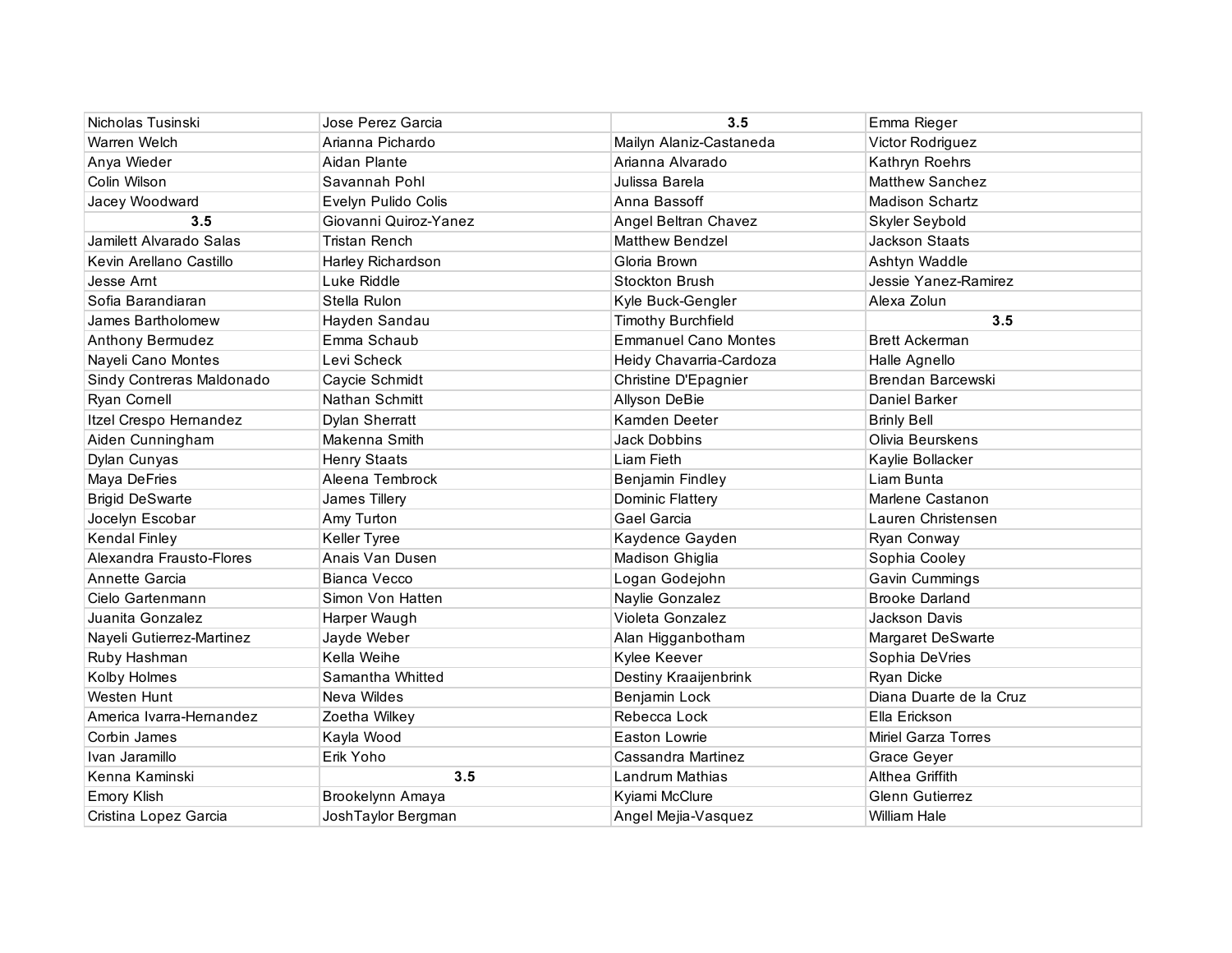| Layla Luebesmier      | Addison Braden                  | Naydel Mendivil Chavez  | Joslynn Hayes             |
|-----------------------|---------------------------------|-------------------------|---------------------------|
| <b>Emily Marusiak</b> | Frederick Brockmann             | Daniel Mendivil-Nunez   | JuliAnne Herrmann         |
| Alexiya May           | Victoria Buchholz               | Konjit Mewes            | Benjamin Hill             |
| Jeremy McCue          | Isaac Carmona Ortiz             | Nicholas Millican       | Madison Jonason           |
| <b>Steven Merrill</b> | Jade Clemensen                  | Jacob Moats             | Jenna Joseph              |
| Jillian Morris        | Fernando Coria De la Cruz       | Reese Pearson           | Morgan Kazelis            |
| Jude Muse             | Kobi Derksen                    | Joshua Peters           | Averie King               |
| <b>Connor Neeson</b>  | Alexander Desmond               | Garin Pohl              | Bryson Kujala             |
| <b>Brianna Olivas</b> | Abigail Erickson                | Jase Prock              | <b>Bridget Kusbel</b>     |
| Kaila Patterson       | Adiana Gomez                    | Jaya Quintana           | Cadence Ledford           |
| Kalob Pavlik          | Melanie Grijalva                | Hayley Rawlins          | Kaitlin Legrand           |
| <b>Colton Payne</b>   | Samantha Hall                   | <b>Adrian Reyes</b>     | Megan Leick               |
| Emma Payne            | Fiona Hinds                     | <b>Trace Saunders</b>   | Augusta Rose Lewis        |
| Jasmine Perez Rivera  | Kianga Hoover                   | Anthony Smole           | Angela Mendivil Chavez    |
| Caroline Pomeroy      | Jacob Hopkins                   | Emma Stasko             | Mark Moore                |
| Mollie Pomeroy        | Liam Howard                     | Sophia Trahan           | Evelina Moran             |
| Montgomery Puttroff   | Miles King                      | Gideon Tutu             | McKenna Murphy            |
| Abigail Reichert      | Hunter Knight                   | <b>Edward Wilson</b>    | Mia Novick                |
| Brooklynn Rowinski    | <b>Autumn McNulty</b>           | 3.0                     | Gavin O'Brien             |
| Neva Russell          | Cassidy Means                   | Kyan Bloemker           | Jaxxon Ovalle             |
| Jada Salazar          | Madalyn Mleczek                 | Isabella Brooks         | <b>Walter Parker</b>      |
| Charles Sanseverino   | Amelia Moran                    | Andrew Brown            | Samantha Pulido Colis     |
| Jake Sawaguchi        | Andres Munoz-Guillen            | Angelina Chavarria      | Olivia Rico               |
| Sierra Scheer         | Davis Pellett                   | Thania Cordova          | Orion Smith               |
| Maile Seifried        | <b>Tyler Pickerell</b>          | Samuel Crane            | Avery Steffan             |
| Haylei Siekman        | Isaiah Prospero                 | Alexander Disbro        | Dominic Warner            |
| <b>Bryce Smaic</b>    | Caitlyn Rangel                  | Narayama Dones Vega     | Morgan Watts              |
| Brianna Smith         | Josephine Ransweiler            | Calvin Eiseman          | Natalie Welter            |
| Danielle Smith        | Vianca Razo-Saldana             | Kimberly Erives Ramirez | Dominic Wilson            |
| Alexzandrea Thurby    | Farrah Reitsma                  | Lucas Forreider         | Madeline Wise             |
| Rocio Uvina Perez     | Elliana Roehrs                  | <b>Christina Foster</b> | Jackson Wood              |
| Nathaniel Valencia    | Jade Seamons                    | Abbey Gannon            | Owen Wroe                 |
| Landon Vela           | Kate Thiltgen                   | Jack Gibson             | Katherine Young Stallings |
| Neycer Cheyc Ventura  | <b>Giselle Torres Ontiveros</b> | Roman Gutierrez         | 3.0                       |
| Ruby Vitt             | Christian Vaca Perez            | Lillian Harrison        | Lizette Alderete Beltran  |
| Fiona Weimer          | James Vallery                   | Henry Harshbarger       | Zephaniah Allen           |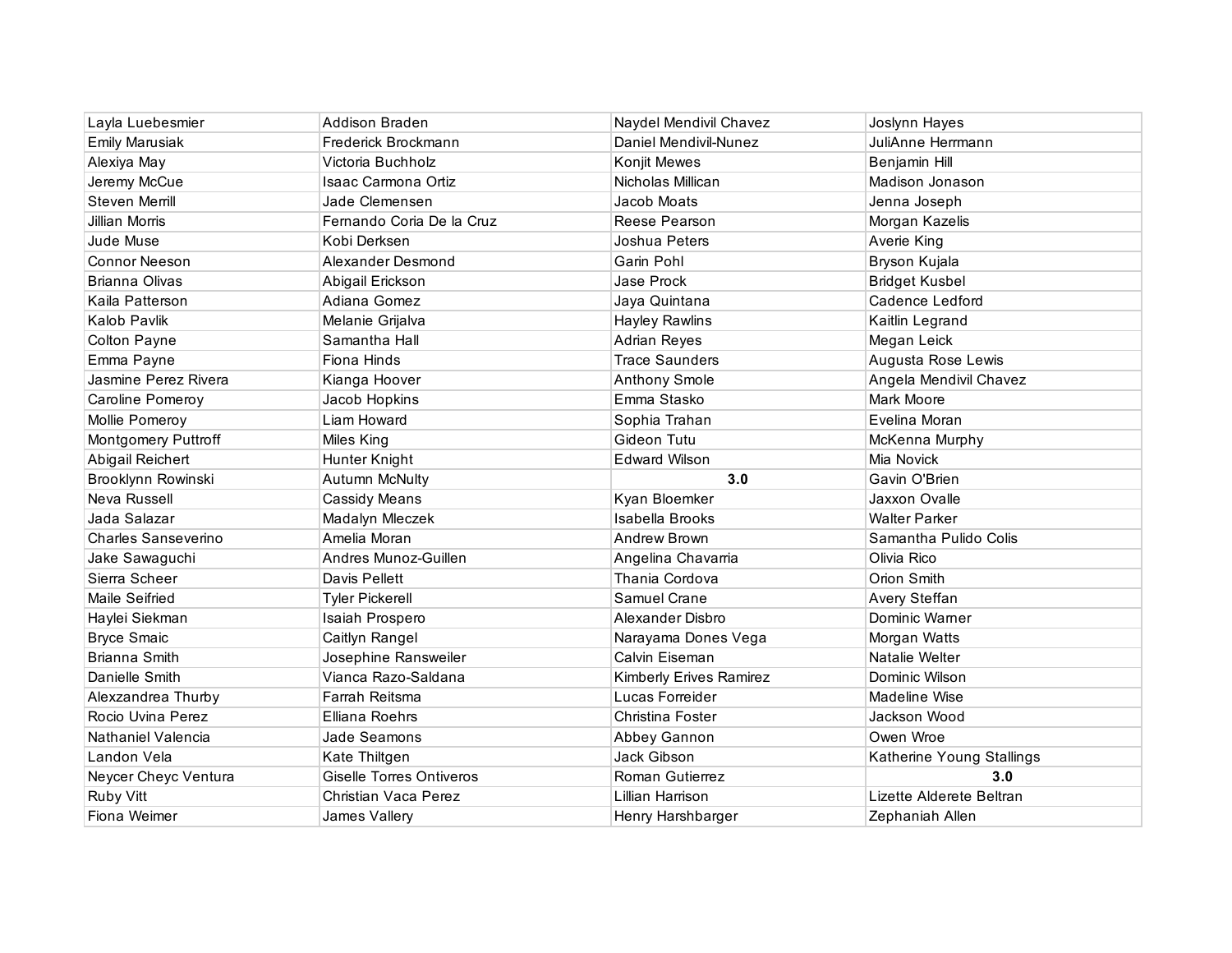| Nathan Willis           | Sabrina Verssen                 | <b>Emily Hostetter-Stark</b> | Ezra Armendariz          |
|-------------------------|---------------------------------|------------------------------|--------------------------|
| Aiden Wilson            | <b>Robert Zabel</b>             | Mya Kahn                     | <b>Wyatt Barone</b>      |
| Avery Wolfsberger       | 3.0                             | Madeline Keel                | Emma Bramwell            |
| Michelle Zavala Garcia  | John Paul Adams                 | Kane Kennedy                 | Xavier Castaneda         |
| <b>Tyler Zemanek</b>    | Sheccid Alcaraz Soto            | Cesar Lainez                 | Gavin Chughtai           |
| 3.0                     | Holden Arndt                    | <b>Tyler Lamothe</b>         | Benjamin Cooper          |
| Olivia Adams            | Elyana Beyer Allen              | Gabriel Lara                 | Selena Cordova           |
| Grayson Anton           | Zoe Campion                     | Griselda Limas               | Peyton Curtis            |
| Ella Augustaitus        | Yandel Castillo Espiritu        | Nathan Marshall              | <b>Graham Daniel</b>     |
| Savana Baxter           | Luis Correa Macias              | <b>Michael Martines</b>      | Kale Derksen             |
| Amaya Bellfield         | Ardis DuMont                    | Nicholas Marusiak            | <b>Zander Dill</b>       |
| Mira Capra              | Addison Engelking               | Ramon Mosqueda Muniz         | Rhianna Dobson           |
| <b>Travis Check</b>     | William Fillmer                 | John O'Brien                 | <b>Rylan Elkins</b>      |
| <b>Brielle Clark</b>    | Victoria Fuentez                | Carmen Oliveros Gallegos     | Gerardo Escamilla        |
| Alexandria Contreras    | Joshua Giveans                  | Esperanza Oskarson           | Jack Klingen             |
| Max Eiseman             | Maggie Harrison                 | <b>Maddison Patrick</b>      | <b>Blake Kominski</b>    |
| Ella Erwin              | Lyric Henderson                 | Savannah Phipps-Jurgens      | Kinnick Manley           |
| Harry Espiritu          | Jackson Innes                   | Kenyon Porter                | Mitzy Marquez Carbajal   |
| <b>Xander Garcia</b>    | Emma Klimecki                   | Casey Queen Carrion          | <b>Thomas Marshall</b>   |
| <b>Chloe Gilbert</b>    | Anna Kragerud                   | <b>Thomas Ritter</b>         | Arianna Martinez         |
| Amir Gonzales Villegas  | Elsie Main                      | Diana Rodriguez              | Mariah Mason             |
| Jorge Gonzalez Mosqueda | Zamira Martinez                 | Kaden Rose                   | <b>Lance Mathers</b>     |
| Joshua Guevara Guardado | Kaitlyne Murillo                | Samantha Rotruck             | Jimena Molina Molina     |
| Preston Kluger          | <b>Hector Oliveros Gallegos</b> | <b>Skyler Snedecor</b>       | Briana Murillo Lamas     |
| Jack Kujawa             | <b>Constance Pensotti</b>       | Aspen Swa                    | <b>Blake Parker</b>      |
| Carolina Macias Mendoza | Benjamin Prak                   | Serafina Teasdale            | Annette Perez Ayala      |
| Adam McKell             | David Rascon                    | <b>Riley Tengwall</b>        | <b>Michael Platts</b>    |
| Oliver Minkler          | Xavier Ray                      | Julisa Torres Chach          | Joshua Poarch            |
| Aaron Mondragon-Garcia  | <b>Andrew Shutes</b>            | Jessica Vallejo              | Brenda Saldana Candela   |
| Peyton Nichols          | Kian Simons                     | Jocelyn Weber                | Miriam Sanchez           |
| Aydin Nunez             | Liliana Smith                   | Courtney Wood                | Vanessa Sifuentes Juarez |
| Conor O'Boyle           | <b>Brandon Solis-Miramontes</b> |                              | <b>Madison Sloane</b>    |
| Tegan O'Brien           | Mackenzie Tanner                |                              | Jaden Smith              |
| Mia Ortega              | Jackson Updegraff               |                              | Angelo Southworth        |
| Fernanda Pantoja Lara   | Genesis Vazquez                 |                              | <b>Andrew Tutu</b>       |
| Alexis Papadopolous     | Kol Windham                     |                              | Stephanie Valdez Guerra  |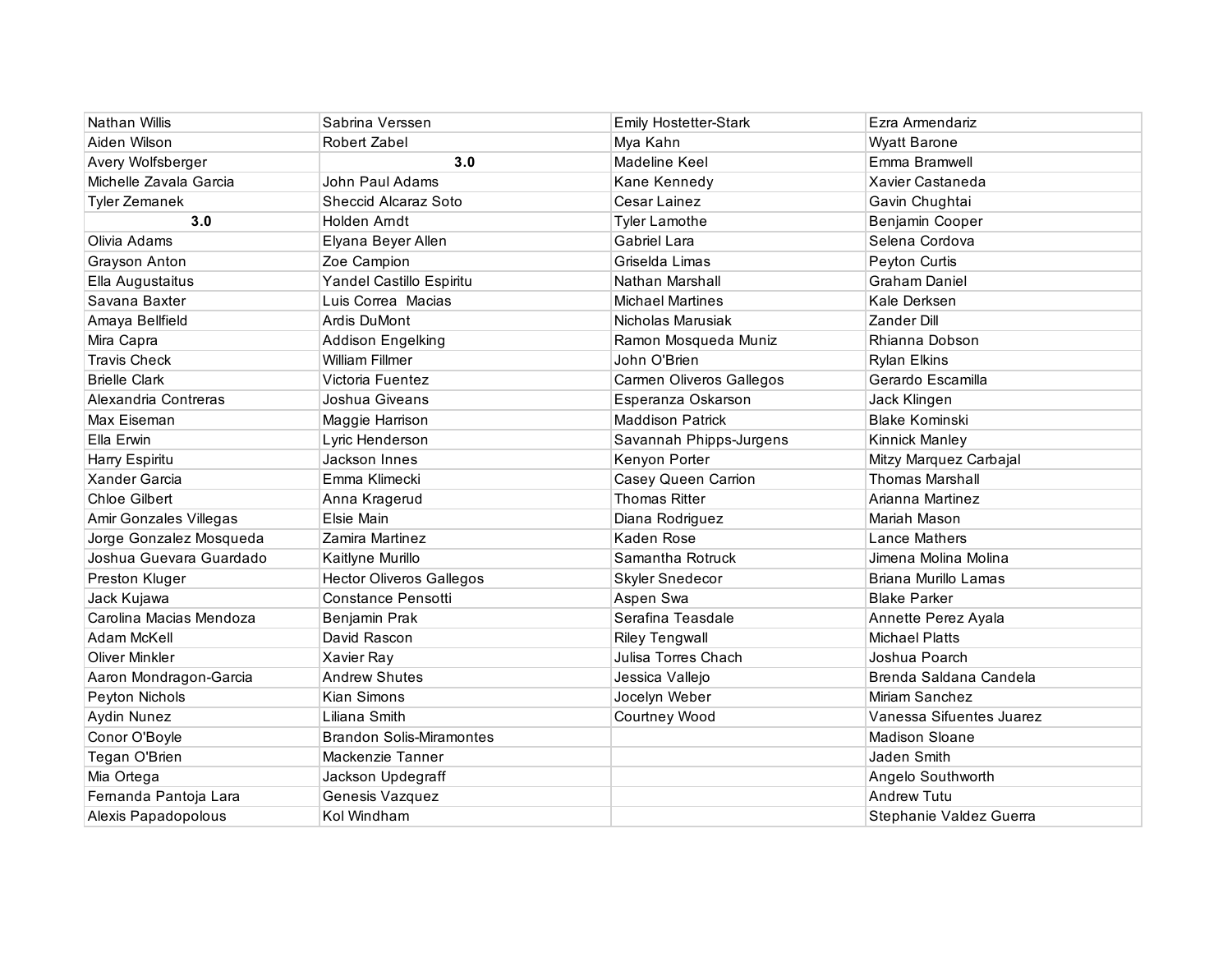| Jasmine Perez Meza       | Hennie Wroe         | Denisse Vargas De Santiago |
|--------------------------|---------------------|----------------------------|
| Jadyn Powell             | Ana Zequeira Garcia | Alejandro Vargas-Arredondo |
| <b>Christian Price</b>   |                     | <b>Taryn Walters</b>       |
| Guadalupe Quiroz Moncada |                     | Ella Young                 |
| Yesulli Ramos            |                     |                            |
| Sydney Sabins            |                     |                            |
| Ariana Soriano Gutierrez |                     |                            |
| Natalie Stolken          |                     |                            |
| <b>Riley Stott</b>       |                     |                            |
| Aiden Trahan             |                     |                            |
| Wyatt VanZee             |                     |                            |
| Levi Varga               |                     |                            |
| Capriana Vecco           |                     |                            |
| Zayden Villela           |                     |                            |
| Madison Vincent          |                     |                            |
| Annika Young             |                     |                            |

## **Lyons Middle/Senior High School**

| 9th Grade             | 10th Grade            | 11th Grade            | 12th Grade           |
|-----------------------|-----------------------|-----------------------|----------------------|
| 4.0                   | 4.0                   | 4.5                   | 4.0                  |
| <b>Matthew Carter</b> | Davis Abernathy       | Mary Roberts          | John Abernathy       |
| Caleb Christiansen    | Marc Andresen         | 4.0                   | Isabella Bartels     |
| Hannah Coulson        | Julia Brookes         | Cambria Burton        | Gage Basey           |
| Samantha Denney       | Marley Chase          | Jeremiah Cronin       | Wyatt Bashor         |
| Hadley Larson         | Grace Crawford        | Anna Felt             | <b>Cassidy Batts</b> |
| Elle Magaldi          | Layla Faubus          | Violet Johnson        | Levi Benter          |
| Phoebe Moellenberg    | Janae Fuster          | Henry Jones           | Zachary Boggess      |
| Kirby Neal            | Josephine Gaines      | Samantha Rickman      | Samuel Bostic        |
| Jesse Nunez           | Annabel Harker        | Christina Roberts     | Adam Brookes         |
| Sienna Reed           | Eliana Hart           | Cole Thomas           | Margaret Estudinan   |
| <b>Wyatt Saunders</b> | <b>Matthew Hunter</b> | $3.5^{\circ}$         | Quinlyn Gregg        |
| Leah Shelton          | Eden Irvin            | Robert Baer           | Zachary Heil         |
| Scarlett Voss         | Emma Johnson          | <b>Tyler Ball</b>     | Hailey Odell         |
| 3.5                   | Cullin Lawhon         | <b>Thomas Beckett</b> | Maya Sol Rooney      |
| Eden Archer           | Camden Paznokas       | Jordan Brownsberger   | Cody Saunders        |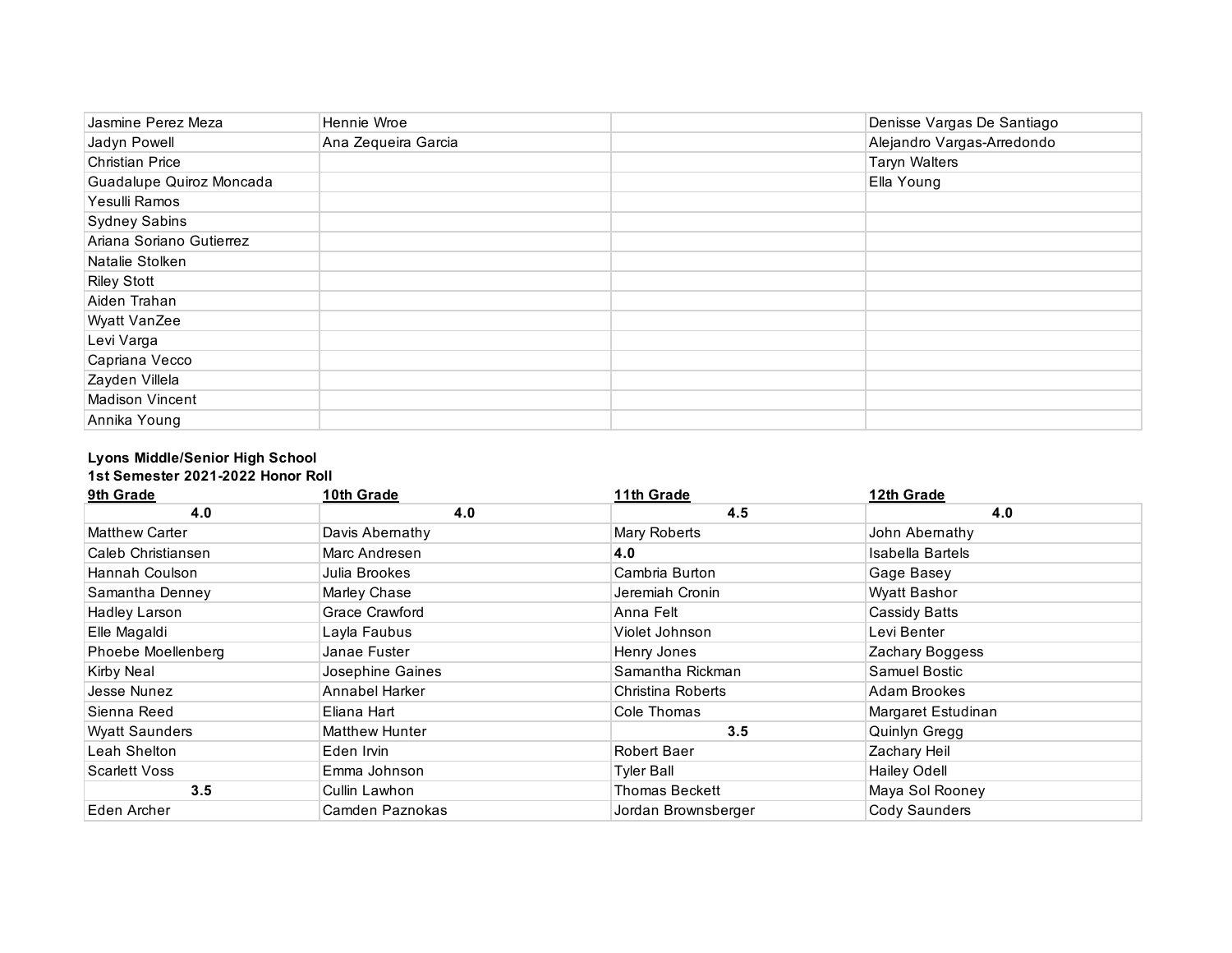| Jordan Boldt            | Emma Rooney               | Alexander Dugan         | Issac Tostanoski         |
|-------------------------|---------------------------|-------------------------|--------------------------|
| Ashley Booth            | Jordan Roth               | <b>Wyatt Levy</b>       | Kayla Valente            |
| Carson Felt             | Lance Schweiger           | <b>Snow Mathews</b>     | Arjen Wynja              |
| <b>Reed Garfein</b>     | Madison Shackelford       | Alissa Moe              | 3.5                      |
| <b>Genevieve Newell</b> | <b>Wyatt Waters</b>       | Otto Moellenberg        | <b>Berkeley Andrist</b>  |
| <b>Bailey Novak</b>     | Sage Wynja                | Autumn Olson            | Elia Archer              |
| Violet Straka           | Keenan Young              | Lochlan Osborne         | Mason Bridenbaugh        |
| Sawyer Witbeck          | 3.5                       | Keara Ping              | Murren Campbell          |
| 3.0                     | Cecilia Chiaravalle       | <b>Hunter Powell</b>    | Madelyn Dusel            |
| Katherine Brownsberger  | Kofi Cromer               | 3.0                     | <b>Grant Gau</b>         |
| Faith Campbell          | Jason Curton              | Martin Anguita Ramirez  | <b>Baker Hahn</b>        |
| Zoey Craig              | Miles Dumbauld            | Olivia Chivers          | Gylian Hay               |
| Juliana Cross           | <b>Grace Farrell</b>      | Sophie Claviere Anguita | Kasey Knapp              |
| Mebratu Duckwitz        | Jack Johann               | <b>Brooklyn Enny</b>    | Maeve Moran-Vanderhoeven |
| Hannah Dusel            | Henry Johnson             | <b>Alyce Gantzer</b>    | Kathryn Roberts          |
| Maysa Ganzel            | <b>Timothy Knipscheer</b> | Sierra Lauren           | Hannah Snow              |
| Kayden King             | Harper Leino              | Jackson Mencin          | Melanie Trevino Santos   |
| Jack Knapp              | <b>Henry Neal</b>         | <b>Chloe Mers</b>       | 3.0                      |
| Motoji Thorpe           | Gemma Powell              | Zane Ramey              | Lucas Brill              |
| <b>Addison Tuck</b>     | Maregu Sullivan           | Nathanael Richardson    | <b>Chris Bustos</b>      |
|                         | Menbere Sullivan          | <b>Wyatt Simmons</b>    | <b>Beck Farrell</b>      |
|                         | Cooper Ucker              | Lucas Wilson            | Anthony Thomlison        |
|                         | Abraham Vasquez           |                         |                          |
|                         | Surri Walker              |                         |                          |
|                         | 3.0                       |                         |                          |
|                         | Aleksei Anderson          |                         |                          |
|                         | <b>Blake Bailey</b>       |                         |                          |
|                         | Alondra Brill             |                         |                          |
|                         | Moriah Fuhrmann           |                         |                          |
|                         | Jaden Gardner             |                         |                          |
|                         | Alice Hahn                |                         |                          |
|                         | Julia Lisse               |                         |                          |
|                         | Rooks Metz                |                         |                          |
|                         | John Oetting              |                         |                          |
|                         | Michael Ping              |                         |                          |
|                         | <b>Vincent Sparks</b>     |                         |                          |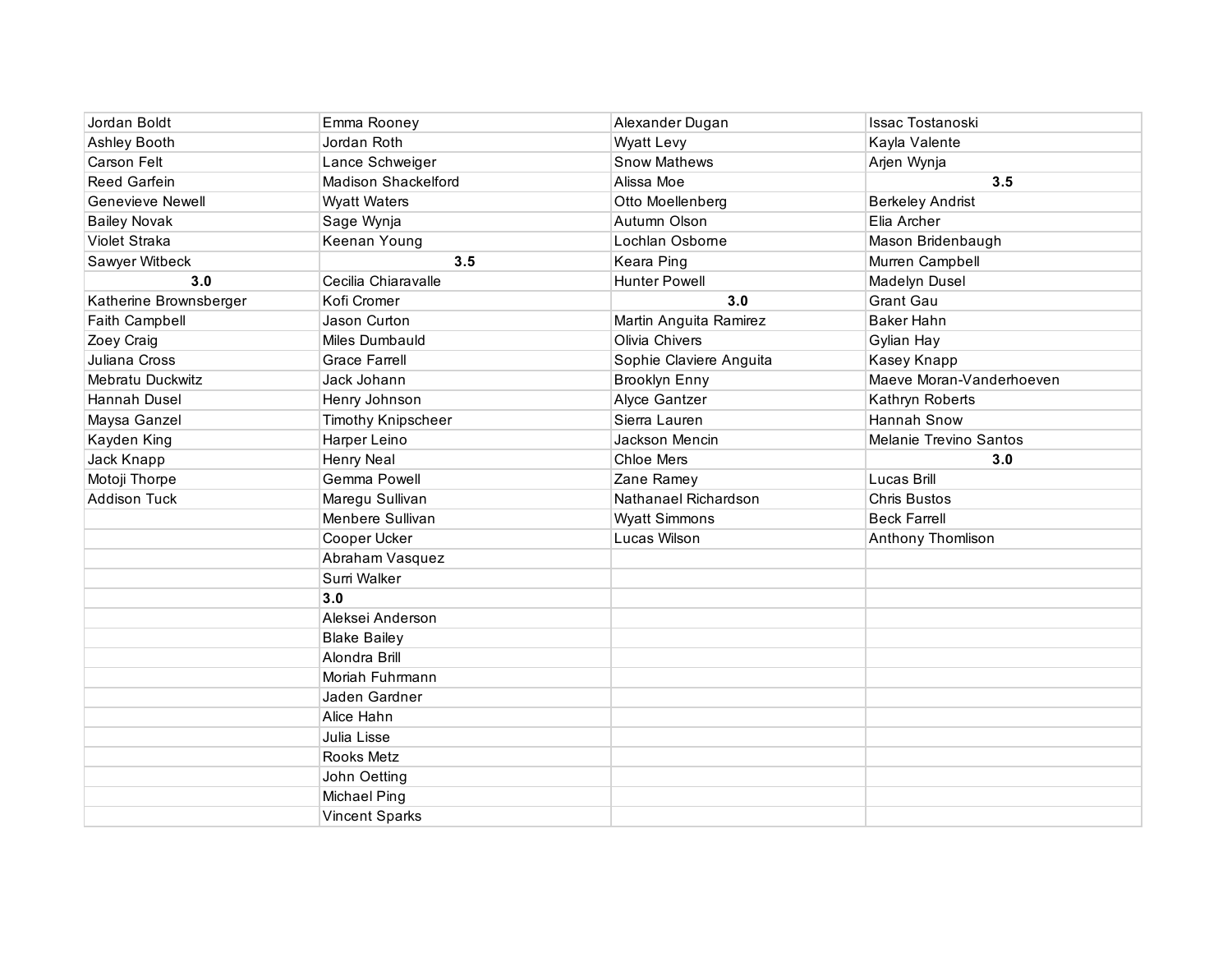#### **Mead High School 1st Semester 2021-2022 Honor Roll**

| 9th Grade                | 10th Grade             | 11th Grade               | 12th Grade            |
|--------------------------|------------------------|--------------------------|-----------------------|
| 4.5                      | 4.5                    | 4.5                      | 4.5                   |
| Reese Ormsby             | <b>Isabel Deligio</b>  | Lauren Caldwell          | Ryan Henson           |
| 4.0                      | 4.0                    | Lauren Fisher            | Greta Richardson      |
| <b>Michael Alberts</b>   | Jadon Abebie           | Grayce Lee               | Kayla Steen           |
| Lacey Allen              | <b>Brian Beumer</b>    | Lillian Owen             | 4.0                   |
| Moriah Andersen          | <b>Isaac Campbell</b>  | Ashton Steele            | Claire Adams          |
| <b>Taylor Basson</b>     | <b>Braeden Corliss</b> | Joshua Tuominen-Collins  | Lane Beumer           |
| Averey Baucom            | Lauren Fehrn           | Paige Wazenegger         | <b>Maddox Boston</b>  |
| Leyna Berg               | Georgia Franks         | Ellison Youngs           | Elsa Burgesser        |
| <b>Reese Blake</b>       | Joshua Goodrich        | 4.0                      | Alanah Cordova        |
| <b>Charlotte Butheau</b> | Kiley Hepp             | <b>Andrew Alberts</b>    | Quincey Coyle         |
| <b>Russell Checketts</b> | Alyssa Kaufman         | Haiden Avery             | Lainey Crossley       |
| Payton Crispin           | Aneesa Khan            | Elizabeth Bare           | Justin Erickson       |
| <b>Taylor Dean</b>       | Lacy Kloss             | Logan Barnes             | Paige Flagg           |
| Marcos Delgado           | Elisha Landis          | Jackson Baumgardner      | Madelynn Gonzales     |
| Kiernan Dibella          | Isabelle Mierau        | Lauren Bell              | Josiah Green          |
| James Dixon              | <b>Austin Miller</b>   | MiKayla Bruce            | Owen Hardenburgh      |
| Owen Drouhard            | Abigail Moore          | Isabella Campbell        | Evan Harris           |
| Elena Freed              | <b>Chase Nicks</b>     | Chase Caylor             | <b>Brannon Henson</b> |
| Bronwyn Garcia Meiring   | Elise Pinson           | Marina Chamberlin        | <b>Madison Kassel</b> |
| Gianna Gordon            | Mary Quinby            | Amiah Chavez             | Eileen Liang Wu       |
| <b>Grant Gordon</b>      | Megan Rotunno          | <b>Clayson Checketts</b> | Aaron Loera           |
| Darby Haley              | <b>Brooklyn Segura</b> | <b>Kirsten Davis</b>     | Mackailee Longobricco |
| <b>Hailey Hall</b>       | <b>Matthew Starks</b>  | Andrew Deba              | Reed Miyake           |
| Robert Hesse-Withbroe    | Sadie Steen            | Evan Diaz                | Morgan Munro          |
| Connor Holcomb           | Kellen Tecu            | Gage Duetsch             | <b>Hayley Price</b>   |
| Raven Hoyns-Saylor       | <b>Ethan Turner</b>    | Abigail French           | Tatum Pyle            |
| <b>Blais Hunter</b>      | Averi Williams         | Kelsi Fulk               | Ashlyn Reeves         |
| Hayden Jennings          | <b>Bella Wright</b>    | Cydnee Fuller            | Tyler Rotunno         |
| <b>Trevor Kurtz</b>      | Katie Young            | Rhonan Geraci            | Emily Sauvageau       |
| Cheyenne Lee             | Isabelle Zuniga        | Mateo Gonzaga            | Kasey Schmotzer       |
| Lahna Madden             | 3.5                    | Jacob Gordon             | Jessica Schneider     |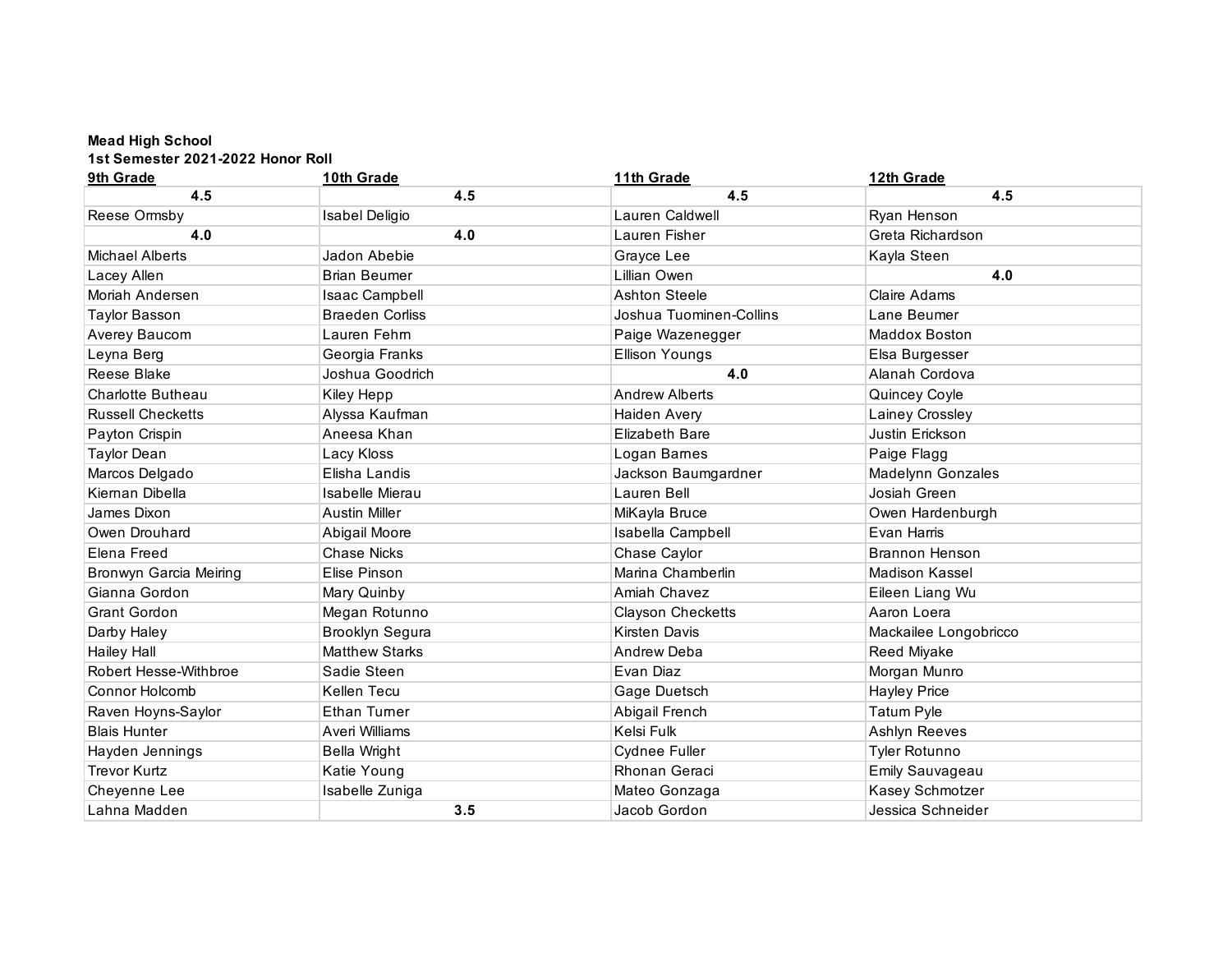| <b>Luke Masters</b>     | Ava Bailey              | Kyra Haan              | <b>Winston Sears</b>     |
|-------------------------|-------------------------|------------------------|--------------------------|
| <b>Lars Messmer</b>     | Aubrey Bain             | Kate Hardy             | Jordan Sewczak           |
| Brynna Nagamine-Pia     | Jillian Caraballo       | Jorja Haskin           | Desiree Shaklee          |
| <b>Adison Parker</b>    | Sonya Cartellone        | Jack Higgins           | <b>Timbre Shehee</b>     |
| Amelia Parsons          | Lillian Coker           | Frances Hudson         | Noah Strong              |
| Nicole Price            | Noah Elick              | <b>Kishor Kharel</b>   | Collin Taylor            |
| Adisyn Rademacher       | Caleb Elmore            | Kristen Kline          | Corby Tecu               |
| Madeleine Tapia         | Kensington Fairley      | Lailynn Lashaway       | Daniel Justin Vicente    |
| <b>Audrey Toves</b>     | Calvin Howard           | Cade Lavanchy          | <b>Brissa Wallace</b>    |
| 3.5                     | Jamin Hunter            | Steven Liang Wu        | <b>Brianna Weiss</b>     |
| Katy Adler              | Joel Jimenez            | Joe Magallon           | Jessica Wilkinson        |
| Joshua Baerg            | Alexis Johnson-Gonzalez | Madelyn McCawley       | Haley Williams           |
| Leen Batekha            | Aedan Kaplan            | Maggie McMillan        | Logan Williams           |
| <b>Tucker Boston</b>    | Malina Karel            | William Osborn         | Seri Williams            |
| Anya Burger             | Hannah Lamb             | Maggie Oster           | 3.5                      |
| <b>Edmund Burke</b>     | Jordan Lohr             | Wren Pritchett         | Annalisa Agnew           |
| <b>Caleb Callender</b>  | Raelee Longobricco      | Kaden Rademacher       | Karla Avitia             |
| Brooklynn Charlo        | Jade Marshall           | Livia Roberts          | Donovan Ayala            |
| Kenedi Copple           | Payten Mikesell         | Abigail Smellage       | Emma Bailey-Troyer       |
| <b>Trey Darwin</b>      | Monserrat Moreno        | Maya Thompson          | Jesse Belloso            |
| <b>William Eilers</b>   | Asia Park               | Ana Valdez Quiroga     | Alexander Bentley        |
| Ellie Fessenden         | <b>Bierte Peterson</b>  | Nicole Jasmine Vicente | Sebastian Butheau        |
| Trace Flanagan          | Van Reeder              | Rebecca Wheeler        | <b>Brady Carinder</b>    |
| Justin Fugate           | Tyler Reyburn           | Katelyn Wiescamp       | <b>MaKenzie Carstens</b> |
| Shayd Fuller            | Holly Richardson        | Natalie Yoder          | Kaylyn Cartellone        |
| Danna Gomez             | Elicia Sandoval         | Lindsay Zanini         | <b>Matthew Cook</b>      |
| Joshua Grenzenbach      | Sierra Sawdey           | 3.5                    | Chance Copple            |
| Hunter Humphrey         | Mabel Sierra Piza       | Camden Adams           | Katie Couch              |
| Emma Keeney             | <b>Brady Smallwood</b>  | Viktoria Adams         | <b>Brooke Davis</b>      |
| Ava Knudson             | Alanna Smith            | <b>Taylon Adler</b>    | John Dekker              |
| Mason Longobricco       | Ashlee Van Dyke         | Natalee Anderson       | Cole Domenico            |
| <b>Maxtin Martin</b>    | Skylar Whalen           | <b>Tessa Avery</b>     | <b>Bryce Dostal</b>      |
| <b>Skylar Martin</b>    | Georgianna Wurth        | <b>Christian Ayers</b> | Jacob Dowlin             |
| <b>Addison Martinez</b> | Ronan Zachemsky         | Sarah Bailey           | Ryan Dugger              |
| Katherine McGowan       | 3.0                     | Olivia Barajas         | <b>Quintin Dukes</b>     |
| <b>Brvce Melichar</b>   | Rachel Adams            | Zachary Barrett        | <b>Porter Eastin</b>     |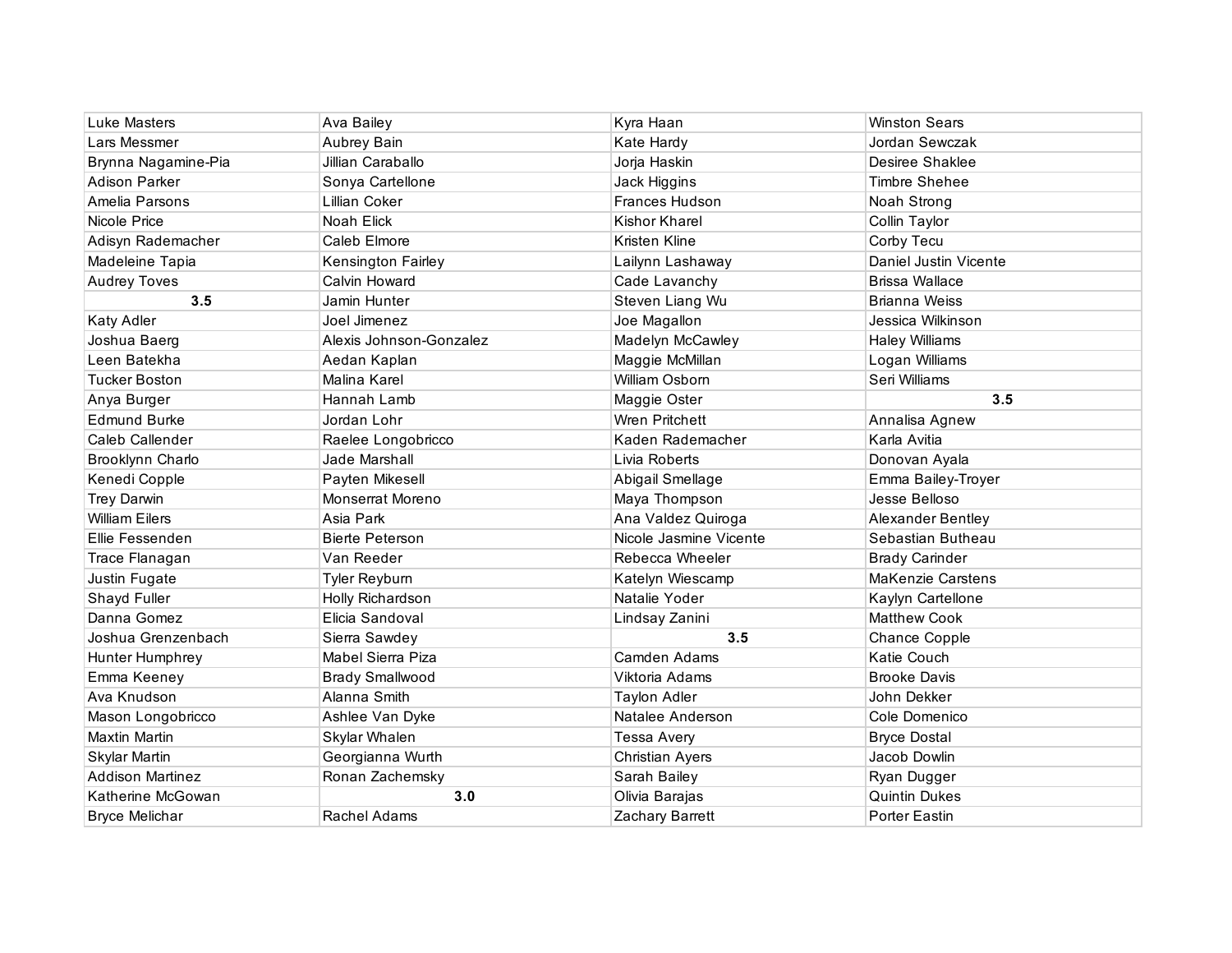| Maycee Miller                  | <b>Preston Barlow</b> | Paityn Bartush          | Gavin Garrettson         |
|--------------------------------|-----------------------|-------------------------|--------------------------|
| <b>Taylor Morris</b>           | <b>Shelby Bellis</b>  | Nicholas Basson         | Dante Gavito             |
| Deacon Moua                    | Dalton Berg           | <b>Madison Borders</b>  | Jose Gonzalez            |
| <b>Hailey Netherton</b>        | Kyanne Berg           | Elijah Brady            | Delaney Guildner         |
| Darisse Pelletier              | Hannah Brady          | Charlotte Brennan       | Maiya Hansen             |
| <b>Gabriel Reed</b>            | Marco Cavalier        | Megan Carder            | Grace Henrie             |
| <b>Hailey Sato</b>             | Brooklynn Chavis      | Kiersten Communal       | <b>Scarlett Hlavacek</b> |
| Joshua Shelton                 | Lexi Cook             | lan Donner              | Nathan Hoffman           |
| James Story                    | <b>Brooke Cote</b>    | Joshua Dowlin           | Ella Horner              |
| <b>Samuel Tuominen-Collins</b> | Dree Coursey          | <b>Brenner Downey</b>   | Nathaniel Huisken        |
| Benjamin Valencia              | Shea Doherty          | Hayley Ernst            | Stephen Jacoby           |
| Alexis Van Dyke                | Kambree Downey        | <b>Bradley Faulkner</b> | Grace Kaplan             |
| Hayden Wagner                  | Emilia Erickson       | <b>Brody Foote</b>      | <b>Brendan Klover</b>    |
| <b>Brinley Warembourg</b>      | Joseph Fish           | Jah Lynn Fraser         | Elijah Knudsen           |
| <b>Courtney Wright</b>         | Zacarias Gomez        | Kannon Garrettson       | Joshua Kurtz             |
| 3.0                            | Jacob Gonzales        | <b>Barrett Gill</b>     | Spenser Leise            |
| Madeleine Allyn                | Connor Good           | Sherlyn Gutierrez       | Shawn Lockridge          |
| Greyson Borst                  | Heaven Gurule         | Aiden Herrera           | Karolyn Matthies         |
| Kinzie Brommer                 | Angel Johnson         | Andrea Higgins          | Mason McClellan          |
| Khelon Brown                   | Kelley Kime           | Nolan Hoffman           | Isabelle Medina          |
| Peyton Brueggeman              | Logan Knight          | Nevaeh Irsik            | Syvannah Miller          |
| Ainsley Campbell               | Brynn Koger           | Emily Jackson           | Evan Morris              |
| Jude Campbell                  | Emma Luna             | Tessa Jacoby            | <b>Edith Morrow</b>      |
| Mackenzie Carr                 | Eva Mazzotta          | Hannah Keams            | Nicholas Murphy          |
| Mariela Gabriel Bail           | Cyrus McCormick       | Elayna King             | Cheyenne Nissen          |
| Olivia Gallegos                | Cody McDonald         | Karrlynn Lee            | Brendan O'Dell           |
| Devin Gonzalez                 | Erin McGowan          | <b>Tyler Lewis</b>      | Daniela Ochoa            |
| Olivia Gonzalez                | Benjamin Medoff       | Jameson Marrs           | Cambryn Owen             |
| Zachary Hlavacek               | Katherine Meining     | Kaiden Martin           | <b>Willow Owen</b>       |
| George Hunt                    | Cole Michaelis        | Sean Medlock            | Soren Peterson           |
| Kaylie Huynh                   | Kaitlyn Murphy        | Abigail Miller          | Kohdie Powers            |
| Stephanie Juarez               | Ty Olson              | Reagan Morris           | Kalia Ramirez            |
| Dravynn King                   | Jordyn Reeves         | Lexi Mueller            | Edgar Ramos-Munoz        |
| Abbey Kolanda                  | Madeleine Rodriquez   | Kambrie Payne           | Blayke Reyburn           |
| Caroline Kron                  | <b>Hayden Sanders</b> | Drew Perigo             | Stefan Riepler           |
| Mallory LeCerf                 | Ethan Scallon         | Sarah Post              | Alex Salmen              |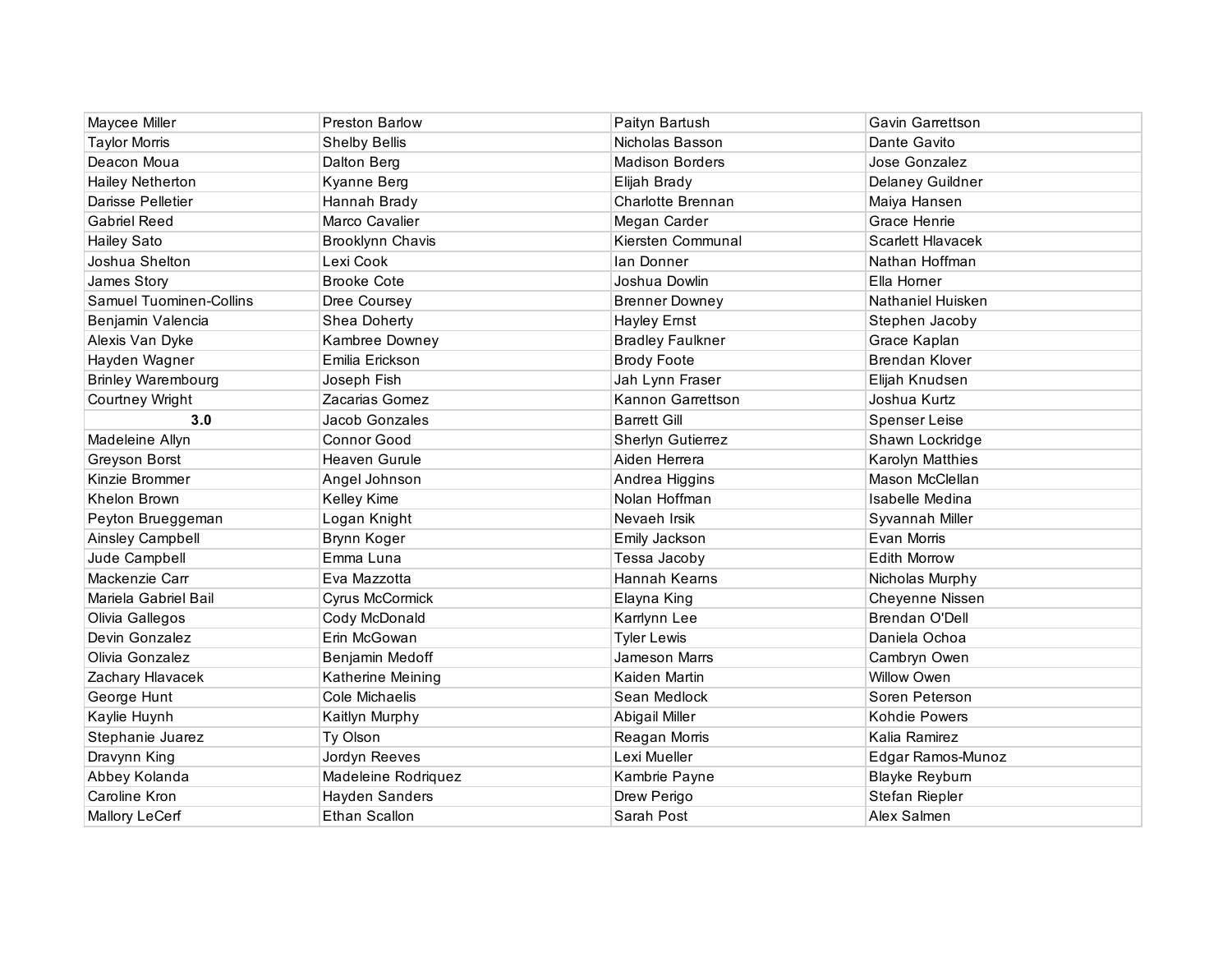| <b>Maddison Little</b>  | Melia Sloss           | <b>Hunter Powers</b>     | <b>Brandon Serna Sanchez</b> |
|-------------------------|-----------------------|--------------------------|------------------------------|
| Caleb Luedke            | Evelyn Sofolo         | Deacon Quillen           | Emma Shipley                 |
| <b>Madison Mills</b>    | Mia Strohfus          | Rebekah Rayl             | Levi Strong                  |
| <b>Max Morrow</b>       | Ethan Thomas          | Pedro Rivera-Garcia      | Payton Swallow               |
| <b>Ivy Mowers</b>       | Alivia Vanzant        | Fayth Romero             | Allie Szablowski             |
| <b>Carter Mriscin</b>   | Vincent Villavicencio | Elizabeth Rowden         | Gabriela Timmons             |
| <b>Trinity Newton</b>   | Elisha Whitcomb       | Brenna Scheffelmaer      | Samuel Wallace               |
| Anubis Ortiviz          | Mason Willyard        | Cory Simpson             | 3.0                          |
| Caidyn Owen             | Lucas Witko           | <b>Haley Slemp</b>       | <b>Breanna Bliss</b>         |
| Kailey Pelletier        | James Zamudio         | <b>Tyler Solo</b>        | Ka'ilineheikekai Casco       |
| <b>Emmett Piskura</b>   |                       | Aubrey Spendlove         | Sissi Cerceda                |
| Samantha Rademacher     |                       | Jonathan Steidl          | <b>Conner Colbeck</b>        |
| David Reeder            |                       | <b>Hayley Stienike</b>   | Moira Cooksey                |
| Levi Roberts            |                       | <b>Tavon Underwood</b>   | Priscila Crespo              |
| <b>Blade Rogowski</b>   |                       | <b>Wilson Valentine</b>  | Alyssa Diaz                  |
| Erika Rubio             |                       | Joslynn Veltien          | <b>Brooklyn Garcia</b>       |
| Zachary Ruscko          |                       | Lauren von Niederhausern | <b>Tyler Gippe</b>           |
| Rylan Salaz             |                       | Maraia Widhalm           | Ethan Graham                 |
| Devin Salazar           |                       | <b>Ethan Williams</b>    | Karen Hernandez Bernal       |
| <b>Brooklynne Sherk</b> |                       | Haillie Wilson           | Letzy Hortelano Ayala        |
| <b>Gabriel Silvers</b>  |                       | <b>Taylor Wright</b>     | <b>Andrew Howes</b>          |
| Dresden Spendlove       |                       | 3.0                      | <b>Bradley Imhof</b>         |
| Kyle Stubbs             |                       | Isabella Allen           | Ashlei Kee                   |
| <b>Benjamin Teeters</b> |                       | Jenna Anderson           | Giselle Leyva-Gomez          |
| Jayden Vogel            |                       | Olivia Avery             | Connor Lowrey                |
| Nicollette Ward         |                       | Jordan Baumgartner       | Walo Maldonado Flores        |
| Addison Wellington      |                       | Jordyn Boden             | Lillian McElroy              |
| Katelyn Willis          |                       | Teagan Borchowiec        | Joseph Melichar              |
| Logan Wiser             |                       | Daniel Brewington-Lagos  | Guadalupe Mendivil Lugo      |
|                         |                       | Ryan Brewster            | <b>Matthew Murphy</b>        |
|                         |                       | <b>Brayden Buck</b>      | <b>Shane Palmer</b>          |
|                         |                       | Drake Byars              | Aidan Pettitt                |
|                         |                       | Ana Carrillo             | Jahaziel Rodriguez           |
|                         |                       | <b>Brenden Castanon</b>  | Josslyn Rogers               |
|                         |                       | <b>Kenneth Cote</b>      | Victor Salazar               |
|                         |                       | Joaquin Diaz             | James Shiers                 |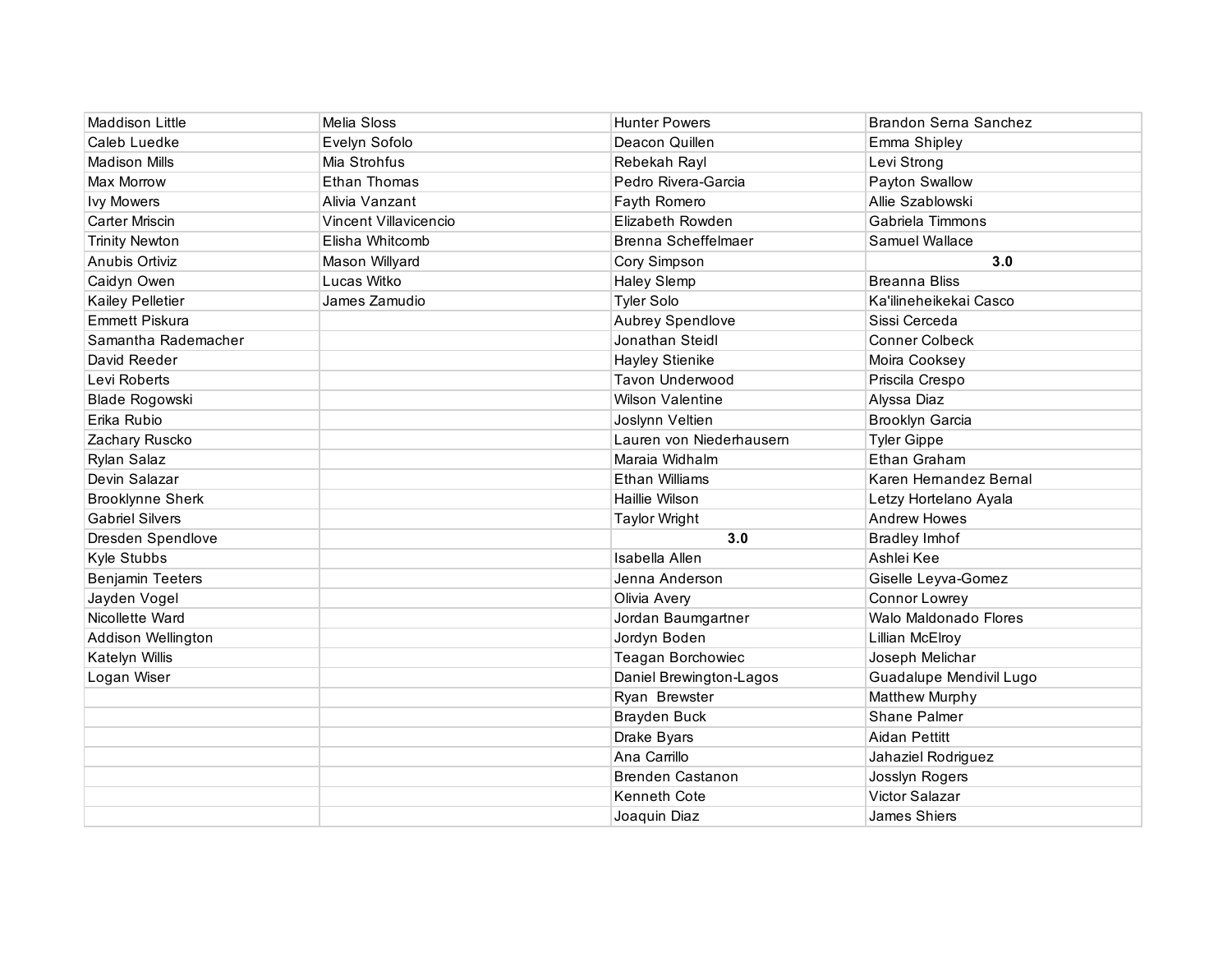|  | Griffin Dixon            | Jose Soto              |
|--|--------------------------|------------------------|
|  | Ava Feaster              | Joseph Strizki         |
|  | Ethan Fisher             | Owen Szablowski        |
|  | <b>Trent Frantzen</b>    | <b>Taylor Tatham</b>   |
|  | Austin Gandy             | <b>Thomas Tatham</b>   |
|  | Mandra Gooras            | <b>William Tenore</b>  |
|  | <b>Colter Greig</b>      | <b>Sydney Tompkins</b> |
|  | <b>Toree Haines</b>      | Jordan Wagner          |
|  | <b>Trissity Hull</b>     | Davante Wright         |
|  | Erin Hwang               |                        |
|  | Madison Ingino           |                        |
|  | Hayden Kratochvil        |                        |
|  | Gavin LeCerf             |                        |
|  | Isabella Longbrook       |                        |
|  | <b>Isabel Luedke</b>     |                        |
|  | Joseph Marchus           |                        |
|  | David Mason              |                        |
|  | Sheridan McBee           |                        |
|  | Joseph McGregor          |                        |
|  | <b>Brian Melany</b>      |                        |
|  | Kameron Moore            |                        |
|  | Brayden Morgan           |                        |
|  | Marlee Morris            |                        |
|  | Renya Morrissey          |                        |
|  | Jasmine Ortega           |                        |
|  | <b>Gabriel Pemberton</b> |                        |
|  | William Rasmusson        |                        |
|  | Joseph Robenhorst        |                        |
|  | Dylan Roberts            |                        |
|  | Merissa Ronquillo        |                        |
|  | <b>Bailey Scadden</b>    |                        |
|  | Haley Schmidt            |                        |
|  | Zoe Sigg                 |                        |
|  | Sarah Steere             |                        |
|  | Mercedes Torres          |                        |
|  | Leslie Ulloa             |                        |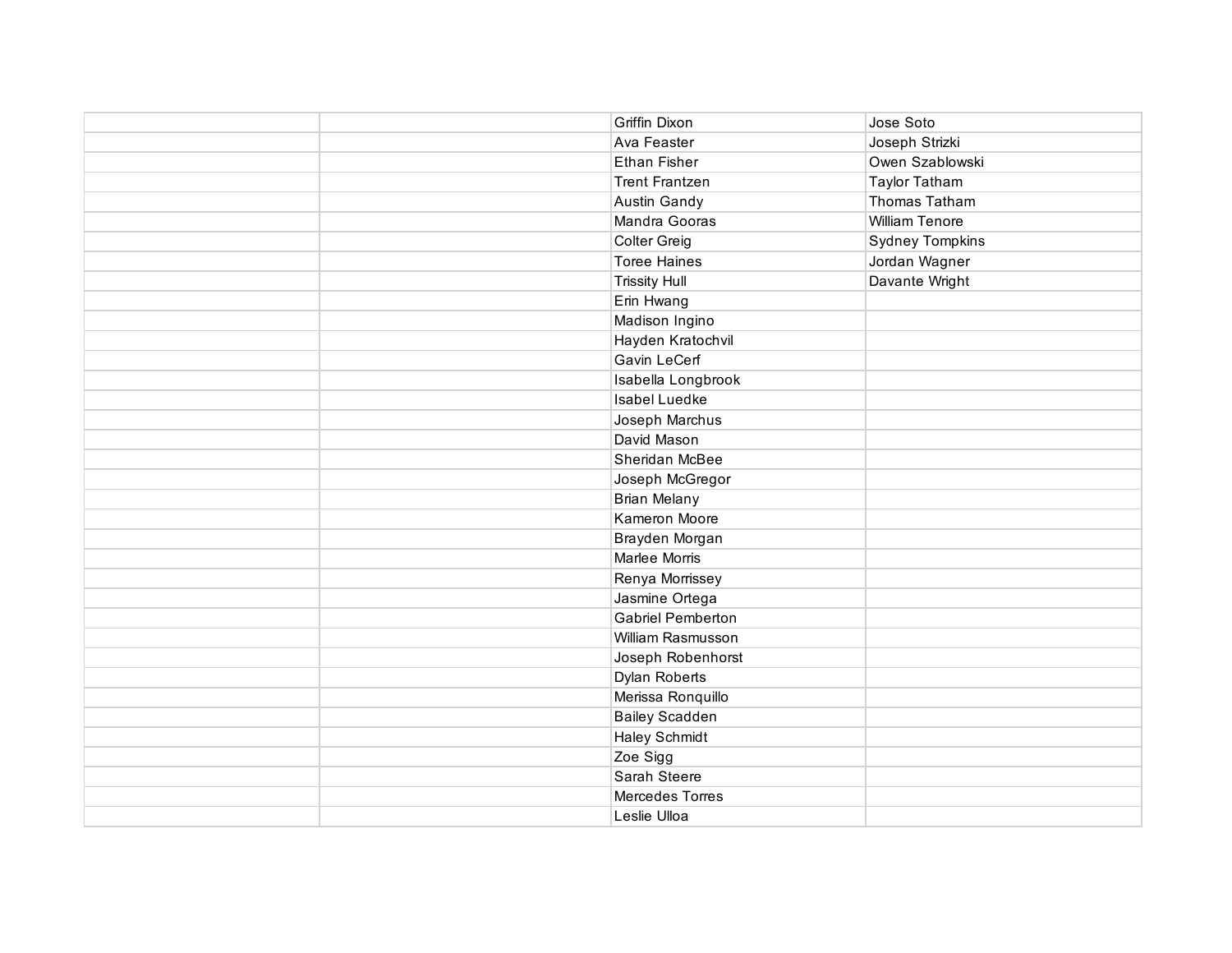| .<br>Eliiah<br>Weiss |  |
|----------------------|--|
| Julia<br>≤amora      |  |

## **New Meridian High School**

# **1st Semester 2021-2022 Honor Roll**

| 9th Grade | 10th Grade        | 11th Grade              | 12th Grade               |
|-----------|-------------------|-------------------------|--------------------------|
|           | 4.0               | 4.0                     | 4.0                      |
|           | Sienna Ryman      | Autumn Palmer           | Leah Arens               |
|           | 3.5               | 3.5                     | Jeanne Gochenour         |
|           | Katrina Brazitis  | Madeline Agras          | 3.5                      |
|           | 3.0               | Antonio Alaniz          | Christian Bernal         |
|           | Zoe Coet          | Leslie Flores Lemus     | Salvador Ortega-Minjares |
|           | Katie Reimers     | America Gonzalez Chavez | <b>Sydney Studholme</b>  |
|           | Jessayla Stiffler | Garrett Johnson         | 3.0                      |
|           | Esmeralda Vega    | Jeniffer Romo-Zapata    | Carson Bond              |
|           |                   | 3.0                     | Marisol Bucio            |
|           |                   | Carson Bettencourt      | Alexandra Garcia         |
|           |                   | Joshua Bingham          | <b>Emily Mazzotta</b>    |
|           |                   | Katelyn Borough         | Jonathan Morales         |
|           |                   | Angelina Bustamante     | <b>Ashley Newell</b>     |
|           |                   | Lizette Huerta          | Alberto Olivas Mendez    |
|           |                   | Santos Vazquez          | <b>Lindsey Pannell</b>   |
|           |                   |                         | Bryanna Unruh            |

## **Niwot High School 1st Semester 2021-2022 Honor Roll**

| 9th Grade                     | 10th Grade         | 11th Grade        | 12th Grade           |
|-------------------------------|--------------------|-------------------|----------------------|
| 4.5                           | 4.5                | 5.0               | 5.0                  |
| <b>Rohit Das</b>              | Reema Baishya      | John Klein        | Raaghav Agarwal      |
| Andrew Fong                   | Mya Blair          | Catherine Knight  | Mary Codevilla       |
| Benjamin Gabrielson           | Paul Blignaut      | Chloe Kruse       | Sadie Connolly       |
| <b>Elizabeth Gerber</b>       | Anne Booth         | Rowan Lavigne     | Chloe Els            |
| Nichelle Gilbert              | Tomas Dabove       | Cian Linehan      | <b>Tessa Everett</b> |
| 4.0                           | Charlotte Heuer    | Olga Rokhlenko    | Caitlyn Fong         |
| Madison Ackerman              | Aidan Jiang        | Sibi Sivaram      | Andrey Lototskiy     |
| Hadassah Adams                | <b>Berit Maute</b> | Marguerite Stokes | Lily Mastrangelo     |
| Francisco Arozamena Ringuelet | Violet Oliver      | Angela Wu         | Alexandra Miller     |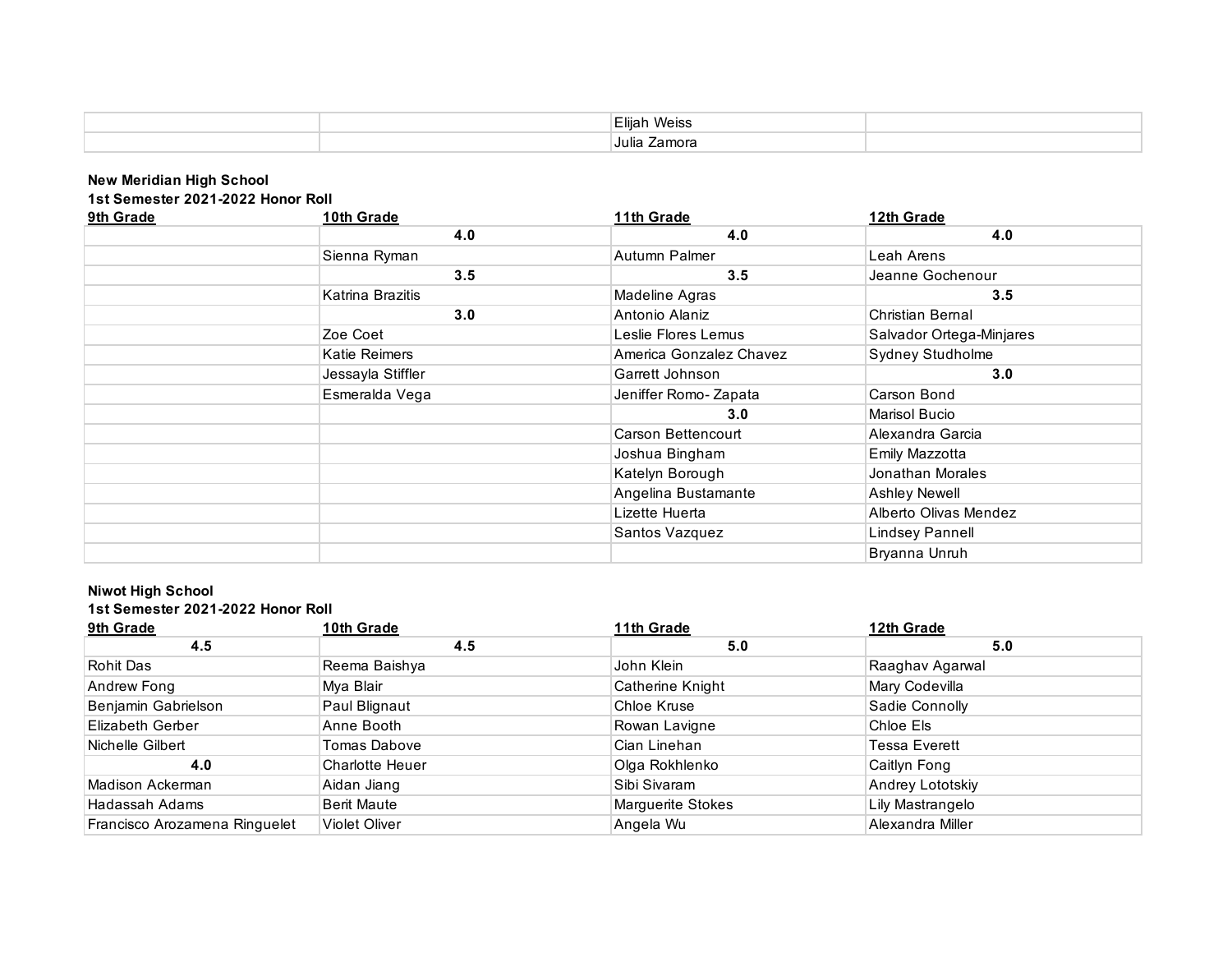| Lucia Arozamena Ringuelet | Mia Prok                  | 4.5                            | Tasman Moskowitz       |
|---------------------------|---------------------------|--------------------------------|------------------------|
| Maria Arrece Garcia       | <b>Brock Rothstein</b>    | Hugo Aguirre                   | Isabelle Ransweiler    |
| <b>Trenton Bair</b>       | <b>Lily Sykes</b>         | <b>Frederick Ambrose</b>       | <b>Isaac Robinson</b>  |
| Gabriel Bandera           | James Tindle              | <b>Brice Anderson</b>          | Amanda Stevens         |
| Mila Barinek              | Katherine Woodbury        | Anna Bovaird                   | 4.5                    |
| <b>Kelly Bartlett</b>     | 4.0                       | Alexandria Boyer               | Mina Altshuler         |
| Aiden Bauer               | Ava Abarelli              | Alexandra Bullen               | Paola Arriaga          |
| <b>Ruth Becker</b>        | Olivia Alessandrini       | Morgan Burke                   | Zane Bergen            |
| Isabella Benson           | Jasper Allison            | Kayla Coniglio                 | Aditya Bhushan         |
| Luna Bernoski             | Denzin Amor Alviar        | <b>Emily Damek</b>             | <b>Charles Bickham</b> |
| Neharika Bhandari         | Sienna Arellano           | Grace Demmel                   | Claire Butcher         |
| Brooklynn Blosser         | Sophie Arnett-Simon       | Paige Demosthenes              | Marie Ciminski         |
| Kennah Brackett           | Harper Behmer             | <b>Eleanor Doering</b>         | Ryan Clayborn          |
| Liam Brennan              | <b>Sydney Bennett</b>     | Jeremy Gillett                 | Mary Coaty             |
| Jose'phine Briggs         | Margaux Boyer             | Josephine Gravelle             | Sophie Gebhardt        |
| Lauren Brooks             | Kaiya Brown               | Ryan Gray                      | Victor Gerber          |
| Leo Brotelande            | Zoe Cameron               | Sophia Guglielmi               | Zoe Gibbs              |
| Archer Buckbee            | Jessie Chakraborty        | Lucas Haratsaris               | Rowan Granat           |
| Devi Burnett              | Kaushik Chandana          | Julia Harper                   | Kaitlyn Greve          |
| Katherine Butcher         | Jacob Chew                | Kira Haworth                   | Josef Hendershot       |
| Kennedie Campbell         | Stephen Codevilla         | Lauren Hendershot              | Eilene Heo             |
| Aidan Carman              | Ashlyn Crall              | Sofiya Ivanova                 | Charles Ingraham       |
| Cassie Chen               | <b>Christian Crockett</b> | Hudson Kammerer                | Elizabeth Jensen       |
| Christina Choron          | Aine Cruit                | Morgan Lane                    | Jadin Johnson          |
| Adam Cirne                | Julia Dadey               | Caleb Law                      | James Johnson          |
| Gabrielle Clark           | Henry Danko               | Jamieson Legh                  | Hailey Karas           |
| Mira Clayborn             | Kyle Davidson             | Katherine Lino                 | Sreya Karumanchi       |
| <b>Tanis Clizer</b>       | <b>Michal DeBusk</b>      | Phoebe McLean                  | Prakriti KC            |
| <b>Tanner Cole</b>        | Yash Deshpande            | Stephanie Mow                  | Aleah Keppler          |
| <b>Lucy Connors</b>       | Kaven Dewey               | Harshini Muthuraman            | Lily Knight            |
| Yael Cordova-Aguirre      | Gracelyn Dietzen          | Anika Nagpal                   | <b>Thomas Lambert</b>  |
| Adrian Coronel            | Cassandra Eickmann        | Meghan Nguyen                  | Benjamin Lenger        |
| Joaquin Coronel           | <b>Garrett Eker</b>       | Varshini Panuganti             | Tarini Mathur          |
| Nathan Cowan              | Maya Elowe                | Alys Pop                       | Dung Nam Pham          |
| Katherine Cui             | <b>Addison Engel</b>      | <b>Bernardo Quinones Mateo</b> | Amelia Philofsky       |
| Allie Dahlstrom           | Anna Enssle               | Adam Richardson                | Hannah Piersol         |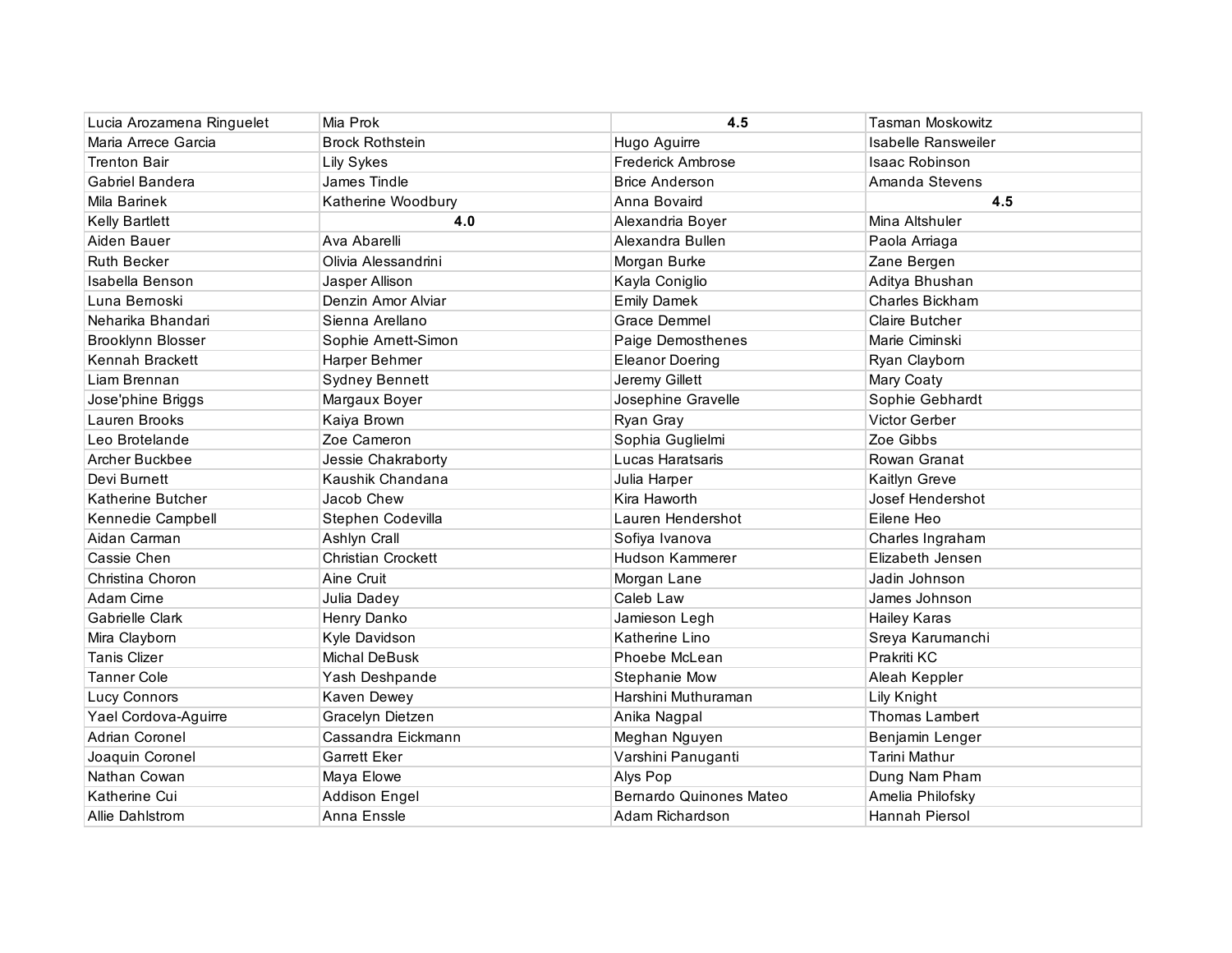| Karlien Dang-Lee          | Jonah Fahlin          | Jayden Singh            | <b>Isabelle Saunders</b>   |
|---------------------------|-----------------------|-------------------------|----------------------------|
| <b>Elliot DeBusk</b>      | <b>Bean Feitler</b>   | Henry Stauch            | Maya Schnizer Luger        |
| Luke Demmel               | Morgan Fisher         | Juliana Strope          | Olivia Seiler              |
| Grace DeRose              | Natalie Fitches       | Mateusz Swat            | Grace Shaw                 |
| Olivia DeRose             | Julia Freischlag      | Caroline Tusek          | Agam Singh                 |
| Alexander Dobson          | Manan Gangwar         | Alexandra Varga         | Madeline Stapp             |
| <b>Meadow Drennen</b>     | Justin Gawrych        | Julian Vock             | Mercer Stauch              |
| Alexander Dzilvelis       | <b>Tatum Gilbert</b>  | Hannah Waldron          | Jordyn Stewart             |
| Madeleine Eisenhard       | Addie Graff           | Janelle Willis          | Madison Tajchman           |
| Darcy Ellis               | Giselle Grier         | Angelie Xu              | <b>Lily Thomas</b>         |
| Gavin Engtrakul           | Sarada Gundavarapu    | <b>Tiffany Yie</b>      | Mariana Vadas-Arendt       |
| Emma Erdelyi              | Lara Hagen            | 4.0                     | Noah Vanderbilt            |
| Hayden Flynn              | Paige Hahn            | Hosannah Adams          | Stella Vieth               |
| Malachi Gilmore           | Saige Halstead        | Audrey Adler            | 4.0                        |
| Yuqi Gong                 | Jeslyn Haux           | Jaedyn Adler            | <b>Tyler Atkins</b>        |
| Gabriella Gravelle        | Montana Heather       | Dakota Allison          | Aliyah Backus              |
| Evan Green                | Joclyn Herring        | Isabella Amodio         | <b>Bradley Bair</b>        |
| Benjamin Gunn             | Evelyn Hess           | Natasha Araujo Osogobio | Mateo Bandera              |
| Anne Haley                | Yunwen Hu             | Ella Armendariz         | Ahrielle Barnett-Fitch     |
| Emelia Hamlin             | Natalie Ingegneri     | Audrey Asbury           | <b>Grace Barnett-Fitch</b> |
| <b>Emerson Harper</b>     | Cayden Justice        | Riley Asmundson         | <b>Edward Behmer</b>       |
| Eliana Henriques          | Lucie Kareus          | Hannah Barrett          | Julian Biscaldi            |
| Sawyer Holmes             | Elizabeth Kaus        | <b>Maislin Barrett</b>  | Chase Bohanan              |
| Jake Hostelley            | Sofia Kidd            | Rajarshi Bose           | <b>Brooks Bottenhorn</b>   |
| Elda Howard               | Brighton Langenegger  | Madison Bromberg        | <b>Francis Bunting</b>     |
| Judith Hugghins           | Maya Lary             | Cielle Burnett          | <b>Kevin Burris</b>        |
| Samuel Jackman            | Reese Lavigne         | Diego Castro            | McKenzie Campbell          |
| Nicholas Jacobi-Haakonsen | LiChen Liao           | Jason Champion          | Jasmen Cardona-Amaya       |
| Claire Jensen             | Kendall Madine        | Kevin Chen              | Amelia Carlston            |
| Jaden Johnson             | Chloe Manning         | Zoie Chociej            | Abigail Carrillo           |
| Shefali Joshi             | Riley Markham         | Benjamin Classen        | Ana Castilho               |
| Shobhit Joshi             | Taryn McDermid        | Itzel Cordova-Aguirre   | Natalie Castro             |
| Kate Jung                 | <b>Chloe Mitchell</b> | Emma Correll            | Jag Chakraborty            |
| Alena Kasanicky           | Juliette Molina       | Molly Cragg             | Arabella Chen              |
| Piper Katzmann            | Aislinn Morris        | Mark Crochiere          | Carson Cherniss            |
| Dianelena Kenar-Castro    | Sophia Nelson         | Alyssa Crow             | <b>Dillon Cummins</b>      |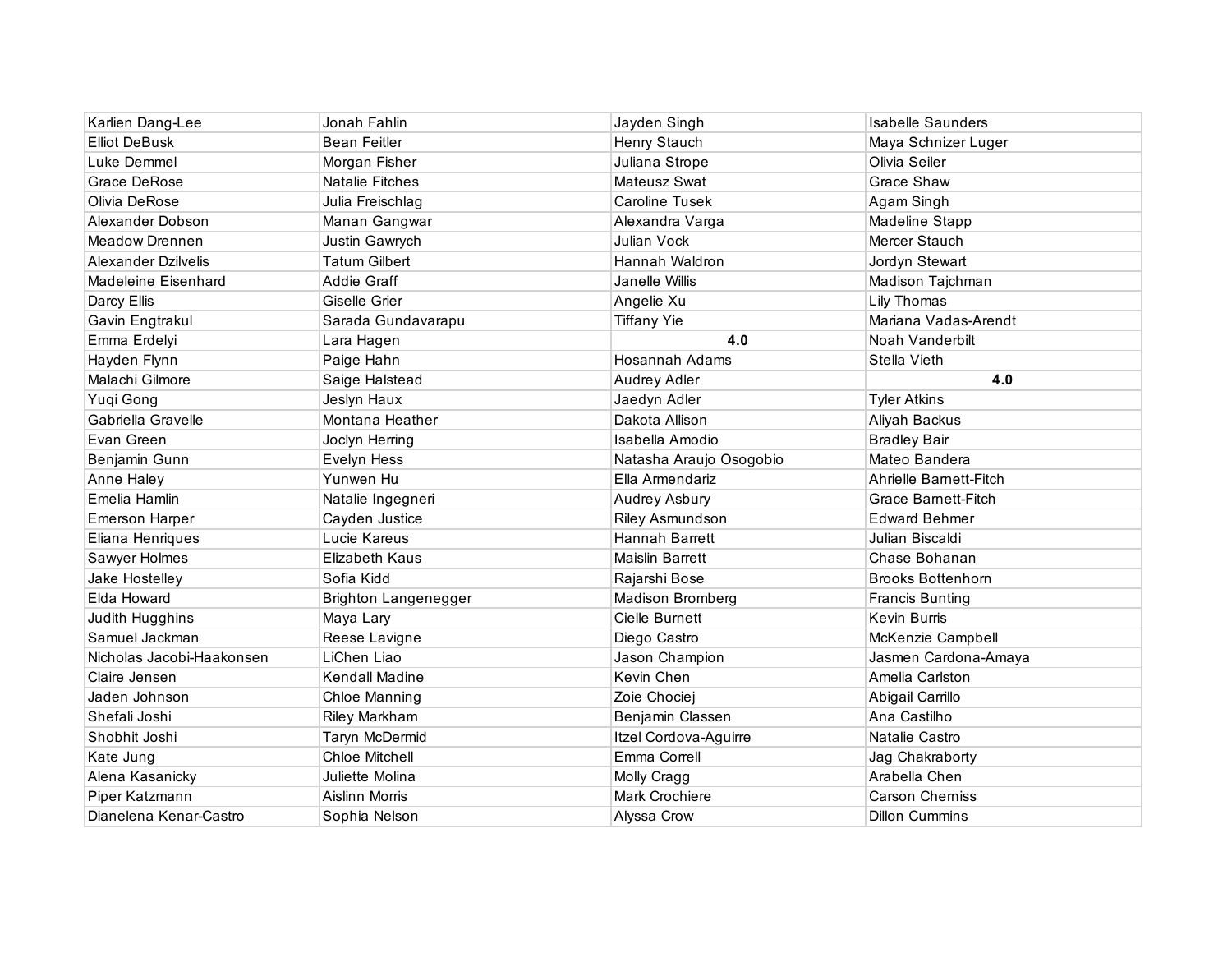| Angel Kho               | Micky Nguyen              | Melia Dobson           | Morgan Daugherty       |
|-------------------------|---------------------------|------------------------|------------------------|
| Samantha Kintzel        | Gabriel Ornstein          | Mia Dumler             | Aidan Dudley           |
| William Kolanda         | Evan Pan                  | Kaitlyn Duncan         | Jacob Elston           |
| <b>William Lennert</b>  | Mark Percarpio            | Anna Eastland          | Lynlee Fitches         |
| Cora Lincoln            | <b>Sarah Perkins</b>      | Sophia Farkas          | Jackson Foy            |
| Evie Longo              | Irena Podger              | Camille Fete           | Thomas Fraij           |
| Parker Marcoullier      | Owen Powers               | Alexander Fong         | Kaiea Fukuda           |
| Linda Marquez-Contreras | Ava Pres                  | Emma Gamber            | Kiera Funkhouser       |
| Mahuiztli Martinez      | <b>William Rands</b>      | Veer Gandhakwala       | Zachary Hoot           |
| Keagan McGuire          | Hazel Rinehart            | Alexander Haney-Osborn | <b>Riley Justice</b>   |
| John McGuirk            | Audrey Robinson           | <b>Matthew Hansen</b>  | Orin Kenny             |
| Evelyn Melis            | Maria Ross                | Stefan Haug            | Eva Klingbeil          |
| Isabela Mendes          | Paige Russell             | Marie Hefley           | Georgia Lang           |
| Haydee Mendivil Caraveo | Andrew Rutt               | Estrella Hernandez     | Vanessa Legarda        |
| Estela Mendoza          | Aiden Sagner              | Kaia Johnson           | Alexis Marez           |
| Nico Milton             | <b>Alexander Schreurs</b> | <b>Matthew Kidd</b>    | Reagan McMorris        |
| Sebastian Moy           | <b>Grace Schulist</b>     | Jed Kilpatrick         | <b>Oliver Merithew</b> |
| Sanjay Mudukutore       | <b>Isabel Seiler</b>      | Evelyn Mason           | Cayla Mollen-Banegas   |
| Rohan Mysore            | Alexandra Sequeros        | Sophia McBee           | Dev Mudukutore         |
| Santiago Nahas          | Samantha Sessa            | Martha McCarthy        | Sawyer Oja             |
| <b>Oliver Neves</b>     | Alexa Sharp               | Lillian McLellan       | Flynn Olden            |
| Giang Nguyen            | Quinn Sharp               | Antonio Mendes         | Rowan Osgood           |
| James O'Hara            | <b>Molly Slupik</b>       | Juan Mendez Brenes     | Sierra Parks           |
| Sean O'Leary            | Destanesh Soma            | Adonis Moy             | Nguyen Pham            |
| Ashim Oli               | Pavitra Soni              | Kimora Northrup        | Luc Piquette           |
| <b>Catherine Omer</b>   | Lauritz Stranzenbach      | Zoe Osbirn             | Julia Price            |
| Emma Ortiz              | Samantha Sweeney          | Jacqueline Paterniti   | Henry Raedeke          |
| Maria Oshmyan           | Marie-Louise Ting         | <b>Connor Peterson</b> | Rianna Rickford        |
| <b>Eleanor Ottem</b>    | Grecia Torres-Bravo       | Kristen Quinn          | Kaleb Rodriguez        |
| Rose Pacheco            | Nathaniel Vercammen       | Noah Rafkin            | James Roland           |
| Aidan Palser            | Ragavi Vijay              | Adam Roth              | Annie Roshko           |
| Hayden Parker           | Maxwell Wall              | <b>Tristan Scott</b>   | Sydney Rothstein       |
| <b>Aditi Patel</b>      | Jenna Watson              | Donna Shaw             | Stephen Sahaj          |
| Simone Paterno          | Jasmin Weibel             | <b>Madison Shults</b>  | Mackenzie Simon        |
| <b>Meleah Perez</b>     | Ari Weinberger            | <b>Walter Snowden</b>  | Jace Simons            |
| Jaana Pickering         | Abigail White             | Sophie Spalding        | Nicholas Stade         |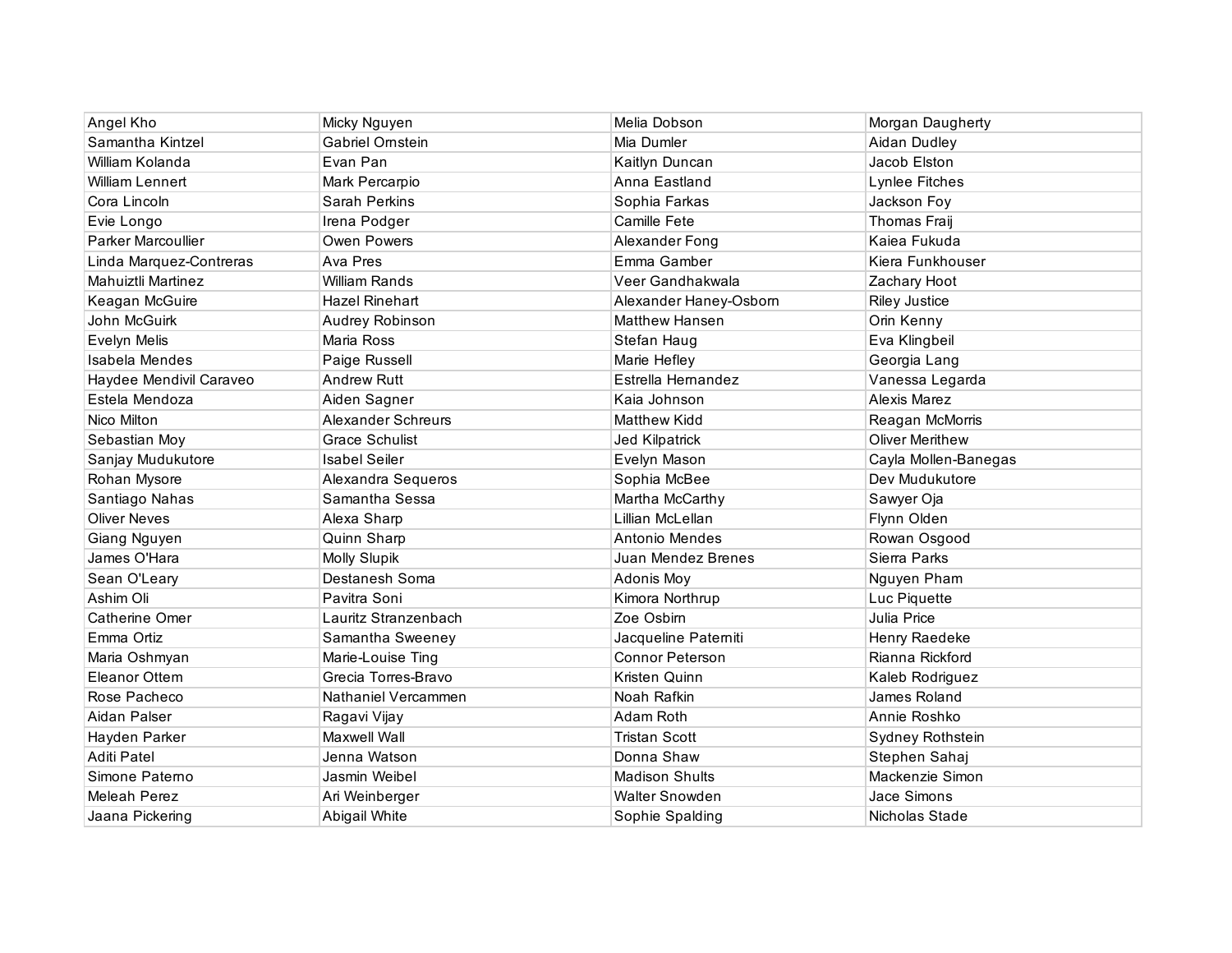| Cayla Piper           | Ronan Wilson            | Jordan Tajchman               | <b>Ellise Stager</b>    |
|-----------------------|-------------------------|-------------------------------|-------------------------|
| <b>Claire Plath</b>   | <b>Cedar Wine</b>       | Noelle Voogel                 | <b>Natanel Steele</b>   |
| Megan Polk            | Zachary Woeste          | Eric Walker                   | Jeffrey Stone           |
| Kirsten Rasmussen     | Ashlee Wood             | Ruby Walker                   | Grayson Stuber          |
| Amelia Reposa         | Tracy Yu                | Anastasia Williams            | Hadlie Teegarden        |
| Peyton Rhodes         | Frederick Zorgdrager    | Jacie Zou                     | Carly Toothaker         |
| <b>Wyatt Roberts</b>  | 3.5                     | 3.5                           | Walter van Riper        |
| Mark Rokhlenko        | Naomi Archibold         | Javier Amaya Esparza          | Maryn Vilate            |
| Peter Rosen           | Joshua Ary              | Anna Bartlett                 | Johann Vogt             |
| Addison Rozenzon      | Aiden Atkinson          | Jenny Berte                   | <b>Ryan Watts</b>       |
| Martin Salazar        | Aaron Bachan            | <b>Graham Bradford</b>        | Leif Wegener            |
| Jay Scharfe           | Hayden Baldwin          | Emma Brown                    | Claire Windemuller      |
| Ayla Schatz           | Rori Ann Barchers       | Peyton Burnett                | Ashley Withnell         |
| Connor Schuler        | Noah Beltran            | Katrina Canfield              | 3.5                     |
| Charlie Shaw          | Kendall Borton          | Ellen Choonya-DeRoche         | Jackson Ackerman        |
| <b>Malcolm Smith</b>  | Rue-Water Brown         | Zachary Dawson                | Maya Boemer             |
| Katja Solter          | Gavin Burrage           | Robert Federico               | Jack Brooker            |
| Andrew Stapp          | Jackson Carano          | <b>Angel Fernandez Montes</b> | <b>Finlay Burns</b>     |
| Greta Stauch          | Natalie Carrillo        | Jerek Funkhouser              | Cole Evenson            |
| <b>Vivian Summers</b> | Ashley Castruita        | <b>Tyler Graham</b>           | Noelani Frazier         |
| Sara Taylor           | Kaelyn Clinton          | Caroline Haller               | Zalyiah Grant           |
| Helen Thornton        | Raphaelle Daty          | Adelle Kanaar                 | <b>Lindsey Graves</b>   |
| <b>Tenzin Tinley</b>  | <b>Connor Daugherty</b> | Alexandria Keesee             | McKenzie Hair           |
| Kye Toothaker         | Chloe Dunn              | Anna Kellond                  | Jongwook Lee            |
| Sydney Torchalski     | Madeline Fischer        | Reylynn Killinger             | James Levison           |
| Ivan Valdez           | Oliver Fowler           | Gustave Kuhlman               | Joshua Moore            |
| Magnolia Valentine    | <b>Bryson Funk</b>      | Ryan Lady                     | Rachel Noble            |
| Cienna Vercammen      | Daniela Garcia          | Souvik Laskar                 | Joseph Piffarerio       |
| Aiyana Villacorta     | Robert Gardner          | Jessica Lehman                | Evan Powers             |
| <b>Marcus Vock</b>    | Olivia Gray             | <b>Brice Long</b>             | Ethan Rauschkolb        |
| Rex Wallington        | Raina Guarascio         | Adilene Manzo Leyva           | <b>Bryan Recendez</b>   |
| Sadie Warren          | Sujana Gurung           | <b>Elizabeth Marshall</b>     | Alexis Rivera           |
| <b>Trevor White</b>   | Noah Hadders            | Leo Massa                     | Alani Russillo          |
| Gabriella Witzel      | Sara Hallock            | Haylee Matney                 | Guadalupe Sanchez       |
| Christopher Wood      | Jake Hester             | Connor McLean                 | Jack Schaefer           |
| Meredith Yacht        | Maya Hill               | Stephanie Medina              | <b>Isabella Steiner</b> |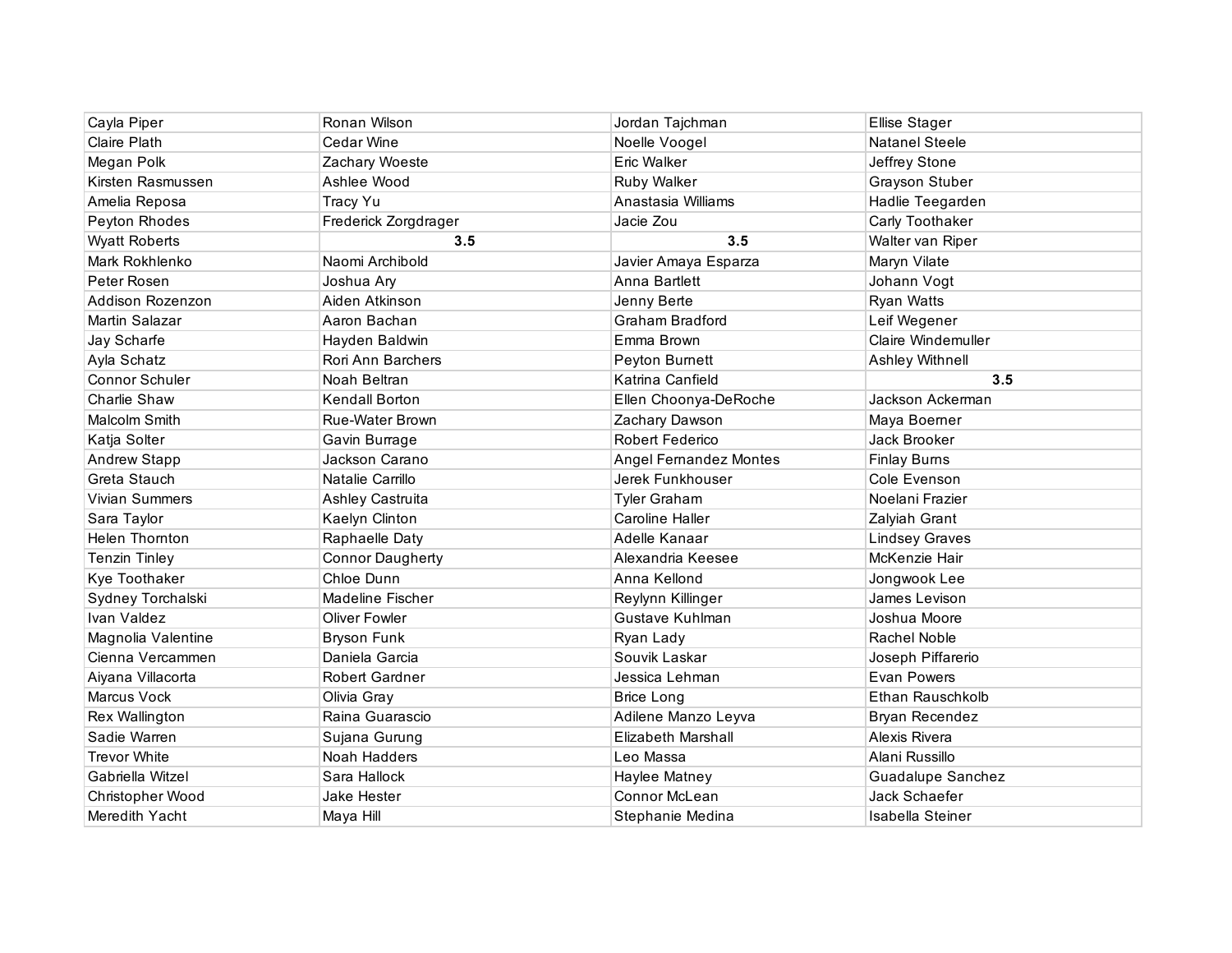| Samantha Zacky          | Sylvia Ingegneri       | Libny Molina              | Neva Sweeney              |
|-------------------------|------------------------|---------------------------|---------------------------|
| 3.5                     | Kalah Jackson          | Rowan Nechvatal           | lan Talley                |
| Saleen Amaya            | Alexander Jensen       | Danyelle Ocampo Lara      | <b>Bailey Underhill</b>   |
| Sonia Bingham           | Cassidy Keeton         | Isabella Perez            | <b>Emmanuel Varela</b>    |
| Sofia Blair             | Amelia Koth            | Daniela Ramirez-Lopez     | Bianca Villordo Rosado    |
| Ryan Boomgaard          | Elena Krone            | Joseph Sierra Chavarria   | <b>Tanis Ward</b>         |
| Lincoln Brewer          | Ella Lamkin            | Sawyer Smith              | Aris Wertin               |
| <b>Anthony Bunting</b>  | Carla Legarda          | Alexandra Solovyev        | <b>Tessa Whittaker</b>    |
| Jacob Cardenas          | Carson Lyle            | Paris Stephens            | Craig Wright              |
| Tyler Chivukula         | Elizabeth Marr         | Karen Swendson            | Nicolas Yard              |
| <b>Bianca Cirne</b>     | Makena McComb          | Uliana Ukrainchuk         | Abigail Young             |
| Katherine Classen       | Mya McGovern           | Mia von Minden            | 3.0                       |
| Cristian Crespo         | <b>Michael Miller</b>  | <b>Addison Wardle</b>     | Jasmine Aldama            |
| Olivia Dawson Vazquez   | Veronica Miller        | Luke Weber                | Kyler Armendariz          |
| Jackson Doughan         | Yulissa Mosqueda       | Kian White                | Benjamin Baumert          |
| Madeson Engel           | Mina O'Dell            | 3.0                       | Lillian Bridges           |
| Simocea Esquibel        | Danna Olivas Villa     | Antonio Amaya-Sidoti      | <b>Edward Burns</b>       |
| Marina Fayfield         | Sia Patel              | Misael Angulo Torres      | Genesis Carreon           |
| <b>Grace Fisher</b>     | <b>Ansley Phillips</b> | Ethan Austin              | Kathryn Carroll           |
| <b>Toby Godat</b>       | Eva Pickerell-Peterson | <b>Scarlett Bell</b>      | Zulema Castaneda Macias   |
| John Goodhue            | Capella Ponak          | Alanna Bishop             | Sedona Clifford           |
| Catherine Hancock       | Paola Ramirez Jimenez  | Peter Bonn-Elchoness      | Katherine Collins         |
| <b>Emily Heath</b>      | Benjamin Rauschkolb    | Tharind Bopearachchigedon | David Comp                |
| Maxwell Herrera         | <b>Jameson Reese</b>   | Drew Buckingham           | Maxwell Dietzen           |
| Jack Jarvis             | Sarah Reynolds         | Miguel Carmona            | Carlos Dominguez Rascon   |
| Olliver Jones           | Luke Richards          | Diego Flores Ramirez      | <b>Graham Drews</b>       |
| <b>Miles Kallal</b>     | Alexander Rojo         | Aidan Gilbert             | <b>Matthew Duncan</b>     |
| Sanjana Kaushik         | Julia Rudolph          | Jaylene Jimenez           | Ingrid Estrada Herrera    |
| Josef Kraut             | Hutthakorn Saengchote  | Kathleen Jones            | Stephanie Gallardo        |
| Jonathan Lenger         | Aayush Sharma          | Carlos Kipkorir Cheruiyot | Alondra Guillen-Castaneda |
| <b>Katherine Leslie</b> | Sadie Sinclair         | Julian Lettow             | Charlotte Jett-Moore      |
| Noah Markowitz          | Sophie Spruill         | Karla Mares               | Melissa Legarda Rodriguez |
| Kenji McCracken         | John Stewart           | <b>Angel Morales</b>      | Jocelin Lopez Gomez       |
| Arabella Nelson         | Marayden Valdovinos    | Makenna Noterman          | <b>Jack Miller</b>        |
| <b>Allison Nowak</b>    | Chad Volf              | Dante Orozco              | Juan Molina Gutierrez     |
| Ella Olden              | Jamison Weise          | <b>Hiker Paez-Aquilar</b> | Jesica Morgan             |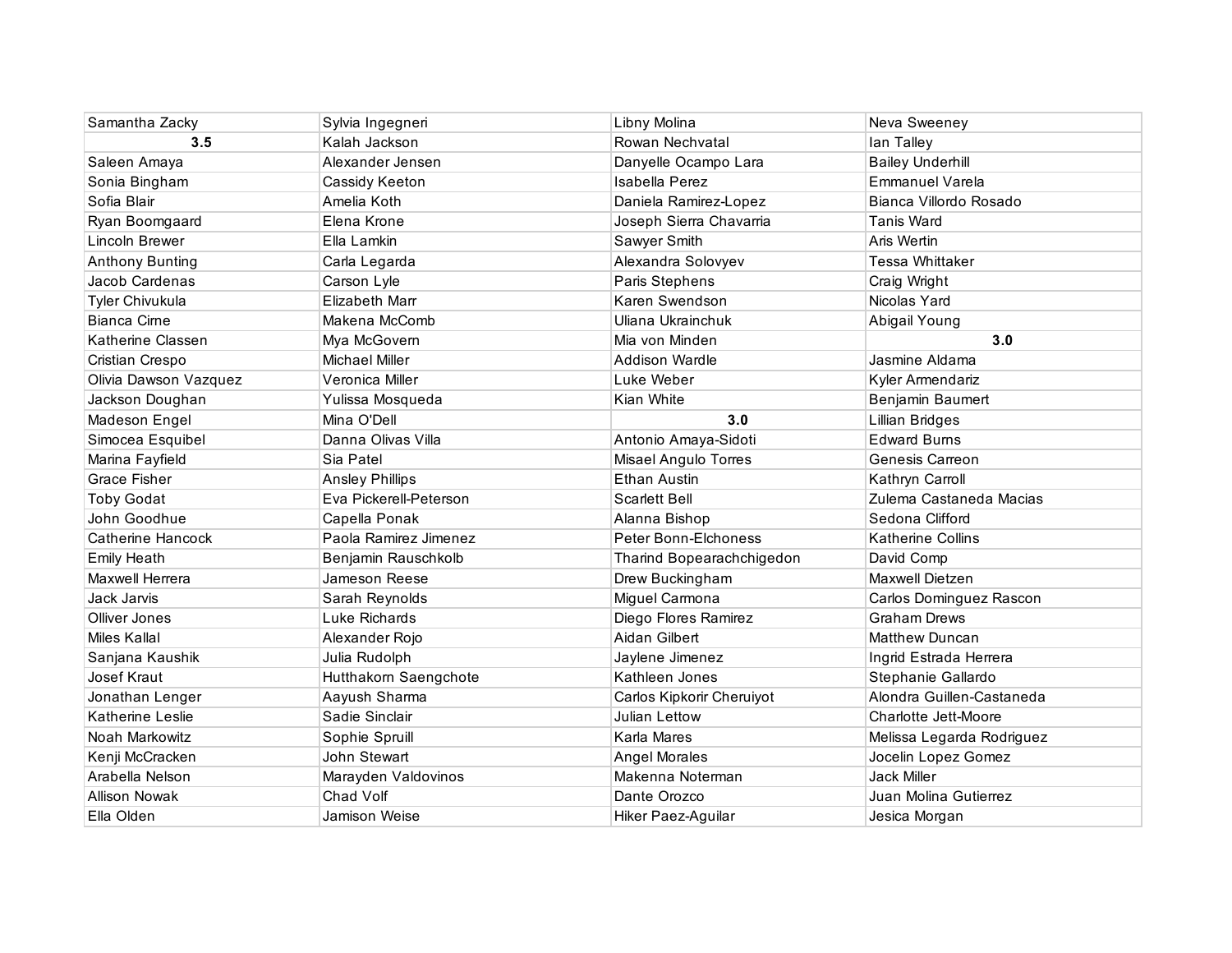| Audrey Owen              | Jamie Williamson             | Linda Rodriguez Jimenez | <b>Bryce Nemec</b>     |
|--------------------------|------------------------------|-------------------------|------------------------|
| Madeleine Pearson        | Isabella Wolfson             | Michelle Romero         | Riley O'Leary          |
| Jacqueline Philofsky     | Julian Wu                    | Iliana Saenz            | William Ortiz Sandoval |
| Kabir Raina              | Noah Wurth                   | Gideon Simning          | Lexie Perez-Crespo     |
| Briana Rivard            | 3.0                          | Maxx Skellenger         | Gina Piffarerio        |
| Taylor Rodanski          | Quinn Abram                  | Jack Solomon            | <b>Brisa Robillard</b> |
| Landon Roe               | Ashley Alcala-Ruiz           | <b>Eleanor Steele</b>   | Lesly Rodriguez        |
| Katherine Romero         | Murray Avila                 | Katherine Tyrrell       | lan Schillinger        |
| <b>Braden Saunders</b>   | Shreya Bellur                | Julia Warder            | <b>Riley Sharon</b>    |
| Kai Scutero              | Sarah Bitterman              |                         | <b>Isaac Shook</b>     |
| <b>Helen Searcy</b>      | <b>Christopher Ceniceros</b> |                         | Maritza Solorzano      |
| Ella Staples             | <b>Trevor Claus</b>          |                         | lan Turner             |
| Sebastian Stenz          | <b>Rhett Davis</b>           |                         | Avery Verbeck          |
| Aria Triplett            | Jocelyn Delgado-Tena         |                         | Vincent Vu             |
| <b>Clayton Vance</b>     | Gary Engelhardt              |                         | Graeme Walker          |
| Jade West                | <b>Emily Esquivel-Alaniz</b> |                         | Evelyn Wise            |
| Kiana Zimbleman          | Alexander Fick               |                         |                        |
| 3.0                      | Usiel Franco Cruz            |                         |                        |
| James Anthony            | Jenna Hobson                 |                         |                        |
| Alonso Barrios-Valdez    | Cameron Holt                 |                         |                        |
| Annhai Barron Ortiz      | John Huntoon                 |                         |                        |
| Lucia Bautista Favela    | Fernanda Laguna Perez        |                         |                        |
| Naveen Bopearachchigedon | Mats Lehan                   |                         |                        |
| Ainsley Burnett          | Harrison Leonard             |                         |                        |
| <b>Maxwell Corbett</b>   | Andres Lopez-Hinojos         |                         |                        |
| Aja Davis                | Armando Lopez-Hinojos        |                         |                        |
| John Dolbeare            | Makena Luebcke               |                         |                        |
| John Freeman             | Marlee Marney                |                         |                        |
| Keegan Geldean           | <b>Andrew Moore</b>          |                         |                        |
| Moises Gonzalez Avina    | Grace Mullin                 |                         |                        |
| Brayan Herrera Ramirez   | Evelin Munoz Sanchez         |                         |                        |
| Amelia Holloway          | Lindsey Orona-Mendoza        |                         |                        |
| <b>Trinity Honey</b>     | River Osgood                 |                         |                        |
| Jackson Hudgins          | <b>Atticus Paschall</b>      |                         |                        |
| Eliza Jenkins            | Seth Pederson                |                         |                        |
| Jagger Kilpatrick        | <b>Kailey Perkins</b>        |                         |                        |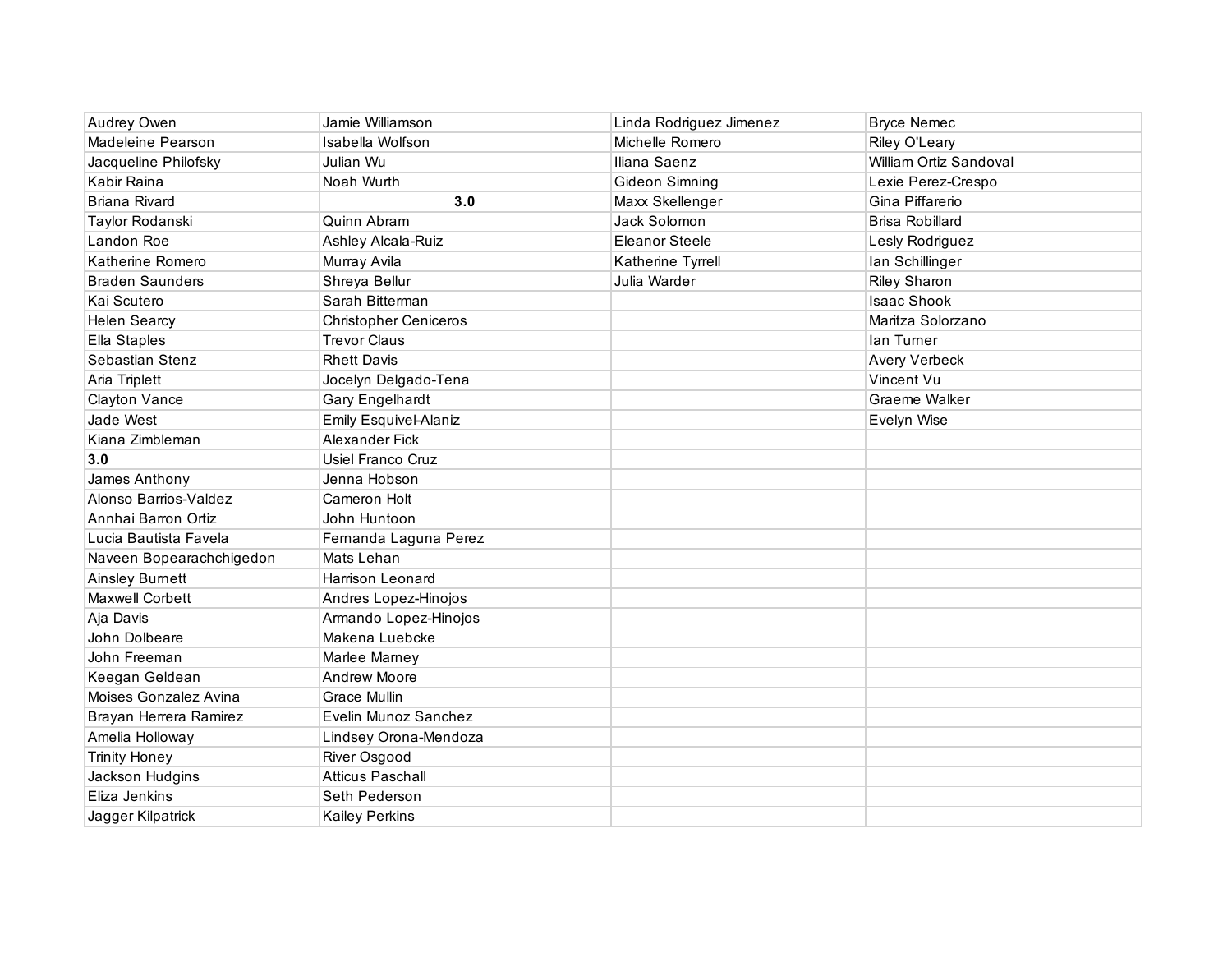| Aleksandr Langston          | Cash Pusatory            |  |
|-----------------------------|--------------------------|--|
| Lih Lim                     | Emma Quesada             |  |
| Connor Long                 | Russell Ragland          |  |
| Malia Loomis                | Moses Ramirez-Tapia      |  |
| Luke Mahoney                | <b>Brandon Robillard</b> |  |
| <b>Bryana Mares</b>         | Harlo Rowell             |  |
| Valeria Marez Meraz         | Casey Sangelo            |  |
| Valentina Marino Tobarez    | <b>Emmett Shell</b>      |  |
| Francisco Marquez           | Campbell Smith           |  |
| Yaretzi Martinez Prieto     | Ricki Sparks             |  |
| Draven Montez               | Henry Stephens           |  |
| Arianna Montoya             | <b>Isaac Stephens</b>    |  |
| Madeline Myers              | Kya Thomas               |  |
| Sidney Napp                 | <b>Tenzin Tsering</b>    |  |
| Marializ Olivas             | Diego Velasco Ramirez    |  |
| Eros Orozco                 | Mya Wells                |  |
| <b>Taylor Pierce</b>        | Katherine Zajicek        |  |
| <b>Nathaniel Powers</b>     | Hongming Zhao            |  |
| Siam Reed                   |                          |  |
| Arlo Richards               |                          |  |
| Lily Sabanosh               |                          |  |
| Ryan Sharps                 |                          |  |
| lan Springsteen             |                          |  |
| Maria Jennifer Torres Solis |                          |  |
| Victoria Villavicencio      |                          |  |
| Maya Woodruff               |                          |  |

#### **Silver Creek High School**

| 9th Grade               | 10th Grade      | 11th Grade    | 12th Grade    |
|-------------------------|-----------------|---------------|---------------|
| 4.0                     | 4.5             | 5.0           | 5.0           |
| Zoe Anderson            | ∣Zoe Hoermann   | Allie Hartman | Annabel Green |
| <b>Claire Atteberry</b> | Rachel Kramer   | 4.5           | Sky Lam       |
| Isabella Ayer           | Hannah Lechman  | Alyse Alfred  | Kara Nelson   |
| Ashton Ballingham       | Summit Louth    | Andre Aquino  | Anna Schaefer |
| Claire Barbarow         | Haiden Morrison | Sophia Bandi  | Emma Wilson   |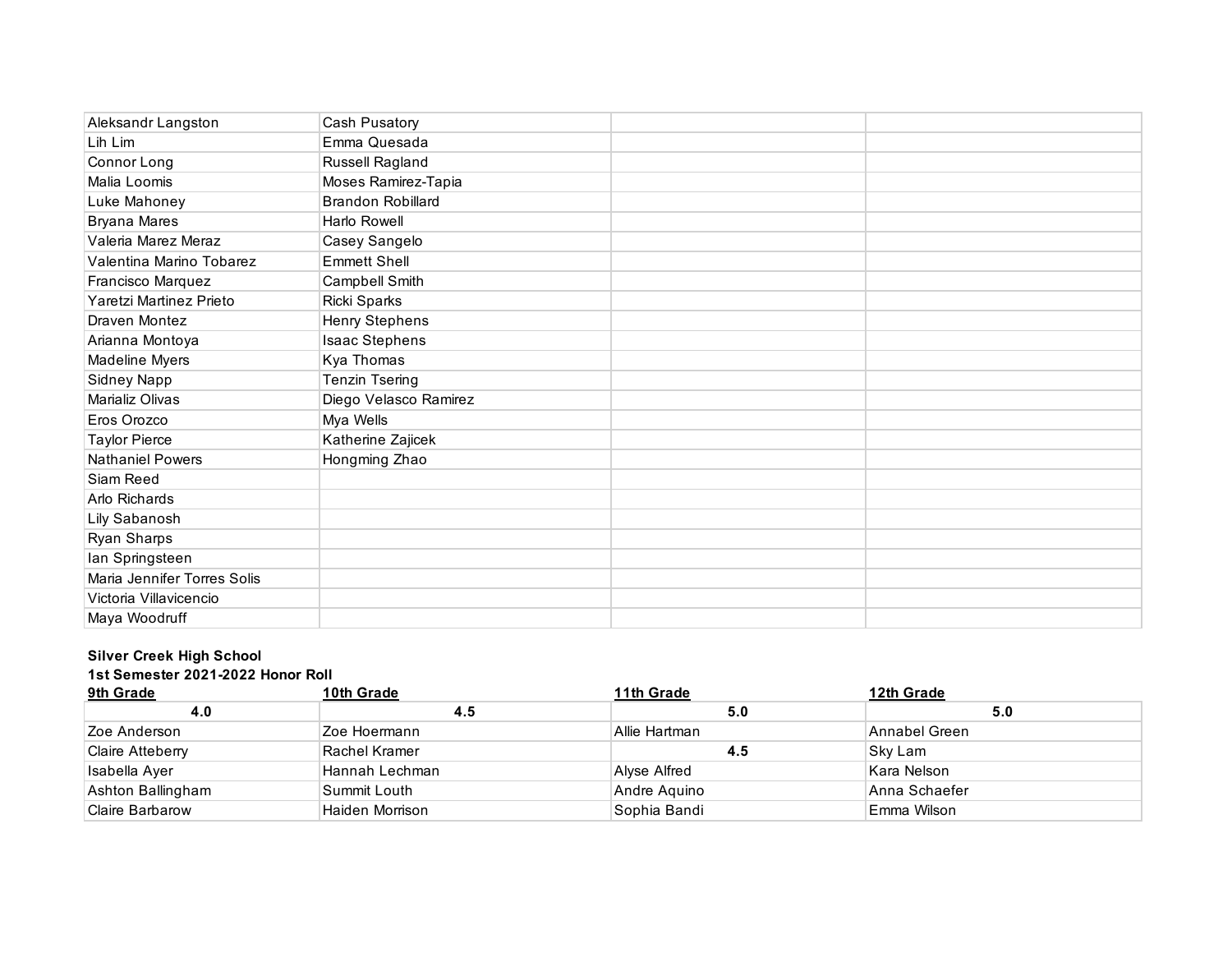| Fiona Bau-Madsen           | David Ortiz             | Henry Barone               | Gracie Zhang          |
|----------------------------|-------------------------|----------------------------|-----------------------|
| Brooklynn Baum             | Dillon Rankin           | Miranda Beasley            | 4.5                   |
| Audrey Besen               | 4.0                     | <b>Isaiah Bennett</b>      | <b>Berlin Babcock</b> |
| <b>Garrett Beshore</b>     | <b>Matthew Acosta</b>   | Katherine Bogdanova        | Adithya Bhaskara      |
| Pierce Bimson              | Cristal Ayon Navarro    | Madelyn Bowling-Garcia     | Sierra Bindseil       |
| <b>Addison Brents</b>      | Leigh Baker             | Maya Caplan                | Lauren Closson        |
| <b>Taylor Brown</b>        | Oliver Baker            | Andrew Case                | <b>Riley Crawford</b> |
| Sawyer Burchill            | Tessa Bantowsky         | Karys Corsale              | Haleigh Croft         |
| Rylan Campie               | Julia Barnett           | Samuel Degen               | <b>Hannah Deibert</b> |
| <b>Isabelle Casas</b>      | Steele Becvar           | Ema Dostal                 | Sarah Dodge           |
| Lydia Chaney               | Alexander Bigelow       | Willow Forsyth             | Maxwell Ebert         |
| Rebecca Chirinos           | Nicholas Bigelow        | <b>Grant Gaddis</b>        | Noah Fahlin           |
| Gavin Crawford             | <b>Isabelle Bostic</b>  | Martina Grendele           | Gabrielle Feneide     |
| Dayna Daniels              | Evelyn Bowman           | Charlotte Helgans          | Madelyn Ferry         |
| Lucia de La Lama           | Walker Brandon          | Gary Hicken                | Viktoria Garcala      |
| <b>Quincy Deibert</b>      | Kadel Broz              | Emma Hunt                  | Isabelle Godfrey      |
| <b>Tyler DeMattio</b>      | Leslie Broz             | Mia Hunt                   | Emma Green            |
| Rune Denolf                | Carlin Burns            | Megan Kelleghan            | Addison Hoermann      |
| Mannaz Ezzat               | Emelie Carroll          | Alexander Larner           | Keely Hook            |
| <b>Atticus Finn</b>        | Nicholas Carter         | Katie Larson               | Rakhi Kataria         |
| <b>Tatum Finnestead</b>    | Lainey Chandler         | Quinn Lockwood             | Payton Keeler         |
| Daphne Fischaber           | Maya Coons              | Joshua Lurie               | Ashley Kim            |
| Diamari Flores             | <b>Tyler Courtney</b>   | Maya Lyndon                | Mackenzie Larson      |
| Carlynn Foley              | <b>Abigail Cousins</b>  | Larisa Martin              | Aiden Lathrop         |
| Josie Forsberg             | Greyson Cowie           | Emma Massey                | Ryan Lee              |
| <b>Boyd Francis</b>        | Charles Cronk           | Emma Milczuk               | Samantha Lenski       |
| Amelia Fullmer             | Anna Davidson           | Grace Moroney              | Paige Massey          |
| Brynne Geittmann           | <b>Everly Deaton</b>    | Katherine Nadeau           | <b>Laney Miller</b>   |
| Sophia Godfrey             | Benjamin Dolan          | Boonyakorn Ngampatipatpong | Alexander Noble       |
| <b>Brooklynn Goldstone</b> | Zoe Ebert               | Macy Oling                 | <b>Tess Northcutt</b> |
| Digby Goodchild            | Benjamin Eggen          | Kaitlin Ruth               | Ryleigh O'Donnell     |
| Abigail Goodwin            | Joseph Faissal          | Max Scherer                | Savannah Rohrer       |
| Charles Hannah             | Ashwin Fernandez        | William Schleper           | Milo Ruiz             |
| Adelyn Harvey              | <b>Ellery Fischaber</b> | Nicholas Selleck           | Emma Scharf           |
| Kayla Hassenbusch          | Colby Fischmann         | <b>Alexander Stevens</b>   | Lauren Schneider      |
| <b>Riley Herchert</b>      | <b>Stephen Fisk</b>     | <b>Bridget Tingstad</b>    | <b>Emily Shepherd</b> |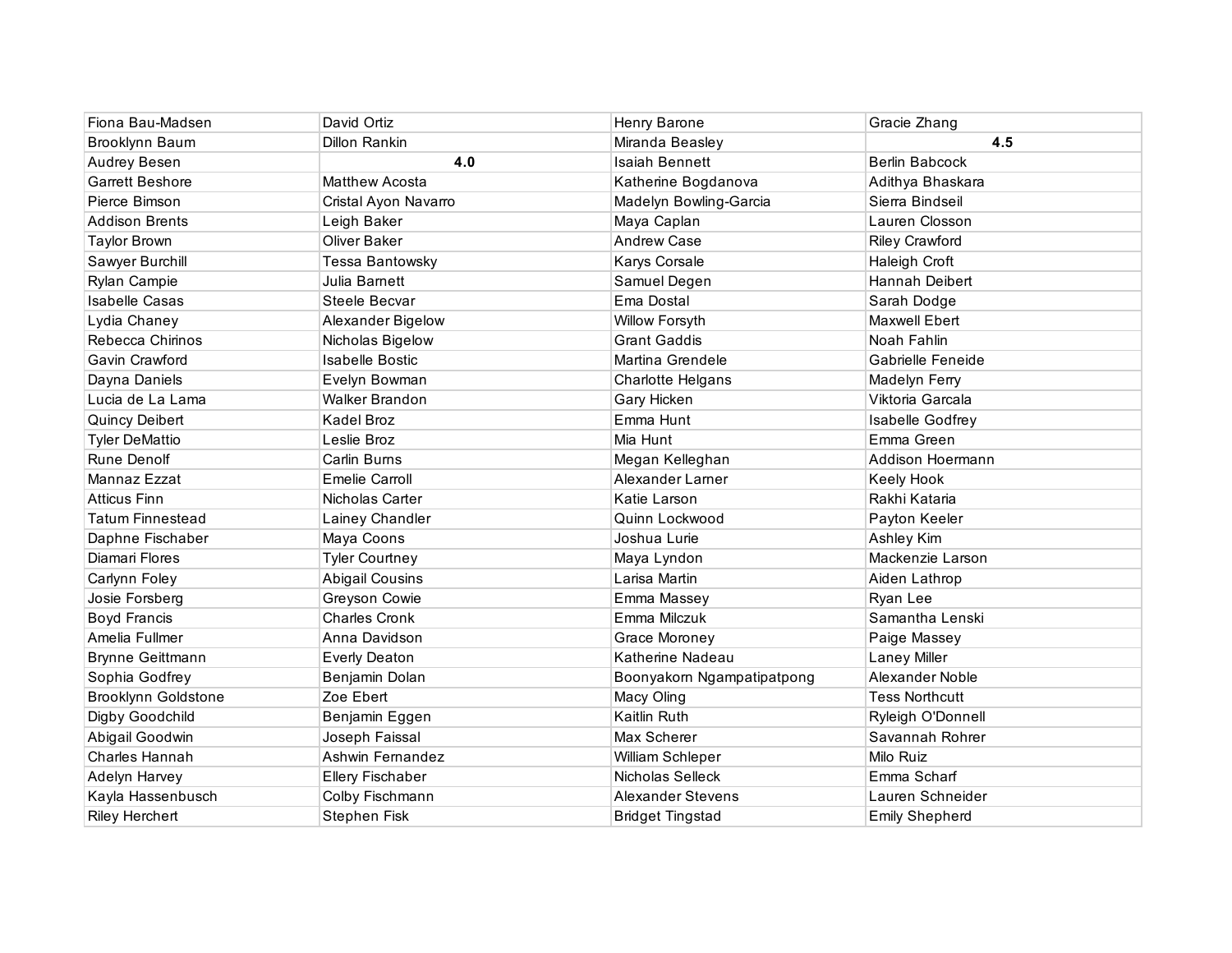| Allisan Heydt             | Nora Fry                 | Mikaela Weaver         | Sudhiksha Sivakumar   |
|---------------------------|--------------------------|------------------------|-----------------------|
| Sydney Holcomb            | <b>Hattie Fuller</b>     | Jim Xiong              | Monica Snyder         |
| Lila Johnson              | Jordan Gaines            | Luke Xu                | Caitlin Speckl        |
| Katelyn Johnston          | Aidan Ghosh              |                        | Jacob Starks          |
| Zachary Kaufman           | Fabrizio Giovenzana      | 4.0                    | <b>Tanner Stevens</b> |
| Grace Kennedy             | Ainsley Habecker         | Katerina Aleksiev      | Keely Weber           |
| Adalei La Conte           | Deanna Hale              | Christopher Alexander  | <b>Hyland Welch</b>   |
| Aidan Lenski              | Cooper Hartman           | Malia Amaya            | Andrew Wheelock       |
| Jake Levy                 | Kaden Hauck              | Andres Amparan         | <b>Matthew Woods</b>  |
| <b>Haley Lindberg</b>     | Fiona Henry              | Piper Bimson           | 4.0                   |
| Aris Lindquist            | Ellery Hora              | Skye Bonial            | Lilia Alizadeh        |
| Logan Livingston          | Morgan Huff              | Lena Byrne             | Nicholas Ashby        |
| Anna Longenecker          | Kaylie Jackson           | Lillian Campie         | Monet Becvar          |
| Addyson Lurie             | Bhupin Jain              | Logan Coppock          | Finn Burchill         |
| Kiersten Mallett          | Bhushali Jain            | <b>Alexander Davis</b> | Ella Burns            |
| Neill Marble              | John Jennings            | Noor Denolf            | Cody Cronk            |
| Alexander Milczuk         | Lainey Johnson           | Alexander Deputat      | Mia Curry             |
| <b>Avery Morrow</b>       | Kavya Kataria            | Austin Draper          | Jacob Daker           |
| <b>Carter Mott</b>        | Wells Katechis           | Meredith Emerson       | Josiah Dolan          |
| Chayakorn Ngampatipatpong | Zoe King                 | Olivia Enright         | Hunter Dominguez      |
| Chloe Oliver              | Alexandrea Konczalski    | Patrick Fay            | Josef Dostal          |
| Nicole Ortiz              | Jadin Lee                | Adeline Foote          | McKinzie Doud         |
| Dakota Pariseau           | Nora Legg                | Talyn Fordham          | <b>Edward Dunne</b>   |
| Maia Skye Patton          | Ming Hong Liew           | Brody Frankowski       | Ashlyn Evans          |
| Benjamin Pecherzewski     | Jennifer Lopez-Castaneda | Hannah Freeman         | Wyatt Falborn         |
| <b>Henry Pendergrass</b>  | Evan Ludlow              | Reagan Fuller          | Nicholas Falk         |
| <b>Elizabeth Prebble</b>  | Krishna Mallya           | Kody Fung              | Kayla Farwell         |
| Wilson Quesada            | <b>Carter Martin</b>     | Mei Yuan Goodwin       | Reese Feiner          |
| Katherine Reitz           | <b>Ethan Miller</b>      | Alexa Gorr             | Jordan Fisher         |
| Stella Richmond           | Elijah Mires             | Delaney Granger        | Anna Ford             |
| Molly Riddle              | Jasmine Mucha-Nonalaya   | Alexandra Gutierrez    | <b>Keller Fritz</b>   |
| Ryan Rivard               | Nayah Murphy             | Autumn Hall            | Ashley Gaccetta       |
| Camila Rivera Lazalde     | Simon Murray             | Zoe Heil               | Gavin Glover          |
| <b>Emily Robertus</b>     | Maximilian Nacius        | Lily Hirt              | <b>Bryce Gorr</b>     |
| Matteo Rodriguez          | Ethan Nguyen             | Luke Jakobsen          | Noah Graber           |
| Dylan Ross                | Brenna O'Connor          | Ashish Karipalli       | Lucas Graboski        |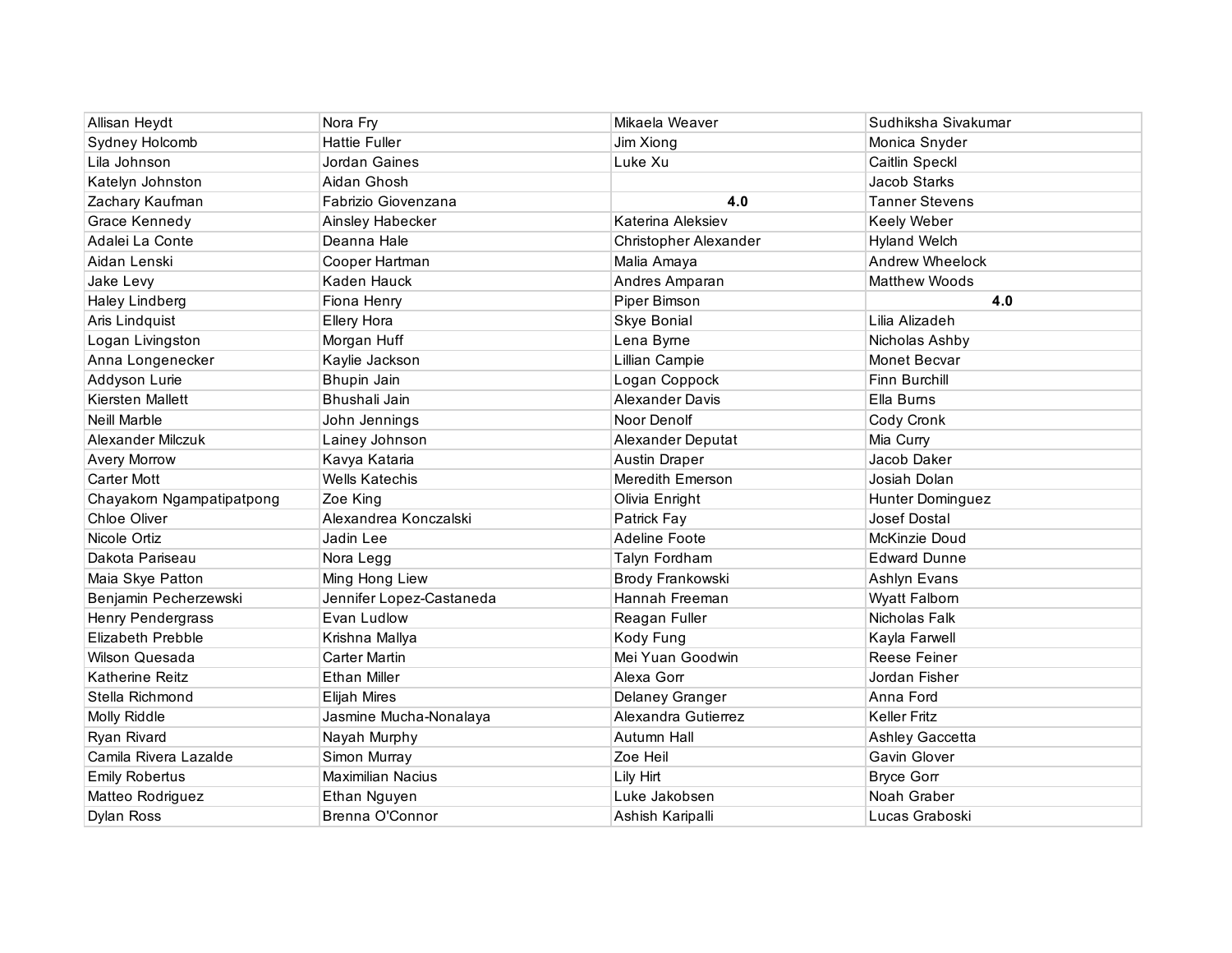| Cloe Ruth              | Fatima Ordonez      | Grace LaCrosse           | Haley Halperin           |
|------------------------|---------------------|--------------------------|--------------------------|
| Jadin Ruth             | Hayley Otten        | Oliver Lange             | Madeline Haruf Arnold    |
| Eden Rutledge          | Saxon Pardee        | Evan Lennert             | Anabella Heinrichs       |
| <b>Ainsley Samatas</b> | Ellyana Patil       | Victoria Leon-Granillo   | Hayden Hodges            |
| Adelle Scalf           | Erin Plaster        | Ming Yao Liew            | Evelyn Irving            |
| Paige Schleper         | Quentin Preston     | Jada Lindquist           | Henry Jackson            |
| Addison Schulz         | Olivia Pritchard    | Julia Lustigson          | Samuel Jackson           |
| Salma Seif             | <b>Riley Reeder</b> | <b>Taylor Mallett</b>    | Julianne Johnston        |
| Paige Selby            | Emma Reiner         | Daniel Mandeville        | <b>Trevor Knick</b>      |
| Annika Sesselmann      | Kyan Reuter         | Rachel Mau               | Zachary Koelfgen         |
| Elia Shaughnessy       | Zachary Rojo        | Aiden McVay              | Francois Labadie         |
| Meleah Singleton       | Mary Rosa           | Rosemarie Meier          | <b>Brody Leetun</b>      |
| Nathan Spiegel         | Macy Rutherford     | Ian Miller               | Madeline Legg            |
| Alexa Szymczak         | Kaia Saunders       | Philip Murphy            | Gavin Lopez              |
| Ben Taylor-Lipps       | Lucy Scharf         | Elle Murray              | David Ludlow             |
| Noah Thompson          | Brianna Schultz     | Vivian Nguyen            | Olivia Mecca             |
| Michael Turner         | Hana Seif           | Kaitlyn O'Connor         | Anna Meuse               |
| Lorielle Vincent       | Brianna Seltmann    | Emma Olivier             | Aidan Miller             |
| Ruby Walker            | Jordan Stroebel     | Liam Paul                | Ella Morgan              |
| Lili Wheeler           | Mira Talusani       | <b>Hailey Pierce</b>     | Rodrigo Ordonez-Enriquez |
| Hayley Wilson          | Sydney Vail         | <b>Willow Rooney</b>     | Alyosha Otte             |
| Jennifer Woods         | Joko Lal Vitamog    | Lilyana Sanchez          | <b>Andrew Patil</b>      |
| Tali Wosachlo          | Cash Waldvogel      | Anaika Schaeffer         | David Pritchard          |
| Hannah Zotter          | Grayson Wall        | Gabrielle Schultz        | Victoria Purkiss         |
| 3.5                    | Brennan Warren      | Sadie Shipman            | Ella Reicks              |
| <b>Gurjot Athwal</b>   | Grace Weber         | Micah Stevens            | Anika Reiner             |
| Addison Ballam         | Oliver Welsh        | <b>Brett Stockwell</b>   | Jaden Reuter             |
| <b>Torsten Barrett</b> | Benjamin White      | <b>Conner Sulek</b>      | Samantha Rieck           |
| <b>Patience Bebout</b> | Nixon Williams      | <b>Christopher Titus</b> | Max Robbins              |
| Augustus Berg          | Savannah Wolf       | Jaelynn Van Melle        | Anairam Rodriguez        |
| Nathan Birhanu         | 3.5                 | Gabrielle Weber          | Elena Rodriguez          |
| Kingston Blue          | Ethan Agena         | Owen Welsh               | Malia Rudeen             |
| Lane Brooks            | Cristian Anghel     | Kira Wilhelmi            | Zachary Schultz          |
| Rosalinda Cervantes    | Makayla Appleby     | Lance Zagala             | Nolan Sedegan            |
| Kaylee Crouthamel      | Jake Bator          | 3.5                      | Madison Shaffer          |
| <b>Bridget Curry</b>   | <b>Jack Brown</b>   | Samuel Adams             | Samuel Shipman           |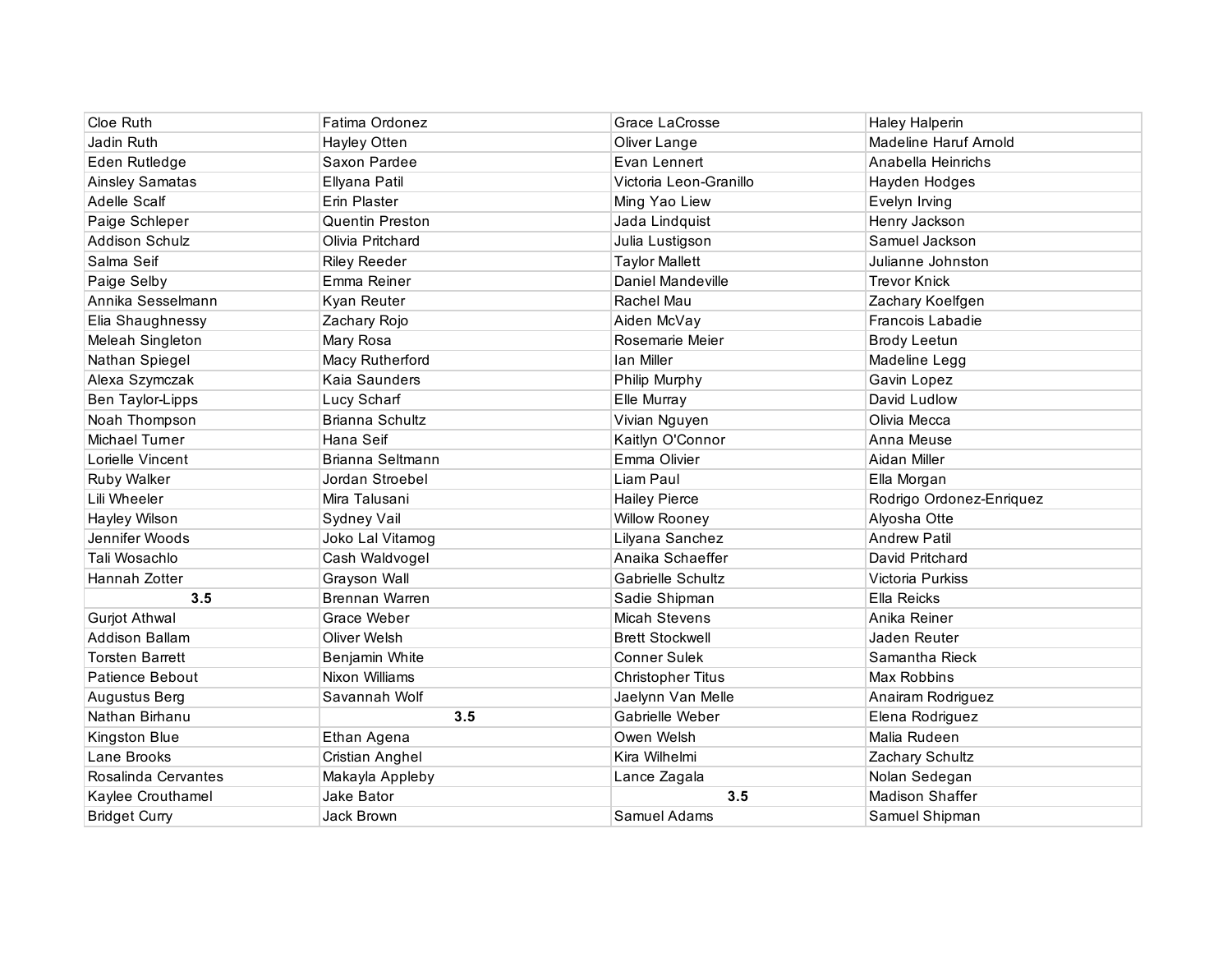| Seth Davis               | Caora Burns               | Saaim Ali                | Callejune Silver           |
|--------------------------|---------------------------|--------------------------|----------------------------|
| Grace Dunn               | India Campomanes          | Benjamin Avila           | Jackson Smith              |
| <b>Elizabeth Dupre</b>   | Audrey Cooper             | Samantha Beck            | Consuelo Snowden           |
| Myah Ebel                | Logan Dean                | Margaret Blair           | Abigail Spiegel            |
| <b>Naheed Ezzat</b>      | <b>Isaac Dunlap</b>       | Levi Buckner             | Olivia Sroka               |
| Lila Floodeen            | Michael Falk              | Ryan Burns               | Stella Starck              |
| <b>Becket Fritz</b>      | Samuel Falk               | Kieran Carter            | Ellie Tadje                |
| Maile Fukuda             | Paige Fisher              | Sophia Childress         | Jonah Tatterson            |
| Mallory Gahn             | Mia Frazier               | Gage Ciske               | Micah Thompson             |
| Diana Gonzalez Carmona   | Augustus Frio             | Sean Conway              | <b>Bridget Tillery</b>     |
| Anna Goodbee             | Keenan Fuller             | Julen Echenique De Prado | Samuel Toomer              |
| Leelianna Gurrola        | Henry Furuta              | August Falborn           | Raina Waldvogel            |
| Amber Guttridge          | Dylan Garber              | Harrison Falborn         | Julia Wall                 |
| Secorra Heinrichs        | Meseret Gerlach           | Satchel Falborn          | Shenandoah Waugh           |
| Truman Herda             | Shital Gurung             | Vian Fuday               | Sean Webb                  |
| Isaac Herrera            | <b>Brielle Hickman</b>    | Ken Fujiwara             | Emily Wiggins              |
| Owen Hutchings           | Jacqueline Jarvis         | Madeleine Fullmer        | Jack Wildhirt              |
| Logan Johnson            | Colin Jones               | Ella Grabham             | Chloe Wilson               |
| lan Kolakowski           | John Kiser                | Elora Groeninger         | Kaylynn Wolff              |
| Mia Kunselman            | Hannah Krausert-Kallas    | Lily Grundy              | Chayapat Yockunavut        |
| Stella Legg              | Shen Lam                  | Alyssa Harris            | 3.5                        |
| Tallulah Lyndon          | <b>Bailey Lambert</b>     | Breena Hassenbusch       | Cecilia Adams              |
| Evelyn Majka             | Louise Larsen             | Isabella Hayden          | Makayla Allman             |
| Mason McChesney          | Paris Lee                 | <b>Bain Hyers</b>        | Sashiana Amsbaugh-Murrieta |
| Mika Medina              | Alice Lizondo             | Joy Ivan                 | Autumn Bement              |
| Hudson Mehren            | Joshua Longenecker        | Mikayla Jellico          | Sean Blythe                |
| <b>Crosby Montgomery</b> | Alizee Macias Soto        | Makai Kassenbrock        | Mayson Bogrett             |
| Gwenaviere Mort          | Alessia Malarin Rodriguez | Liana Kelly              | Marilyn Carbajal Rosales   |
| James Noel               | Royse Marcoullier         | Hannah Kessler           | <b>Sydney Casas</b>        |
| Hope Palmquist           | Nora McCloy               | Lanie Kilpatrick         | Adam Case                  |
| Asher Paul               | Cole Melvin               | <b>Wyatt Kling</b>       | Aileen Cawlfield           |
| Ella Perry               | Sergio Morales            | <b>Theodore Leakas</b>   | <b>Courtney Crotzer</b>    |
| Leslie Quintanar-Mata    | Ethan Newby               | lan Lenick               | <b>Keaton Darcy</b>        |
| William Reeder           | <b>Ryder Nicolaus</b>     | Benjamin Mabrouk         | <b>Matthew Datte</b>       |
| Cole Robinson            | Sawyer Noesen             | Jose Mares               | <b>Ethan Davis</b>         |
| Anna Scalf               | Veena Otto                | Isabelle Martinez        | William Davis              |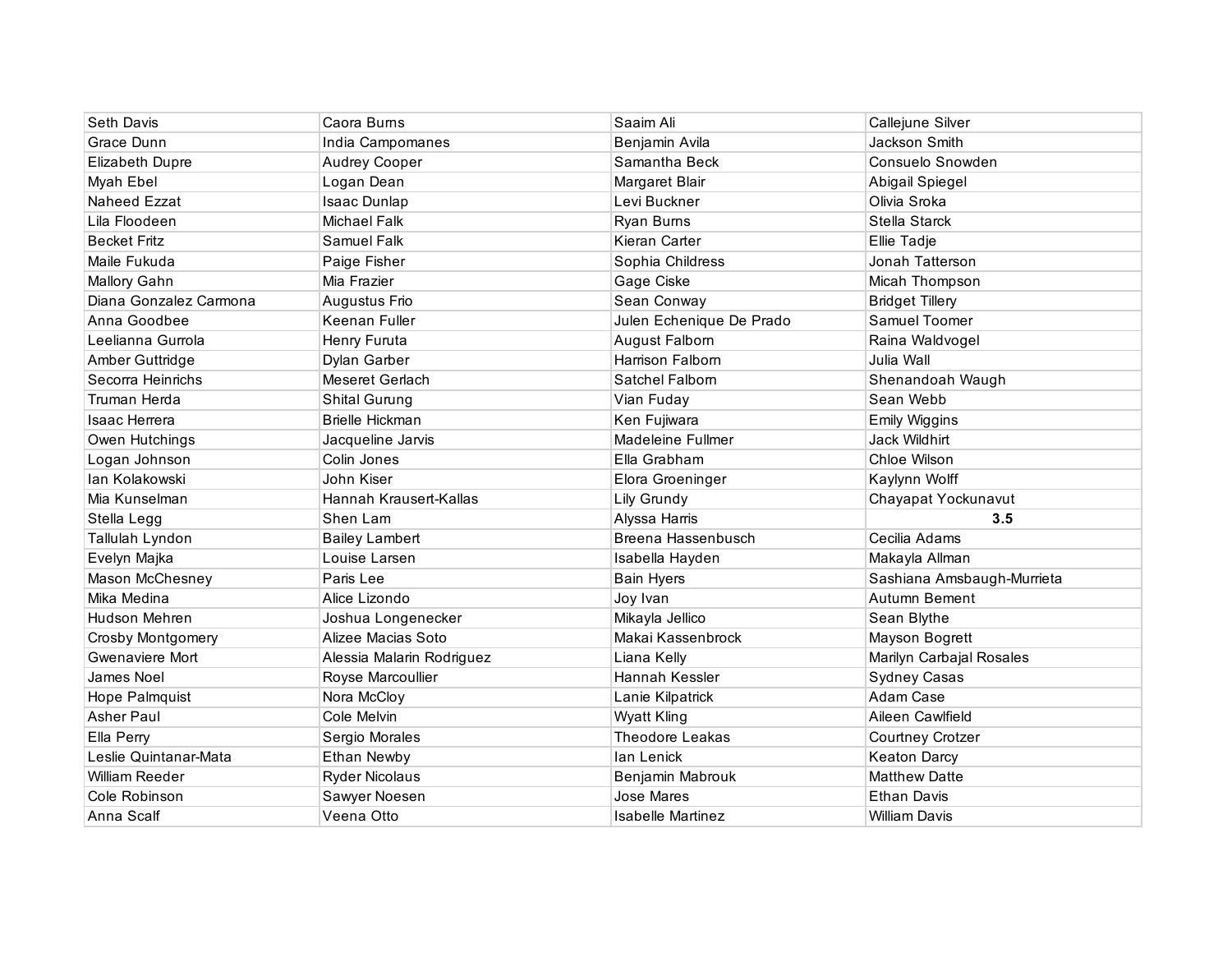| Caryana Sims           | Kael Pacaro              | <b>Richard Mehren</b>   | Suhani Daw                |
|------------------------|--------------------------|-------------------------|---------------------------|
| Om Singh               | Lillian Rieck            | Ella Mertz              | Cruzieluna Dudley         |
| <b>Chase Sterling</b>  | Cole Rogers              | Jason Nouhan            | <b>Brooke Ferrari</b>     |
| Luke Strickland        | Ari Rothman-Church       | Kalia O'Brien           | <b>Tessa Finnestead</b>   |
| Liam Stringer          | Benjamin Rush            | Liliana Perez           | Natalie Fontenot          |
| Asher Sutherland       | Sophia Sandee            | Tanmayee Potu           | Alexander Frio            |
| <b>Taylor Sweeny</b>   | Luke Sarris              | Kimberly Rascon Molina  | <b>Bailey Gaccetta</b>    |
| David Tan              | William Schultz          | <b>Luke Riters</b>      | Skylar Gafner             |
| Aspyn Trujillo         | Gabriel Selby            | Nicholas Roaderick      | Aidan Garcia              |
| Evan Van Melle         | Caryn Sims               | Emma Robinson           | Xavier Garcia             |
| Claire Vardas          | <b>Serenity Sisneros</b> | Allison Russell         | Aliya Gutierrez           |
| <b>Preston Waller</b>  | Nevaeh Souther           | Ayla Samatas            | Jackson Hacker            |
| <b>Ethan Weaver</b>    | Emma Titus               | Maddax Schaefer         | Kylie Hallisey            |
| Caiden Woolery         | Violet Vanderwood        | Addison Shevin          | Gabriel Harrison          |
| Beckham Wright         | Levi Walker              | Reman Shrestha          | Anna Heydt                |
| 3.0                    | Noella Weber             | Suryanshu Shrestha      | Justin Hoffmann           |
| Derrick Abraham        | Vincent Winkenbach       | Anna Skaggs             | Hayden Huber              |
| Averi Adair            | Kathryn Winkler          | Sander Spurgeon         | Benjamin Hyman            |
| Nash Alber             | 3.0                      | Faith Sullivan          | Andersyn Ibsen            |
| Maxwell Bertele        | Nina Anadon              | Lucy Swatfigure         | Jake Johnson              |
| <b>Faith Bolt</b>      | Mia Ballingham           | Lucy Tatterson          | Gabriel Jones             |
| Jack Boyt              | <b>Alexis Bartels</b>    | Ella Vander Meyden      | Jacob Kelleghan           |
| <b>Hudson Brookes</b>  | <b>Catcher Burditt</b>   | Natalie Vanderschaaf    | Rivers Klopson            |
| Sean Buckingham        | Kate Camargo Vidales     | Jules Wanderer          | Avery Kohn                |
| Benjamin Cannon        | Finlay Carr              |                         |                           |
| Lyla Capparelli        |                          | <b>Haley Weeks</b>      | Katelyn Kozlosky          |
|                        | Skye Catha               | <b>Taylor Weiss</b>     | Avery Krier               |
| Jillian Castaneda      | Kiana Cole               | Mary Wilson             | Owen Kunselman            |
| Ernesto Escobar Abrego | Savannah Collier         | Olivia Wisecup          | Nigel LaFay               |
| <b>Sydney Evans</b>    | Benjamin Corbadzic       | 3.0                     | Loreann Laou              |
| Elizabeth Fay          | Cecilia Couch            | <b>Brendan Armfield</b> | <b>Brandon Lis</b>        |
| Kenneth Fiedler        | Jorge Crespo Cruz        | Samuel Atherton-Wood    | Joseph Looney             |
| Brennan Flanagan       | Angel Estrada Madrid     | Allison Bonday          | Michela Malarin Rodriguez |
| <b>Cole Fritz</b>      | Oliver Fischaber         | Kazimierz Darschewski   | Alek Matyjewicz           |
| Gavin Gurung           | <b>Ely Fontenot</b>      | Vincent Divine          | Nicolas Mc Cready         |
| Kyla Helme             | Megan French             | Abrielle Frea           | Micaela McFarland         |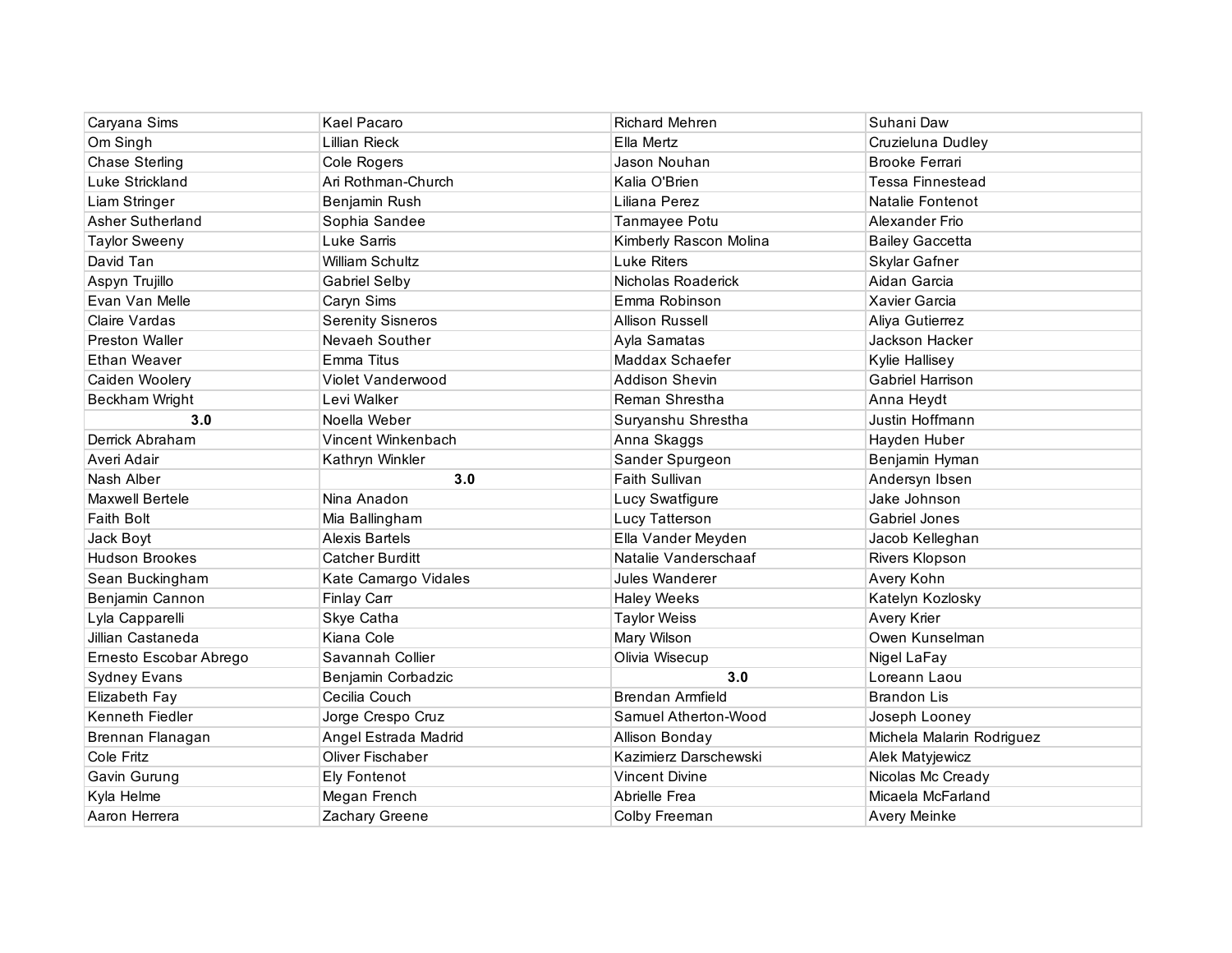| Paul Hudson-Adeniyi       | Maria Gurrola-Perez         | Sophia Gonzales          | Alexa Melvin              |
|---------------------------|-----------------------------|--------------------------|---------------------------|
| Grant Johnson             | <b>Edward Halley Gotway</b> | Celine Gutierrez         | Jaiden Nicks              |
| Kobe Kassenbrock          | Adam Hasan                  | Nathaniel Hansen         | <b>Avery Nitta</b>        |
| Uma Komakula              | <b>Barry Hinkle</b>         | Benjamin Harding         | <b>Matthew Nitzel</b>     |
| Levi Levin                | Nicholas Horvath            | Benjamin Hrubesky        | Abigail Pineda            |
| Connor Lopez              | Kelsey Jones                | Claire Huff              | Kyla Reed                 |
| Isabella Magliocca        | Anderson Laughlin           | Juan Jimenez Aguirre     | Samantha Rich             |
| <b>Destiny Martinez</b>   | <b>Tatum LeGault</b>        | Vaughn Lee               | Kade Robinson             |
| Francisco Melendez Guivas | Jordan Lunzer               | Alejandra Leyva          | Cassandra Rodriguez       |
| Nicholas Meuse            | <b>Tyler May</b>            | Peyton Mangham           | Amilia Rubio              |
| Anna Mojzsis              | Katerina Mead               | <b>Madison McChesney</b> | Evan Sarris               |
| Eva Morton                | <b>Russell Meinke</b>       | <b>Bryan Newby</b>       | <b>Andrew Scott</b>       |
| Paige Numedahl            | Ariadna Mier                | Soul O'Brien             | Amber Shetter             |
| Jasmine Pierce            | Alyssa Nicks                | Alexander Pheneger       | Margaret Shrader          |
| Andrew Promisel           | Lennon Ostteen              | <b>Tyler Plaster</b>     | Ava Sidwell               |
| Daphne Rathbone           | Anthony Reid                | Katherine Plath          | Conner Springsteen        |
| Darby Reeder              | <b>Matthew Rode</b>         | Mariah Reyes-Lora        | Samantha Tomaszewski      |
| Maia Smolnik              | Catherine Ruiz              | Michael Rich             | Asher Tosaka              |
| Nicholas Solomon          | <b>Madison Sales</b>        | Leonie Richardson        | Kyle Trujillo             |
| Erin Stockwell            | Katharine Spellman          | <b>Grant Riddle</b>      | Cynthia Vander Meyden     |
| <b>Riley Sturniolo</b>    | Weg Stenner                 | Mira Rooney              | Mia VanLeeuwen            |
| Lucas Sullivan            | Gwyneth Stillman            | Malik Roth               | <b>Emerald Walker</b>     |
| Leah Tesi                 | Johann Storz                | Drew Rutledge            | Maxwell Warn              |
| Darrel Vickery            | Olivia Stratton             | lan Salmeron             | Kyle Watanabe             |
| <b>Emily Vickery</b>      | Jaxon Tindall               | Greyson Schultz-Williams | Steven Wenande            |
| Finn Wootton              | Hayden Troudt               | Caleb Shaw               | Hannah Williamson         |
|                           | Levi Warner                 | Janhavi Shrestha         | Benjamin Zelibor          |
|                           | Carter Wilson               | Johnathan Souther        | 3.0                       |
|                           |                             | Zachary Stasiak          | Jackson Allison-Gallagher |
|                           |                             | Jonah Stroebel           | Juan Arellano Soto        |
|                           |                             | Anna Sullivan            | Kai Bingham               |
|                           |                             | <b>Charlotte Tellier</b> | Marguerite Blichfeldt     |
|                           |                             | Wyatt Tinkum             | Olivia Bolster            |
|                           |                             | Natalia Toledo           | Kyler Brandenburg         |
|                           |                             | Nicolas Trochman         | <b>Stuart Britton</b>     |
|                           |                             | Alex Watanabe            | Libby Burton              |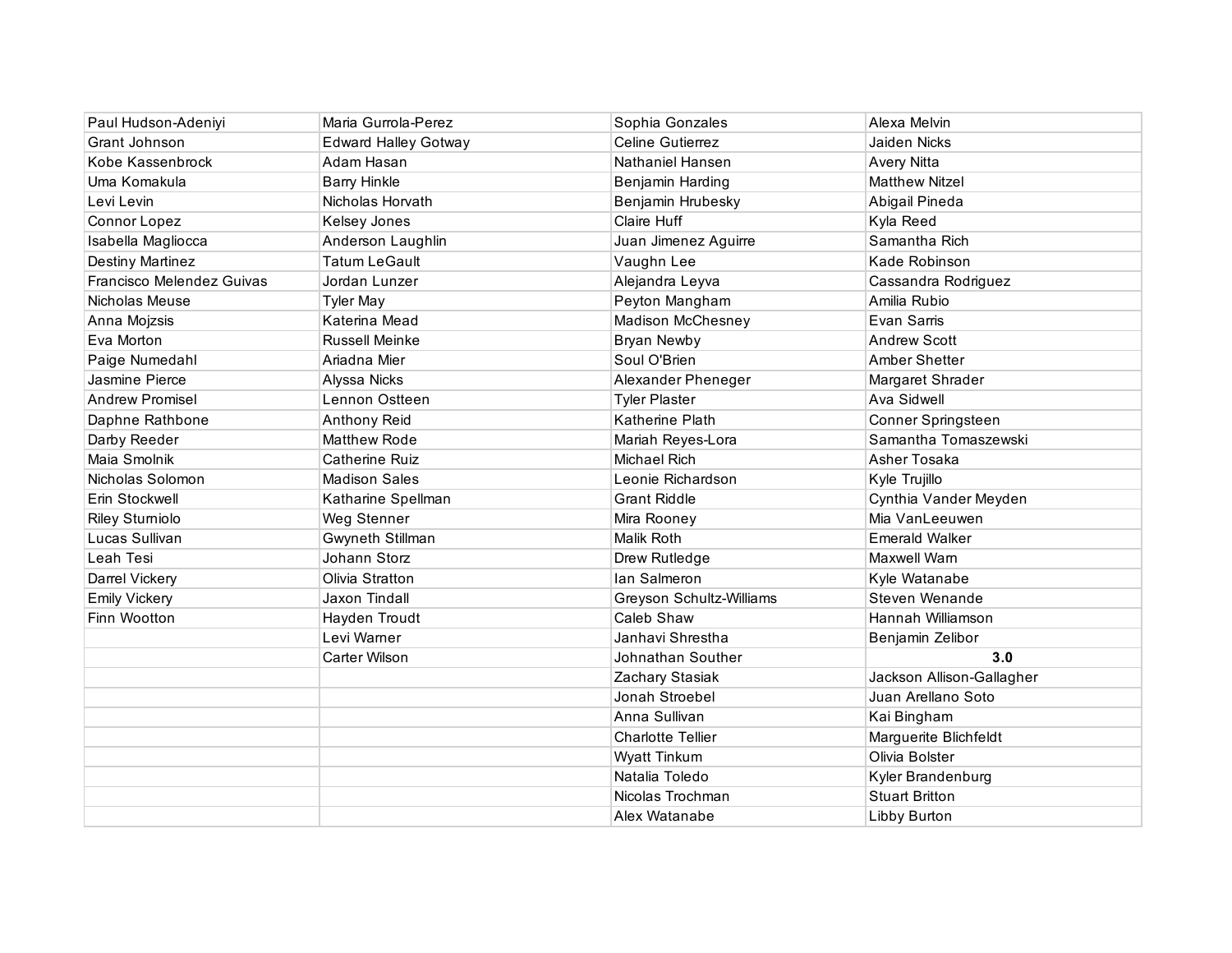|  | Elsa Wiberg  | <b>Tanner Call</b>        |
|--|--------------|---------------------------|
|  | Conor Zaruby | Sage Campomanes           |
|  |              | <b>Bryce Cole</b>         |
|  |              | Adam Coons                |
|  |              | Manuel Esparza            |
|  |              | Naomi Garcia              |
|  |              | <b>Bridget Hauger</b>     |
|  |              | Husnia Hessari            |
|  |              | Elijah Hubert             |
|  |              | Mya loppolo               |
|  |              | Bryce Jarvis              |
|  |              | <b>Trevor Landrey</b>     |
|  |              | Teya Lepro                |
|  |              | Tommy Lizondo             |
|  |              | Alexis Lunzer             |
|  |              | Matea Mayer               |
|  |              | Sean McFarland            |
|  |              | Julen Newsom              |
|  |              | Isabella Nguyen           |
|  |              | Sebastian Parra           |
|  |              | Jarvin Rose               |
|  |              | Sebastian Salas De La Paz |
|  |              | Vera Schmutz              |
|  |              | Jacob Schufer             |
|  |              | Jonah Seigal              |
|  |              | John Sekich               |
|  |              | <b>Xavier Senkow</b>      |
|  |              | Megan Sotiroff            |
|  |              | Sienna Stoll              |
|  |              | Victoria Torres           |
|  |              | Samantha Villa            |
|  |              | Connor Wagner             |
|  |              | Joshua Weihe              |
|  |              | Hailee Wetzel             |
|  |              | <b>Emily Winkler</b>      |
|  |              | Shane Woods               |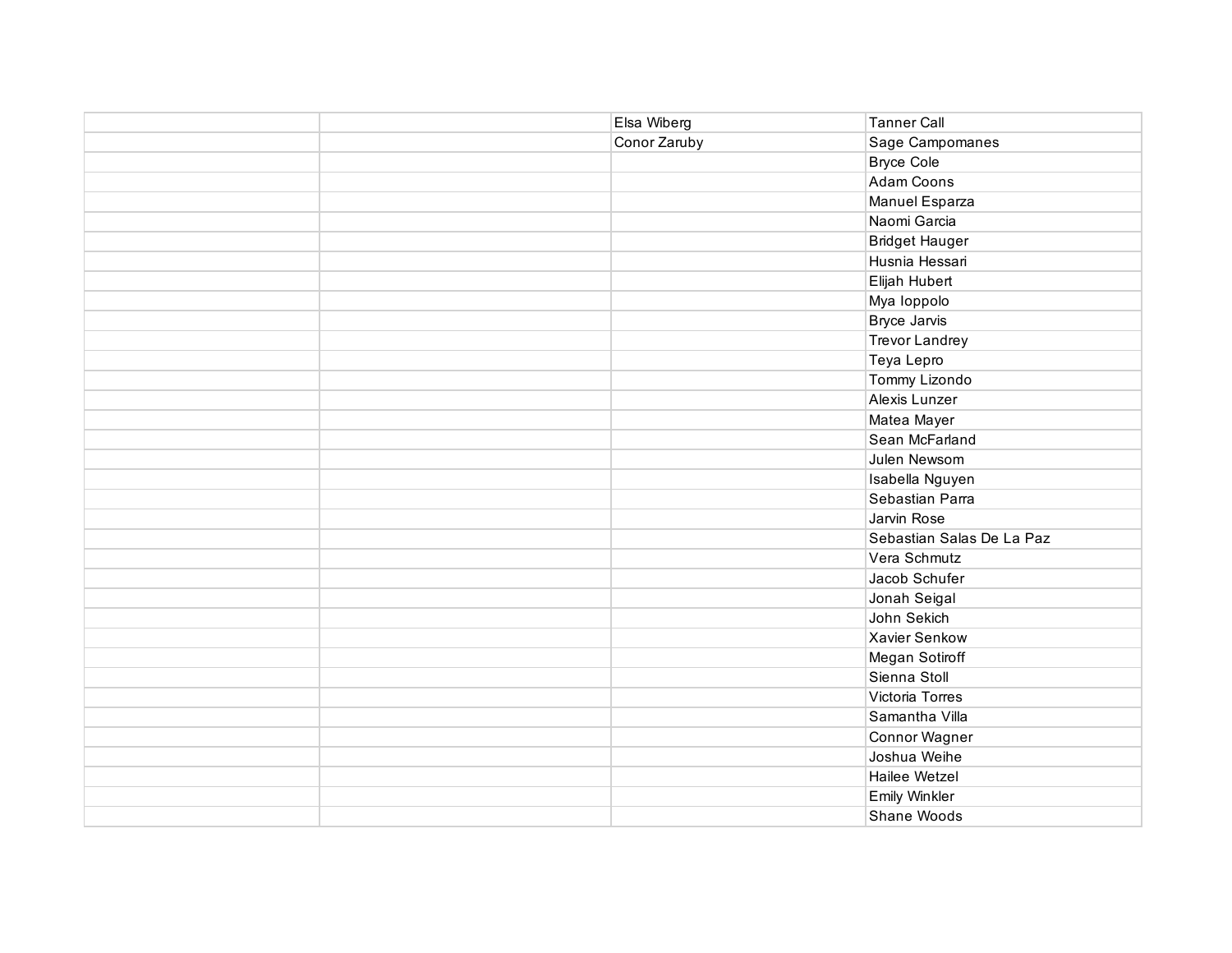# **Skyline High School**

| 9th Grade                 | 10th Grade               | 11th Grade                | 12th Grade              |
|---------------------------|--------------------------|---------------------------|-------------------------|
| 4.0                       | 4.5                      | 4.5                       | 4.5                     |
| Martin Andrade            | Samuel Rieger            | Henry Kennedy             | Carl Baca               |
| <b>Breanne Baker</b>      | Fiona Wallace            | Jacob Legg                | Aiyonne Bryant          |
| <b>Brooke Caguelin</b>    | 4.0                      | Thomas Livingston         | Alisa Ek                |
| <b>Gabriel Cardenas</b>   | Zachary Adams            | Logan Rosebrock           | Victoria Lehman         |
| Avery Chow                | Lucas Alexander          | 4.0                       | Meadow Link             |
| Ada Cook                  | Kyle Baker               | Martin Anaya Anaya        | Audrey Long             |
| Antonio Gallardo Santoyo  | Eden Barry               | Kiya Augustad             | Zachary Miller          |
| Allison Gosline           | Henry Carr               | Abigail Bason             | Maya Nagell             |
| John Haley                | Dominic Casias           | Raelynne Baucom           | Joselin Nunez           |
| Autumn Hanff              | Carlos Chavez Solis      | Andrea Campos Leon        | Nimrat Pal              |
| <b>Brody Hufford</b>      | Aurora Dallocchio        | Giselle Caraveo Dominguez | Cameron Piggott         |
| Hannah Hunter             | Eric Dillon              | Jakob Cook                | <b>Timothy Stanford</b> |
| <b>Matthew Lanier</b>     | Lily Downing             | Carly Davis               | Jackson Wanner          |
| Eleanor Legg              | Angel Gaona              | Victor DeSantiago         | 4.0                     |
| Justin Lombardy           | Lyna Gerbitz             | Kyla Donahue-Earls        | Abigail Anson           |
| Jocelyn Martinez-Bueno    | Idaly Gomez-Pena         | Lizette Duran Valderrama  | Daisy Barron            |
| Serenity McCoy            | Priscilla Grimsley       | Francisco Gaytan          | Audrey Bonjour          |
| Owen McGee                | Mason Gulliksen          | Harper Jae Gerton         | Aidan Burke             |
| <b>Sidney McNally</b>     | Emilio Gutierrez         | <b>Halle Glasser</b>      | Grace Bush              |
| Marvin Menjivar           | Tia-Analeigh Halle       | Joshua Kalisher           | Sydney Caquelin         |
| Sarah Miller              | Jose Hernandez-Castaneda | Katelyn Kelso             | Taryn Caquelin          |
| Giovanni Montes           | Laura Heuer              | Evan King                 | Juan Cardenas Garcia    |
| <b>August Muncy</b>       | Melanie Jimenez Flores   | Isabella Llor             | Jimmy Damian            |
| <b>Madison Muncy</b>      | Hannah Johnson           | Kira McCracken            | <b>Courtney Dirkes</b>  |
| <b>Matthew Muncy</b>      | Gabrielle Kelley         | Clara McNally             | Abbigail Farmer         |
| Edgar Nevarez-Pena        | Sofia Keronen            | <b>Tiffani Mein</b>       | Sean Farrar             |
| Lexi Nevin                | <b>Carson Manes</b>      | Daisy Moncada             | Jacey Fischer           |
| Julia Norton              | <b>Charlotte Manes</b>   | <b>Connor Nevin</b>       | Diana Garcia Garcia     |
| <b>Christian Perez</b>    | Eva Martonis             | Janet Nieto Lara          | Henry Glasser           |
| <b>Adair Perez Flores</b> | <b>Matthew McCormick</b> | Jessica Nilmeyer          | Nevaeh Gomez            |
| Vu Phan                   | Daniela Medina Valdez    | Connor Ormsby             | Kaela Green             |
| <b>Lauren Pratt</b>       | Lizanya Mendivil Vazquez | <b>Brianna Quinones</b>   | Soren Gulsrud           |
|                           |                          |                           |                         |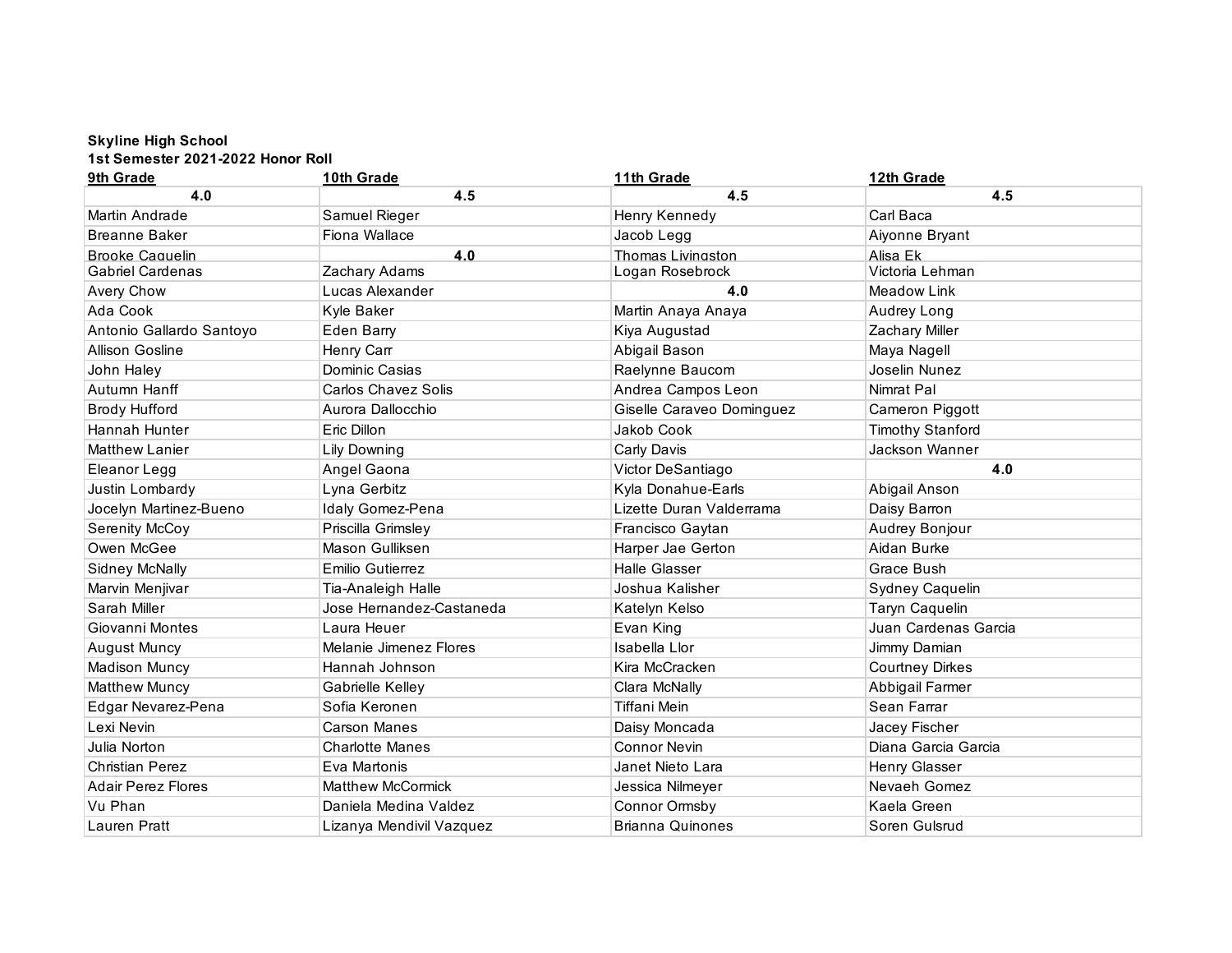| <b>Dustin Prins</b>         | <b>Minh Miller</b>         | Reagan Reed             | <b>Charles Hamblin</b>  |
|-----------------------------|----------------------------|-------------------------|-------------------------|
| Julian Quiroz               | Dominic Nazzaro            | lan Ringman             | <b>Willow Hanff</b>     |
| Keira Reuter                | Daniel Nguyen              | Amy Rubio               | <b>Charles Harris</b>   |
| Darwin Rico Franco          | Manraj Pal                 | Ryer Schendel           | Camille Herbst          |
| Carly Roberts               | Paul Peterson              | Karina Toledo Lara      | Alexis Hernandez        |
| Jonathan Sanchez            | Aiden Phelan               | Kevin Tran              | <b>Teagan Hunt</b>      |
| Natalie Shaeffer            | Lilian Prichard            | Ashley Trosper          | Cecilia Jimenez Borrego |
| Isha Shah                   | Luis Ramirez               | Nathan Vaughan          | Vanessa Jimenez Ortega  |
| Isabelle Steffen            | Josue Romo-Armendariz      | Kaden Wilson            | Jada Justice            |
| <b>Madison Steiner</b>      | <b>Sutton Schaefer</b>     | Alyssa Wolf             | Kinsey Kaczmarek        |
| Clara Sykes                 | Raquel Solis               | 3.5                     | Simone Kirkevold        |
| Jake Tomasko                | Sarah Taylor               | Adamari Andrade Ortiz   | Michaella Kocjancic     |
| <b>Carter Trout</b>         | Divinity Teneyck           | Anise Bates             | Lesli Lara              |
| <b>Itzel Valles Sanchez</b> | Dylan Turner               | Jadin Carmona           | Tara Lindgren           |
| Haylie Weathers             | Laura Turner               | Sarahi Carreon-Gonzalez | Natalie Lucas           |
| Logan White                 | Rebekah Vaisman-Spear      | <b>Ismael Cervantes</b> | Zoe Lux                 |
| <b>Rachel Winters</b>       | Samantha Vaughan           | Keith Chavarria         | Mary Maxfield           |
| Jose Zavala Robles          | Manuel Vazquez             | Ava Chrisman            | Tara McTighe            |
| 3.5                         | Connor Zakavec             | <b>Ulises Cortez</b>    | Chantal Medina-Ayala    |
| <b>Hector Aguirre</b>       | 3.5                        | Jimena Diaz Orzuna      | Monit Meisman           |
| Mackenzie Alexander         | Aidan Ballentine           | Evan Elmendorf          | Ryan Messinger          |
| Jessica Ayala-Magana        | Isabella Becker            | Lucas Finley            | Charleeze Neb           |
| Michael Bagley              | Hannah Bonjour             | Jomayra Flores          | Fabiola Olivas          |
| lan Bates                   | Elayna Bouck               | Lizet Francia Mosqueda  | Ella Patterson          |
| Jack Bebo                   | Jonathan Canar             | Josue Garcia            | Jonathan Paul           |
| Dominic Chavez              | Samantha Crossland         | Cesar Garcia Sandoval   | Huy Phan                |
| Lynsie Cortez               | <b>Emmett Ditslear</b>     | Rubi Granillo           | Owen Roberts            |
| Ardith Delgado Castro       | Adrian Favela              | Lucas Hill              | <b>Arely Rosales</b>    |
| Diego Doton                 | Alondra Fregoso-Vera       | <b>Brennen Hoard</b>    | Silas Saenz             |
| Diego Duran Valderrama      | Jaime Fuentes Francia      | <b>Breaden Hufford</b>  | Tehya Salomon           |
| Rosa Escobar                | Tyana Guerrero             | Zachariah Johnson       | Anahi Sarmiento Garcia  |
| Gavin Finley                | Samuel Gutierrez Alvarenga | Hannah Karimi           | Keaton Schell           |
| Samantha Fredman            | Jesus Hernandez Mosqueda   | Leisi Lara-Gasca        | Arvind Shahi            |
| Karla Gandara-Lara          | Guadalupe Hernandez Reyes  | Sarahi Loera Llamas     | <b>Connor Sorber</b>    |
| Oliver Glasser              | Soraya Hobbs               | Evelyn Luna             | Lydia Taylor            |
| Annika Haakenson            | Jayden Iten                | Calvin Mendez           | Amber Ticse Lopez       |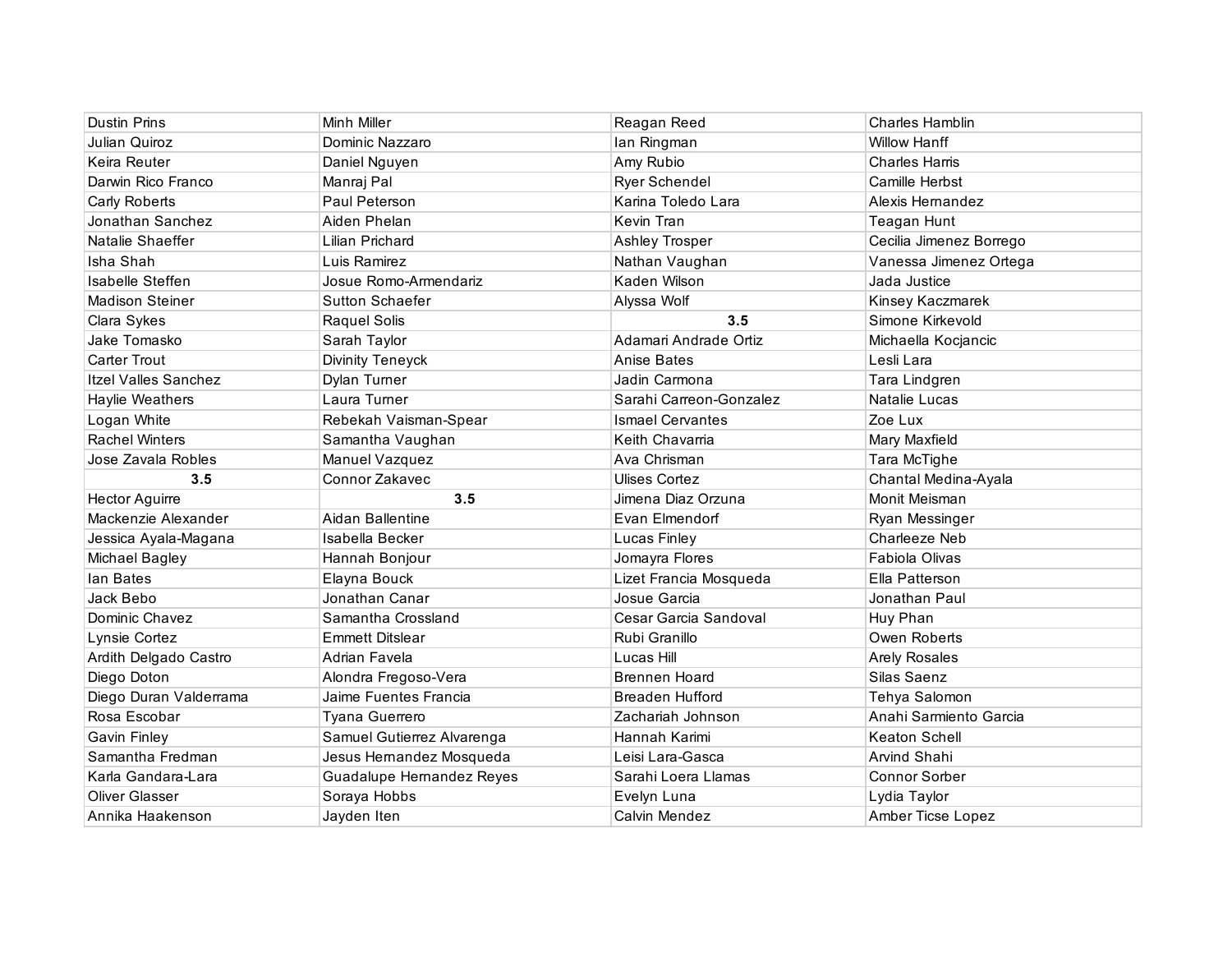| Svea Hallberg           | Josephine Jacquez            | Jonathan Nunez-Toledo             | Calvin Tran                |
|-------------------------|------------------------------|-----------------------------------|----------------------------|
| Molly Johnson           | Karen Jacquez Millan         | Cole Osborn                       | Gracie Winka               |
| Chase Karas             | Zachary Lahr                 | Johnathan Overbey                 | 3.5                        |
| Ellen Kubiak            | Natalie Lopez-Olivares       | <b>Tristan Paro</b>               | Zoe Athanacio              |
| Ahnavae Maldonado       | <b>Brandon Luna Bennell</b>  | Dulce Reyes Escobar               | Quentin Bailey             |
| Victoria Martinez       | Brianna Madrid               | Ariel Rodriguez                   | <b>Richard Bales</b>       |
| Xavier Martinez         | Alma Mares                   | Liam Seplavy                      | Fabian Barron Ramirez      |
| Izsabella Mendez        | Leticia Mendoza              | Adan Sidas Dimoulas Mireles Byrge | Uziel Beltran              |
| Diego Mendoza Elias     | Reece Mintzer                | Savannah Slater                   | Logan Berkowitz            |
| Jaslene Monge           | Raul Mosqueda                | <b>Bradlee Swenson</b>            | Kayla Buhlig               |
| Juan Morales Quiroz     | Diego Munoz                  | Owen Walters                      | Zander Bunker              |
| Khoi Nguyen             | Mairin O'Grady               | Grayce Wojniak                    | <b>Bryan Carley</b>        |
| Patrick Nguyen          | Lewis Rice                   | Collin Wright                     | Saul Cornelio-Chavez       |
| Lupita Ornelas-Menchaca | Kaitlyn Rogan                | 3.0                               | Perla Crespo Barron        |
| Jared Overbey           | Rafael Ruiz                  | Emily Acosta Mendivil             | Kyleigh Danielson          |
| Regan Pierce            | LeAnna Saenz                 | Jayda Aguilar                     | Wynn Drewes                |
| Daniel Rivas-Chavez     | Meghan Tulley                | Irvyn Arenas                      | Erin Elwood                |
| Heidi Robles-Moreno     | Cedric Turk                  | Ciera Baumann                     | Gerardo Fernandez Diaz     |
| Yahelie Soto Pulido     | Avery Turner                 | Kaiden Box                        | Yamileth Fuentes Moncada   |
| Ezabella Torrez         | Victor Velasco Gutierrez     | Vanessa Brockert                  | Jonathan Granados          |
| Katherine Trahan        | Mariah Williams              | Autumn Cabrera                    | Jocelyn Guerrero           |
| Robert Valladao         | Virginia Yanez               | Karen Campos Martinez             | Ryan Gulliksen             |
| Santiago Villanueva     | 3.0                          | Juan Cooper                       | Eder Ixcoy Lux             |
| Justice Wiley           | Alexandra Araujo Jimenez     | Kennia Corea-Macias               | Leslie Jury                |
| John Wright             | Aidan Arms                   | Chase DeGuzman                    | Declan Karch               |
| 3.0                     | Olga Arredondo-Xicara        | Emely Del Rio                     | Ethan Kissell              |
| Lucas Anson             | Dylan Brumback               | Alondra Diaz Orzuna               | Audrey Langston-Wiebe      |
| Giselle Arellano        | Jose Cano Hinojos            | Victoria Garcia-Martinez          | <b>Bailey Loupee</b>       |
| Jocelyn Arredondo Mares | Jakob Clifford               | Fernando Gonzalez                 | <b>Holden Mathews</b>      |
| Oliver Babb             | Damaris Corchado Valenzuela  | Roberto Gonzalez-Casias           | Adrian Mendez              |
| Adam Bagley             | David Crespo Sigala          | Christian Gonzalez-Hernandez      | Aubri Mendez               |
| Drew Ballard            | Aiyana Dothard               | Cassandra Lee                     | Brianna Mendoza-Leon       |
| Aurora Brooks           | Paris Eayre Ordonez          | Maddox Leggett                    | Francisco Molina Maldonado |
| Joanna Crespo Garcia    | Tayo Eiler Lawson            | Lesly Lerma Sanchez               | <b>Chelsye Morales</b>     |
| Caren Crespo-Hernandez  | <b>Manuel Erives Ramirez</b> | Seamus Loescher                   | Andrew Muncy               |
| Ethan Emlano            | John Fitz-Gerald             | Noemi Lopez Pitones               | Valerie Olguin             |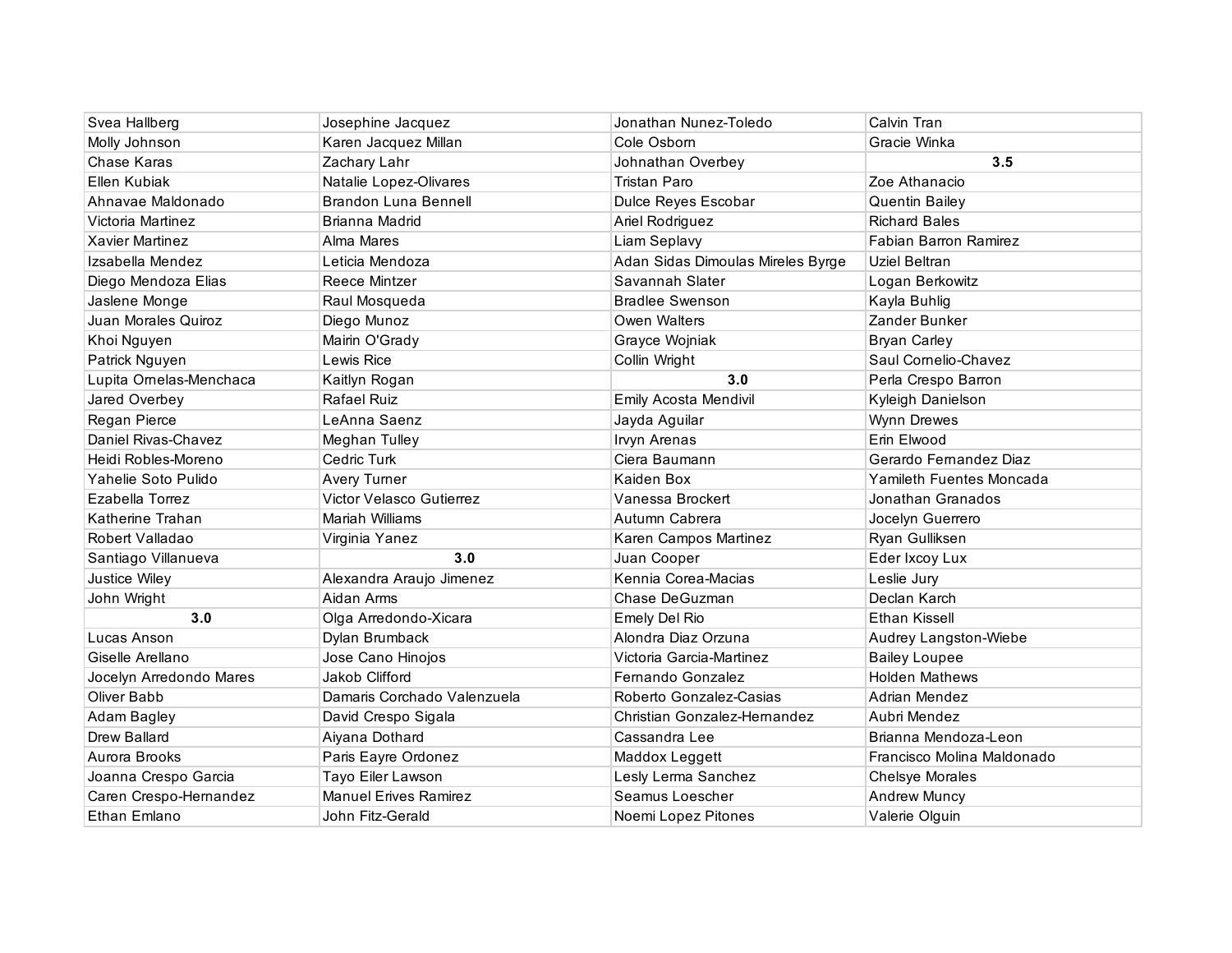| Sarahi Jimenez Borrego   | Alexander Fox               | Christian Malloy      | Lilyanne Perley           |
|--------------------------|-----------------------------|-----------------------|---------------------------|
| Yahir Luna-Lopez         | Yairid Garcia Sandoval      | Evelynn Marchand      | <b>Kelly Quiroz</b>       |
| <b>Bryan Martinez</b>    | Vanessa Garnica Sanchez     | Emma McAmis           | Joshua Reeme              |
| Sofia Martinez           | Benjamin Gilson             | Logan Miller          | Anthony Reinink           |
| Carlos Martinez Aguilar  | Angelica Glasmann           | Jesus Mora            | Zoe Richart               |
| Ethan Ordonez            | Emily Gonzalez-Yanez        | Arely Mosqueda-Medina | Isabel Ricketson-Salgado  |
| Litzy Ortiz-Garcia       | Sarah Goodman               | Aidan Nevin           | Hannah Rodriguez          |
| <b>Tobias Pinson</b>     | Emanuel Gutierrez Alvarenga | <b>Binta Niass</b>    | Denisse Rodriguez Reyna   |
| Elijah Reitz             | Greko Hernandez Sicsik      | Mikayla Orner         | Kayleigh Russell          |
| Brayden Ringman          | Arleth Herrera              | Roger Pacheco Felix   | Daniel Serrano-Galindo    |
| Gerardo Rivera SantaCruz | Mila Holstein               | Colton Parkinson      | Kennedy Stough            |
| <b>River Robinson</b>    | Daniel Jimenez Jimenez      | Aiden Puckett         | Mieka Tefft               |
| D'Angelo Rodriguez       | Alessandra Jimenez-Sedano   | Jazmin Ramirez        | Kimberly Vargas-Lara      |
| Jose Rodriguez           | Abigail Kolby               | Martha Ramirez        | <b>Natalie Weathers</b>   |
| Kaylie Rodriguez Delgado | Heidi Kurjak                | Veronica Rodriguez    | William Zimmerman         |
| Paola Rodriguez Sanchez  | Artem Langston-Wiebe        | Vaughn Roethemeyer    | 3.0                       |
| Isabella Ruiz Ruiz       | Jazmine Lara Ortiz          | <b>Isaac Salazar</b>  | Sofia Alegria Chavez      |
| Cristian Saldana         | Sean Lindgren               | Amber Salisbury       | Kaleb Allen               |
| Mayra Salomon            | Cody Lucero                 | Erik West             | Maria Alvarado Damian     |
| Alessandro Torres Ixcoy  | Melissa Macias              |                       | Arleth Banda              |
| Elijah Vargas-Garcia     | James Marley                |                       | Brianna Becerra           |
| Aiden Wessley            | Valeria Martinez            |                       | Jose Berumen              |
|                          | Jesus Martinez Villanueva   |                       | Gillian Burk              |
|                          | Gavin McHenry               |                       | Airon Cdebaca             |
|                          | Jaice McMillan              |                       | <b>Elizabeth Childers</b> |
|                          | Samuel Mendell              |                       | Alexander Cralley         |
|                          | Lexi Mendoza-Garcia         |                       | Justin David              |
|                          | Ethan Meneses               |                       | Joshua Duarte             |
|                          | <b>Tessa Merchant</b>       |                       | Esmeralda Enriquez        |
|                          | Brayden Milburn             |                       | Jazminne Flores Davila    |
|                          | Devin Mooney                |                       | A'ishah Fregoso           |
|                          | Daisy Moreno Ramirez        |                       | <b>Issac Garcia</b>       |
|                          | Diego Mosqueda              |                       | Savanah Garcia Martinez   |
|                          | Yovani Mosqueda-Barron      |                       | Kincaid Hadley            |
|                          | <b>Isaac Olarte</b>         |                       | <b>Brayden Hayes</b>      |
|                          | Priscila Onate Tovar        |                       | Ellie Hodges              |